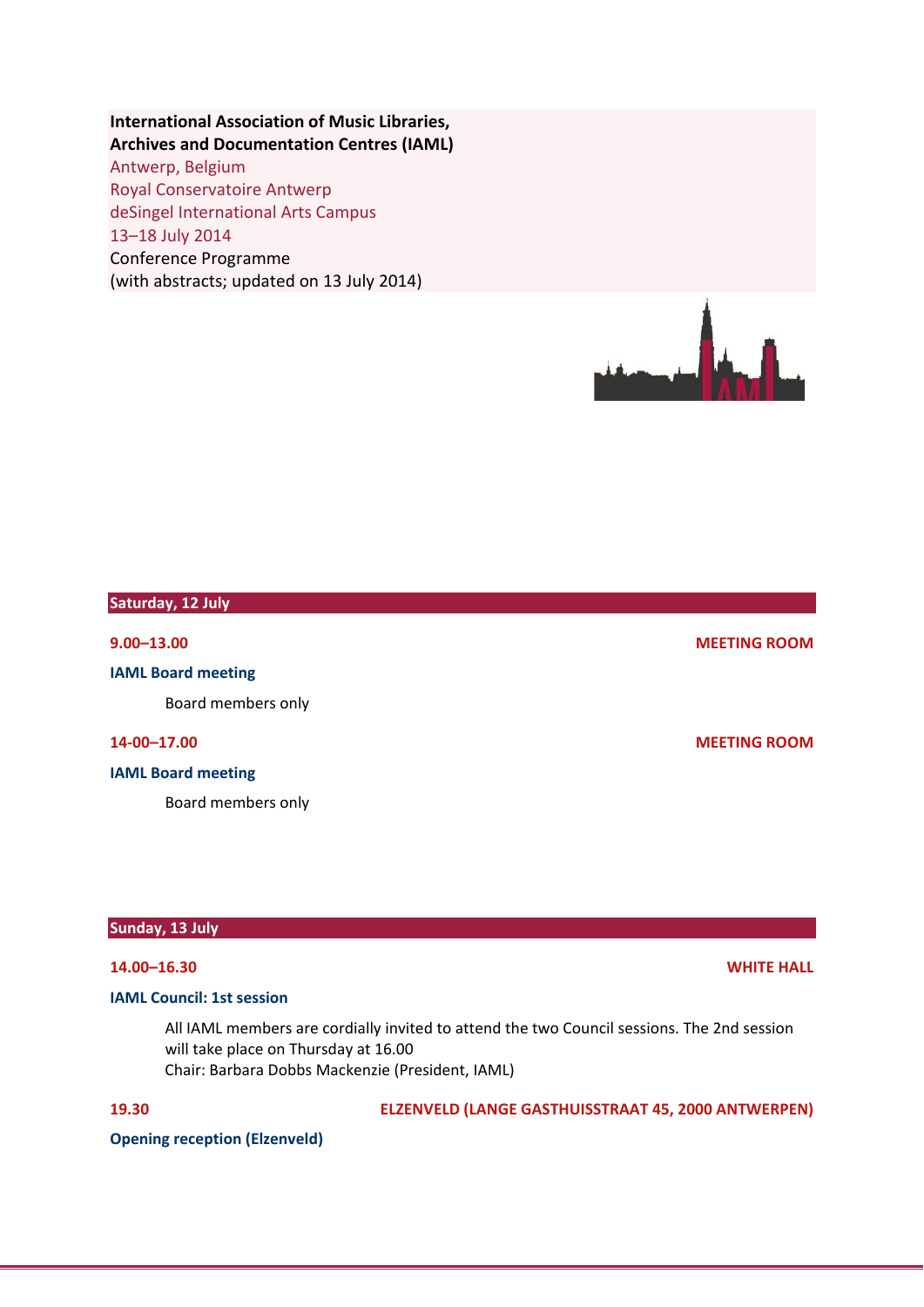## **Monday, 14 July**

**The Board Welcome First Time Attendees: An introductory session for those attending their first IAML meeting**

## **9.00–10.30 BLUE HALL**

### **Opening session**

Announcements from the Conference organizers

## **Thoughts about music, Belgium, heritage and future developments**

**The Belgian devolutional music score deciphered and made legible. A guide for the perplexed** Speaker: Jean‐Pierre **Rondas** (former Classical Radio producer with VRT – Flemish Radio and

Television, Antwerp) **neoScores, one year later. A concert‐presentation** Speaker: Jonas **Coomans** (neoScores, Antwerp)

**Heritage libraries and historical research**

Speaker: Pierre **Delsaerdt** (University of Antwerp)

Presented by the Organizing Committee

Chair: Johan Eeckeloo (Royal Conservatory Brussels, Erasmus University College, Brussels)

### **10.30–11.00**

## **Tea & coffee**

#### **Coffee Corner for Mentees and Mentors**

## **11.00–12.30 WHITE HALL**

The Collections of the Royal Theatre of La Monnaie: Ways to unveil the social and cultural life of an **opera house**

## **Archival fonds related to the Théâtre Royal de la Monnaie at the Archives de la Ville de Bruxelles**

#### Abstract:

The City Archives of Brussels is home to several major fonds related to the history of the Théâtre Royal de la Monnaie. Foremost among these holdings is the Fonds Musicaux consisting of scores and performance parts for approximately 800 operas and ballets and about 1,600 vaudevilles dating from the late 18th to the mid 20th centuries. In addition to this collection of performance materials, the archive also maintains vast administrative records as part of the municipal Instruction Publique. Other related holdings include a substantial collection of libretti and several iconographical collections. Highlights of special interest include rare annotated violin conductor parts that record the mime instructions and staging of early nineteenth-century ballet pantomime, manuscript mise en scène and performance parts identifying local adaptations of the standard repertory, and resources documenting original local productions. The corresponding wealth of administrative archives invites exploration into the social‐economic context surrounding the Monnaie's prominent position in the history of Brussels and Belgium.

As part of a collaborative effort with Brigham Young University and the Internet Archive a substantial selection of documents from these fonds were recently scanned and made accessible to the public. Other related online sources from neighboring institutions and beyond provide new horizons for research founded in the principles associated with the growing movement of digital humanities. Convenient access to remotely situated, but related resources, the potential for creating large data sets for analysis, and opportunities for collaborative cross‐ disciplinary research all illuminate the renewed interest for this important cache of primary sources.

## **8.30–9.00 MEETING ROOM**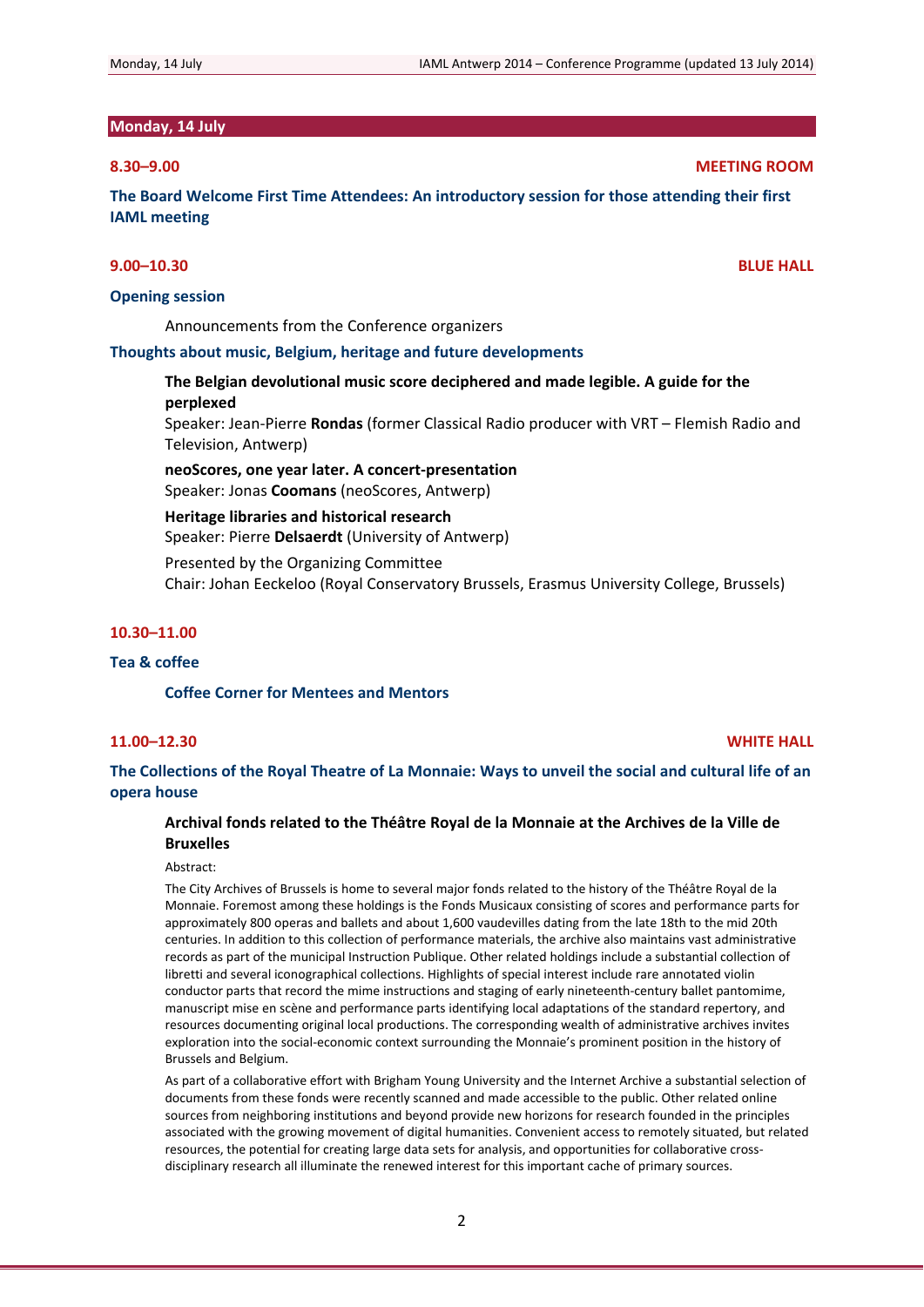This presentation will provide a concise overview of the most valuable resources held at the City Archives and showcase their importance for studies related to the Monnaie and the history of dramatic musical theater in general. Attention will focus on the enhanced research opportunities enabled by the growing digital presence of its resources and the potential to unite related materials and research efforts in the online environment.

Speaker: David **Day** (Brigham Young University, Provo)

## **The archives of the "Théâtre de la Monnaie" in Brussels preserved at the Archives générales du Royaume**

Abstract:

The State Archives preserve part of the archives of the theater of La Monnaie in Brussels. They cover the period from 1771 to 1816. This presentation will shed light on the richness and variety of these documents for the history of La Monnaie during the late Austrian rule and the French period. These records, mainly administrative, not only give an accurate view of the repertoire and an overview of the audience (lists of subscribers, number of tickets sold in different categories...), but they also allow a better knowledge of the staff who worked for the theater (technicians, musicians, copyists,...). This information will be of great importance to help musicologist identify a number of musical documents preserved in other archives, mainly the City Archives and the National Library. The inventory of the collection is quite old and its description very limited. A new inventory and description is under preparation and will be finished before the IAML conference.

#### **Les archives du théâtre de la Monnaie conservées aux Archives générales du Royaume**

Les Archives générales du Royaume conservent les archives du théâtre de la Monnaie. Ces archives couvrent la période 1771 à 1816. L'exposé que nous proposons de présenter permettra de mettre en lumière la grande richesse de ces documents pour l'histoire de cette maison de spectacles à Bruxelles durant la fin du régime autrichien et durant la période française. Ces archives, essentiellement comptables, permettent en effet de connaître avec précision les spectacles qui ont été représentés, le personnel qui travaillait pour le théâtre (techniciens, musiciens, copistes, …) mais elles donnent également un aperçu des spectateurs qui assistaient aux représentations.

Speaker: Marc **Libert** (Archives générales du Royaume, Brussels)

## **Behind the scenes of La Monnaie: The theatre as social network hub in turbulent times (1780‐1840)**

Abstract:

Theatres are ideal places for encounters among impresarios, performers, spectators and society at large, both local and international. From its foundation in 1700, the Théâtre de La Monnaie was the place—in Brussels where people went to see and be seen, where artisans and artists cultivated extensive networks and entrepreneurs struck deals, and where the police kept track of goings-on. Its repertoire was susceptible to regime changes, revolutions and wars, and dependent on finances, licenses and censorship, all of which were crucial to its survival. During the last decades before Belgian independence, in addition to sweeping changes such as the French and Industrial revolutions, the country experienced as many as five different political regimes: the end of the Austrian rule, the revolutionary period, the French Empire, the United Kingdom of the Netherlands, and, finally, the troubled beginning of independence. How did La Monnaie mirror the relations between the government and local society? How did cultural encounters with foreigners influence its repertoire? The trove of largely unexploited primary sources held in Brussels' archives gives the opportunity to investigate the role of Brussels society and of foreign interactions in ensuring the continuity of La Monnaie's theatrical life.

Speaker: Patrizia **Rebulla** (Université Libre de Bruxelles, Brussels)

Presented by the Programme Committee Chair: Jan Van Goethem (Théâtre royal de la Monnaie, Brussels)

#### **11.00–12.30 YELLOW HALL**

### **Big Data and music research**

## **Elections**

**Introducing 'A Big Data History of Music'**

#### Abstract:

'A Big Data History of Music' is a collaboration between Royal Holloway and the British Library, funded by the Arts & Humanities Research Council between January 2014 and March 2015. The project aims to shed new light on the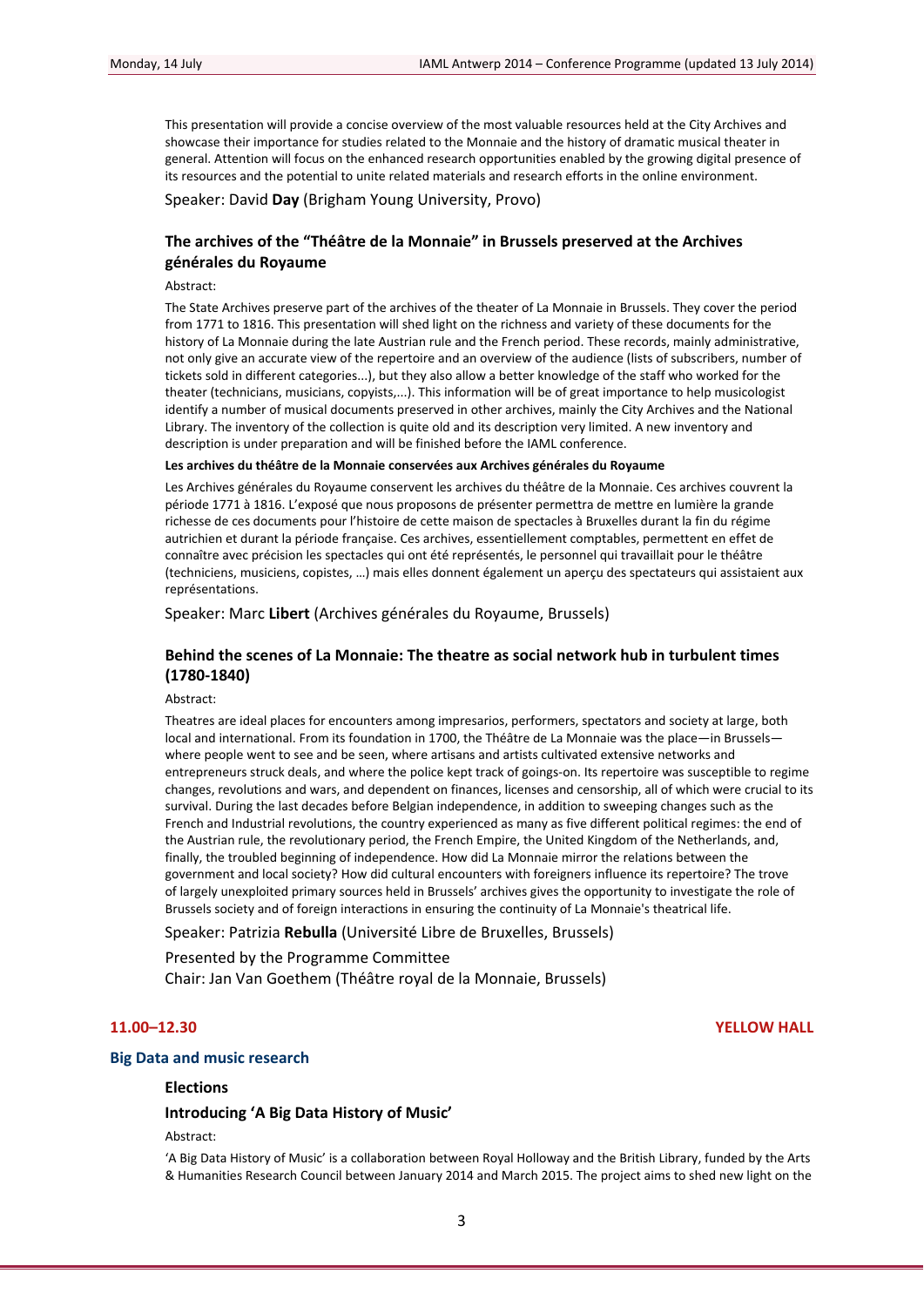circulation of music and the formation of musical taste between 1500 and 1900, by analysing a dataset created by the combination of seven existing bibliographical databases. The dataset will contain over 5 million descriptions of musical works or parts of works, drawn from such sources as the RISM A/I and A/II databases, and the British Library catalogues of manuscript and printed music. Prior to combining these datasets, many of the British Library catalogue records will be upgraded, such as those for 16th‐century anthologies of printed music. This metadata enhancement will continue the re‐cataloguing work done in the Early Music Online project (2011), which created detailed inventories for the 320 anthologies of 16th‐century music it digitised.

Analysis of the metadata created for Early Music Online offers a preview of how our big data approach can open new perspectives on music history. Many of the current scholarly tools, such as Oxford Music Online or the RISM A/I database, are designed primarily to be searched by composer name. Scholarly enquiries hence tend to be coloured by existing canons of musical value: for 16th‐century music, much research focuses on canonised composers such as Josquin or Lassus. The Early Music Online metadata can be analysed in other ways, for instance on the level of compositions. A quantitative analysis shows which compositions were printed most frequently in the 16th century and which texts were set most often; such discoveries shed light on the process of imitatio, whereby composers modelled their works on pre-existing pieces. The Early Music Online dataset also shows which composers were most frequently included in 16th-century anthologies—figures such as Thomas Crecquillon and Jacques Arcadelt, rather than Josquin or Lassus. Thus the analysis of bibliographical big data opens new ways of exploring the topographies of music history.

Speaker: Stephen **Rose** (Royal Holloway, University of London, Egham)

## **Bibliographic records as 'Big Data': Seeking harmony in music metadata**

#### Abstract:

The collaborative research project 'A Big Data History of Music' draws on a disparate array of music catalogues created over nearly two centuries. During that time, many different cataloguing rules have existed; national and international standards have developed for cataloguing printed materials, and, in many countries, separate protocols established for the documentation of manuscripts and archival collections. In recent years, developments from outside the library world – for instance in linked data – have also had a bearing on the way printed and manuscript music is documented.

In order for meaningful results to be drawn from the combined dataset by the researchers working on 'A Big Data History of Music', a degree of harmonisation between the different data sources has been required. In this paper some of the difficulties of working with such disparate data sources are explored. Data from the British Library's catalogue of printed music is being enhanced and an online version of an older printed catalogue of music manuscripts created using Optical Character Recognition. In some instances, it has been possible to find automated solutions to the problems; in others, music specialists have been called upon to enhance the data and create new access points.

Speaker: Sandra **Tuppen** (British Library, London)

#### **Visualising large data sets of music bibliographical records**

#### Abstract:

With the online publication of the RISM data sets, a large range of new opportunities has now opened up for the musicological world. First of all in the context of Linked Data environments, the available data sets can act as ontologies, offering musicological and non‐musicological applications to link their own data to the authoritive and renowned list of music sources inventoried by the RISM.

In addition to these possibilities of machine-to-machine interaction, the online publication of the RISM data sets makes it possible to analyse the data in a completely new manner. However, working with and analysing datasets of thousands of records raises new challenges for musicological research. In other domains, data visualisation techniques have often proven to be extremely useful for analysing and better understanding large and complex datasets.

In this paper we will demonstrate how data visualisation techniques can be applied to bibliographical resources and we will present several innovative ways of visualising RISM data, demonstrating what these might mean for musicology, sources studies and library science. The data not only gives us opportunities to visualise the more bibliographical information, such as current location of the source in a geographical view or print dates on a time line, but also relational aspects of the sources in the RISM corpus. With this we mean deducing from the data the relationships sources have to each other, e.g. X number of sources are related to the same city or printer. These relationships can be modelled into network structures, providing us with more and new ways of visualisation.

What we will show is just a fraction of what could be possible now that the RISM data is becoming available digitally. In addition to more thorough analysis and visualisation with the current sets, future use and research may include the enhancement of the existing data with other information, expanding the range of questions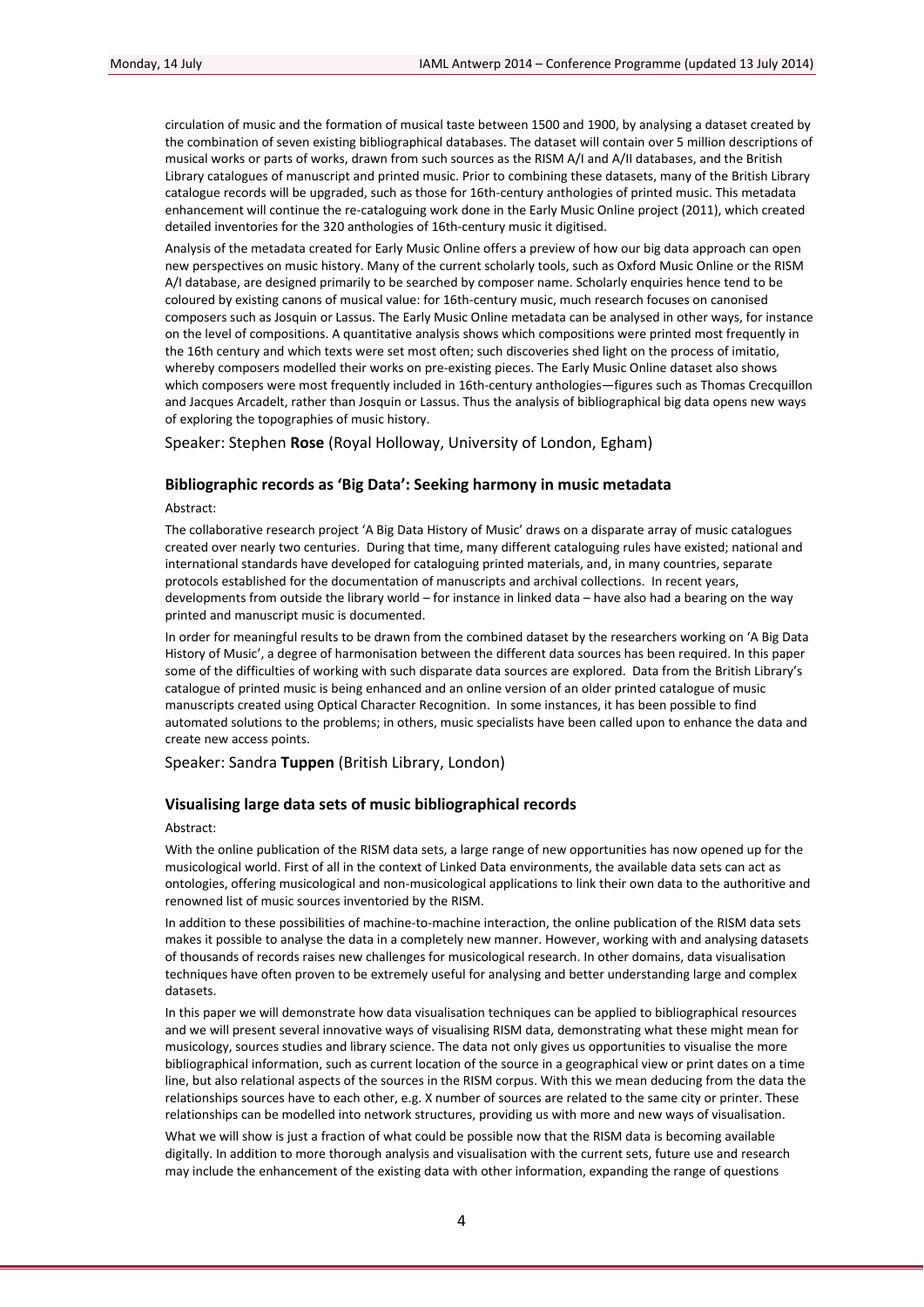which can be asked. In this way the RISM data sets not only facilitate musicological research, but may actually change the way musicologists deal with musical sources.

Speakers: Marnix **Van Berchum** (Utrecht University, Utrecht), Laurent **Pugin** (RISM Switzerland, Bern)

Presented by the Bibliography Commission Chair: Rupert Ridgewell (British Library, London)

## **11.00–12.30 ROOM 58**

### **Working Group on the Access to Music Archives Project**

## **Reporting and planning session**

Chairs: Inger Enquist, (Music and Theatre Library of Sweden, Stockholm), Jon Bagüés (ERESBIL – Basque Archives of Music, Errenteria)

## **11.00–12.30 ROOM 161**

## **Publications Committee – Electronic**

## **Working meeting (closed)**

Chair: Antony Gordon (British Library, London)

**12.30–14.00**

## **Lunch**

**14.00–15.30 WHITE HALL**

## **Conflict and culture: Research collections in libraries**

## **Elections**

## **'For King and Country': The study and valorization of Belgian war music (1914‐1918) from the Library of the Royal Conservatory Antwerp**

Abstract:

The library of the Royal Conservatory Antwerp preserves an important collection of scores with Belgian music which was composed during the First World War or in commemoration of it. On the basis of this invaluable collection this lecture intends to reconstruct the vicissitudes of Belgian musicians, composers and ensembles during the 'Great War'. Questions to be clarified include how this specific music was instrumentalised as a patriotic weapon, but also as leisure, entertainment, consolation or therapy.

In addition, drawing on the conservatory archives kept in the library an image is evoked of the war years at the conservatory and of the predicament of students and teachers at the front, in prison camps or in exile.

Eventually we demonstrate how this collection of war music as well as the war archives have been opened up and valorized for a large public through (web)exhibitions, articles, editions of scores and a radio series.

Speaker: Jan **Dewilde** (Royal Conservatoire Antwerp – Centre for the Study of Flemish Music, Antwerp)

## **Musique et Première guerre mondiale dans les collections de la Bibliothèque royale de Belgique**

Abstract:

Dans le cadre du projet « Europeana Collections 1914‐1918 » (2011‐2014), la Bibliothèque royale de Belgique a numérisé plus de 10.000 documents relatifs à la Première guerre mondiale.

Au plan musical, une sélection d'environ 300 partitions illustrées de musique belge éditées durant la guerre ont ainsi pu être décrites, numérisées et mises à la disposition du public sur internet.

Notre présentation se propose de souligner à la fois la richesse iconographique exceptionnelle de ce corpus musical méconnu, mais aussi tout l'intérêt scientifique qu'il représente pour l'étude de la vie musicale belge à l'heure de la première occupation allemande.

Speaker: Frederic **Lemmers** (Bibliothèque royale de Belgique, Brussels)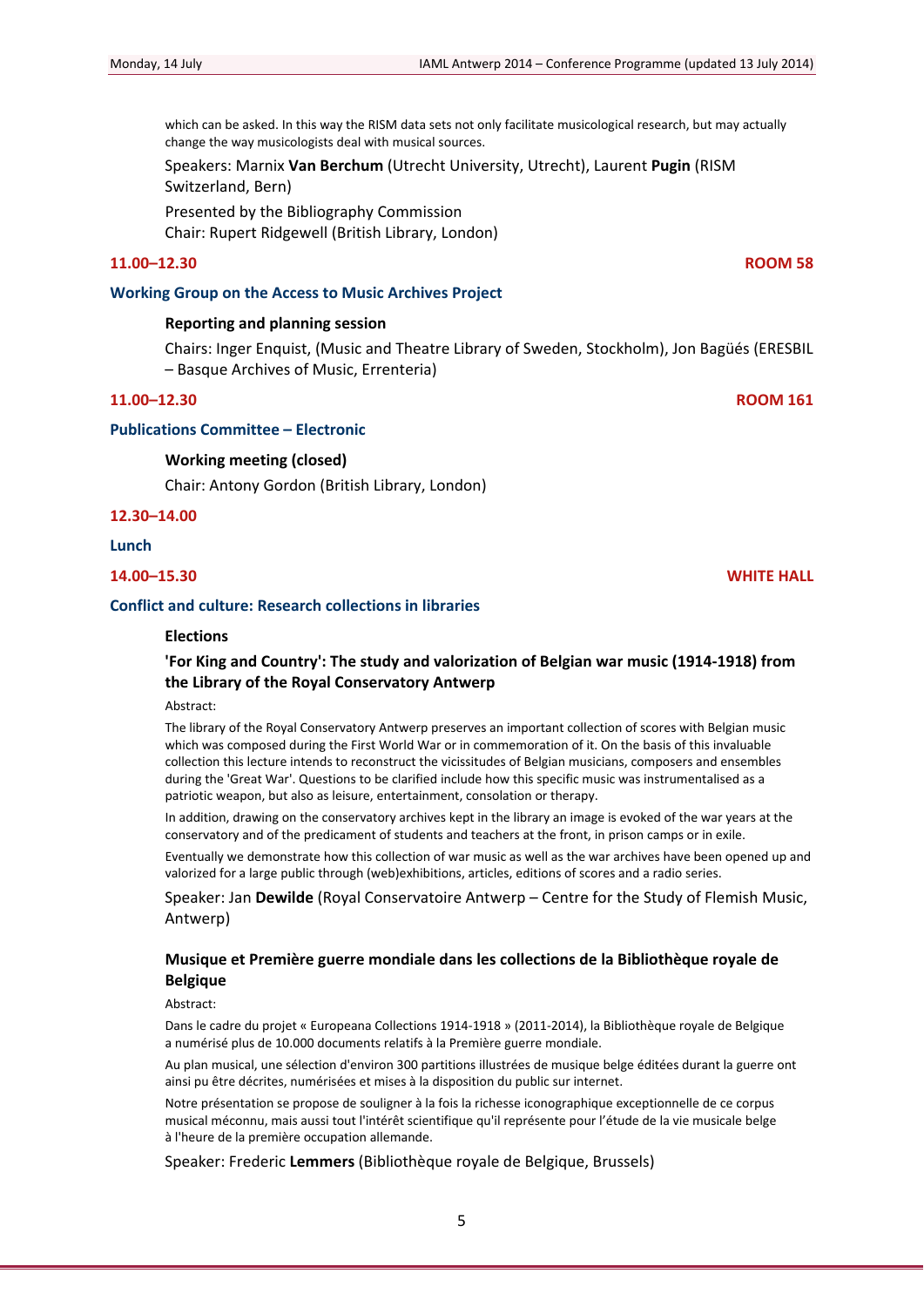## **The recent musical acquisitions of the Royal Library of Belgium (2010‐2014): Overview, issues and prospects**

Abstract:

First of all, this paper will present an overview of the last significant materials that recently enhanced the music collections of the Royal Library of Belgium, a federal scientific institution with an unique cultural heritage. Thus, we will be able to take stock not only of the acquisitions, donations and deposits, but also of the benefit that the Belgian obligation of legal deposit represent.

The acquisition in 2010 of the "Fonds Marc Danval", a collection including a discotheque of more than 12 000 sound recordings, above thousands scores, books, posters, photographs and archives documents related to jazz and varieties in Belgium will be first discussed. We will also put forward the "Fonds Eric Mathot", acquired the following year. This collection provides to one and all a collection of nearly 40 000 orchestral material titles related to different repertoires of the first half of the 20th century (jazz, chanson, salon music, accordion). Played all over the world, these important repertoires were till now missing in most of the public libraries. The acquisition in 2011-2012 of about thirty manuscripts of the Belgian violinist and composer Henry Vieuxtemps (1820‐1881) will also be highlighted. These new archival sources, which were kept in private hands, are now making the Royal Library of Belgium the worldwide most important conservation centre for Vieuxtemps' oeuvre.

The second part of the paper will expose an analysis of the outcome, issues and prospects concerning conservation (reconditioning, restoration) and cataloguing. In order to present this, we will look at both the implemented policies and the matter of online catalogue, which propose a large diversity of music materials including manuscripts and musical editions, iconographical documents, objects and archives documents.

To conclude, the paper will question the projects of setting up scientific valorization, outreaching and communication strategies. We will mention the partnership programs developed with universities and conservatories (lectures, seminars, supervision of doctoral dissertations, guided tours), as well as with many Belgian and foreign partners, specifically in the context of digitizing. The paper will also focus on scientific publications, concerts and various musical recording projects in which the Royal Library of Belgium is actively involved.

Speaker: Marie **Cornaz** (Bibliothèque royale de Belgique, Brussels)

Presented by the Research Libraries Branch Chair: Jim Cassaro (University of Pittsburgh, Pittsburgh, PA)

### **14.00–15.30 YELLOW HALL**

#### **Visualizing sound recordings**

### **Creating a Puccini Discography**

Abstract:

The award‐winning Giacomo Puccini – A Discography (Scarecrow Press 2012) was compiled in New Zealand, far away from major collections, comprehensive print resources, and significant institutions.

My paper will touch on the genesis of such a massive undertaking (there are almost 10,000 entries), and demonstrate a range of professional and amateur online resources that can be used to gather both reliable and unreliable discographical information.

The presentation will demonstrate the problems that discographers encounter in this type of work, the risks of perpetuating mis‐information and compounding problems for future researchers. I will also show the importance of advance planning, the establishment of clear criteria, and the value of an accurate and detailed index. I will also share some of the best and most unusual recordings discovered along the way.

Speaker: Roger **Flury** (Alexander Turnbull Library, Wellington)

#### **New CD classification at Laval University Library**

Abstract:

The Laval University Library's new concept of service aims to improve the patron's accessibility to the collections and services. In light of this, it was decided to implement the free access model for our collection of more than 15 000 compact disks. Designed for closed shelves, the original classification scheme was sequential. The order of arrival of records in the collection was the only consideration, in order to maximize the space and to simplify the processing procedures. Obviously, that would not sit well with the free access model. We needed to implement a new classification scheme that would meet two essential objectives : 1‐Allow easy browsing through logical arrangement in shelves ; 2‐Allow patrons to quickly locate a record identified in the catalog with its unique call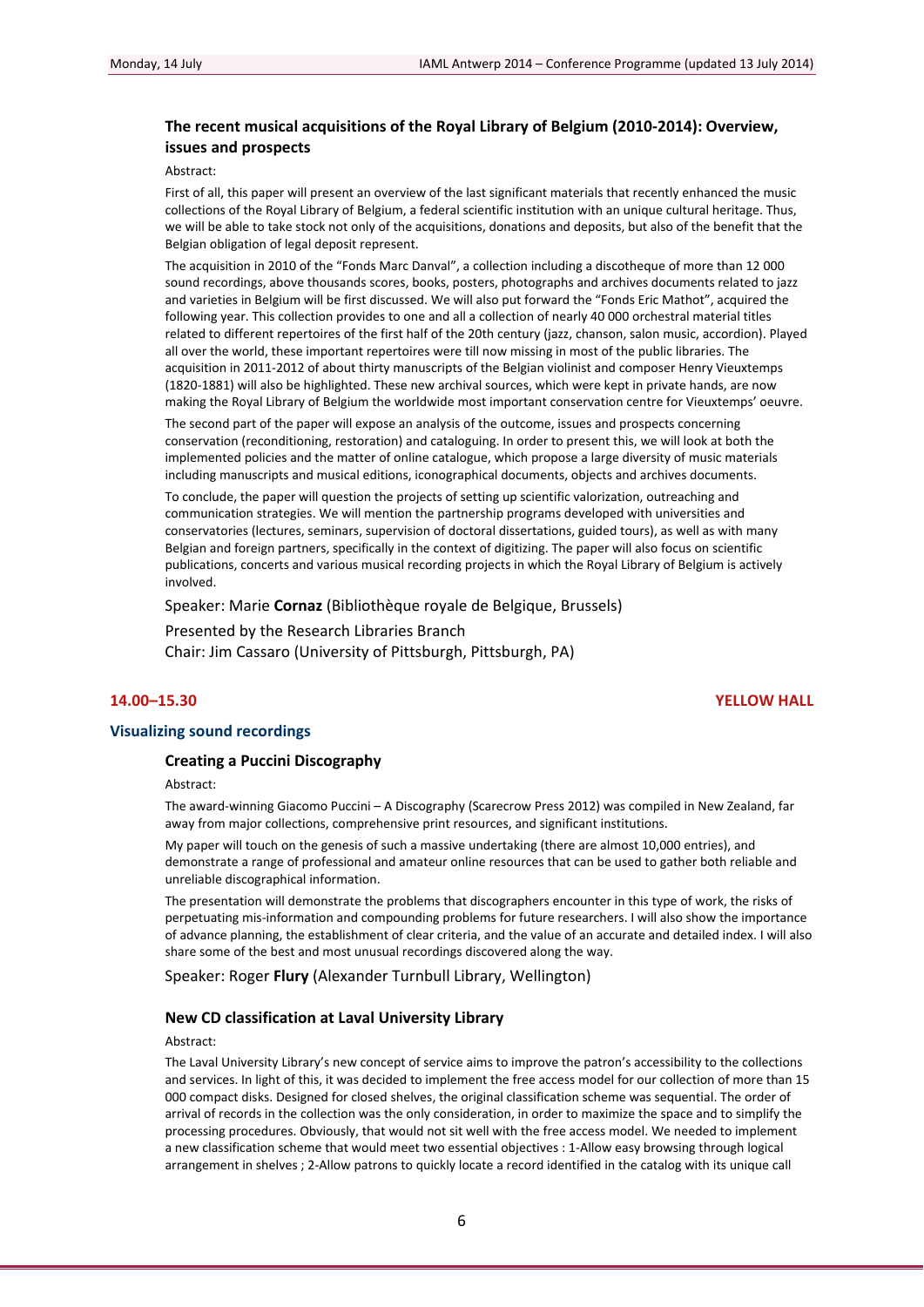number. A literature review and a tour of the practices of the university libraries in Quebec province revealed that no existing classification addressed these needs. We had to develop our own classification scheme.

La nouvelle Classification GDD‐BUL

La Bibliothèque de l'Université Laval, dans le cadre du déploiement de son nouveau concept de service, a pris la décision de placer en libre accès sa collection de plus de 15 000 disques compacts. Afin que cela soit réalisable, Il a donc fallu déployer une nouvelle classification pour les disques compacts qui permette aux usagers de naviguer avec cohérence dans les rayons. En effet, La classification de la collection, lorsqu'elle était à rayons fermés, en était une séquentielle. L'ordre d'arrivée des disques dans la collection était l'unique élément considéré par cette classification. Cette façon de faire permettant essentiellement de maximiser l'espace et de simplifier le processus de traitement. Deux objectifs primordiaux devaient être atteints avec cette nouvelle classification : permettre aux usagers de fureter aisément mais logiquement dans les rayons et leur permettre de repérer très rapidement un disque identifié dans le catalogue grâce à sa cote unique. Après avoir effectué une recherche dans la littérature et une recension des pratiques des institutions universitaires québécoises, nous avons constaté qu'aucune classification existante ne répondait à ces préoccupations, nous avons donc choisi d'élaborer une classification maison.

#### Speaker: Melissa **Gravel** (Laval University Library, Quebec)

## **"Visuals madrigalisms" in the** *Maggio drammatico***: Snapshots from a folk music archive** Abstract:

The Istituto Superiore di Studi Musicali of Reggio Emilia and Castelnovo ne' Monti owns a rich collection of ethnographic and musicological interest. It includes recordings, photos, books and documentary sources which have been collected in over 50 years by Giorgio Vezzani, during the activities as editor in chief of "Il Cantastorie", review of folk traditions published since 1963 until 2011.

The collection, which requires a massive cataloguing intervention, provides documentary evidence of what still survives of that precious heritage of customs and traditions with particular regard for areas in and around the territory of Reggio Emilia, moreover northern Italy and other Italian and European regions.

In the most documented cultural expressions, a careful attention is reserved to the *Maggio drammatico*. A comparison between this traditional form of music theatre and the *Melodramma* opens interesting perspectives of study about relations and interferences which the traditional written music has ever maintained with the oral culture.

A specific detail of gestural expressiveness proper to the *Maggio* performers is connected with a particular suggestion which recalls "music for the eyes". A certain illustrative vocation that music has sometimes shown in history of its written tradition, here appears in a renewed relationship with a the composition technique used during  $16<sup>th</sup>$  Century as a real visual stratagem: the so called madrigalisms.

The visual transposition of latter devices is functional to a specific gestural emphasis of the *Maggio drammatico*, in which it turns as a particular stereotype focused on emphasizing the dualistic connection between feelings and reason, so as to intensify the stylised expressiveness which involves and overwhelms the audience.

Speaker: Monica **Boni** (Istituto Superiore di Studi Musicali of Reggio Emilia and Castelnovo ne' Monti – Biblioteca "Armando Gentilucci", Reggio nell'Emilia)

Presented by the Commission on Audio‐Visual Materials

Chair: Inger Johanne Christiansen (National Library of Norway, Oslo)

## **14.00–15.30 ROOM 58**

### **Répertoire International de la Presse Musicale (RIPM)**

## **The Debut of the RIPM e‐Library and New Initiatives in 2014. A Demonstration on the RIPMPlus and EBSCOHost Platforms**

Abstract:

Approximately 4500 periodicals were published between roughly 1750 and 1960. If we assume that twenty‐five percent of these titles require treatment by RIPM, then RIPM's goal is to index and digitize some 1125 titles. From RIPM's first publication in 1988 to 2014, RIPM has indexed more than 200 journals, a pace which has been described by one reviewer as "a dream of productivity that is virtually unprecedented in the field of music scholarship." Yet, even at this rate of production, RIPM would need 115+ years to index only twenty-five percent of this monumental repertory. Clearly, it is necessary to increase the speed with which accessible full‐text journals can be made available. RIPM's response to this log jam is the e‐Library.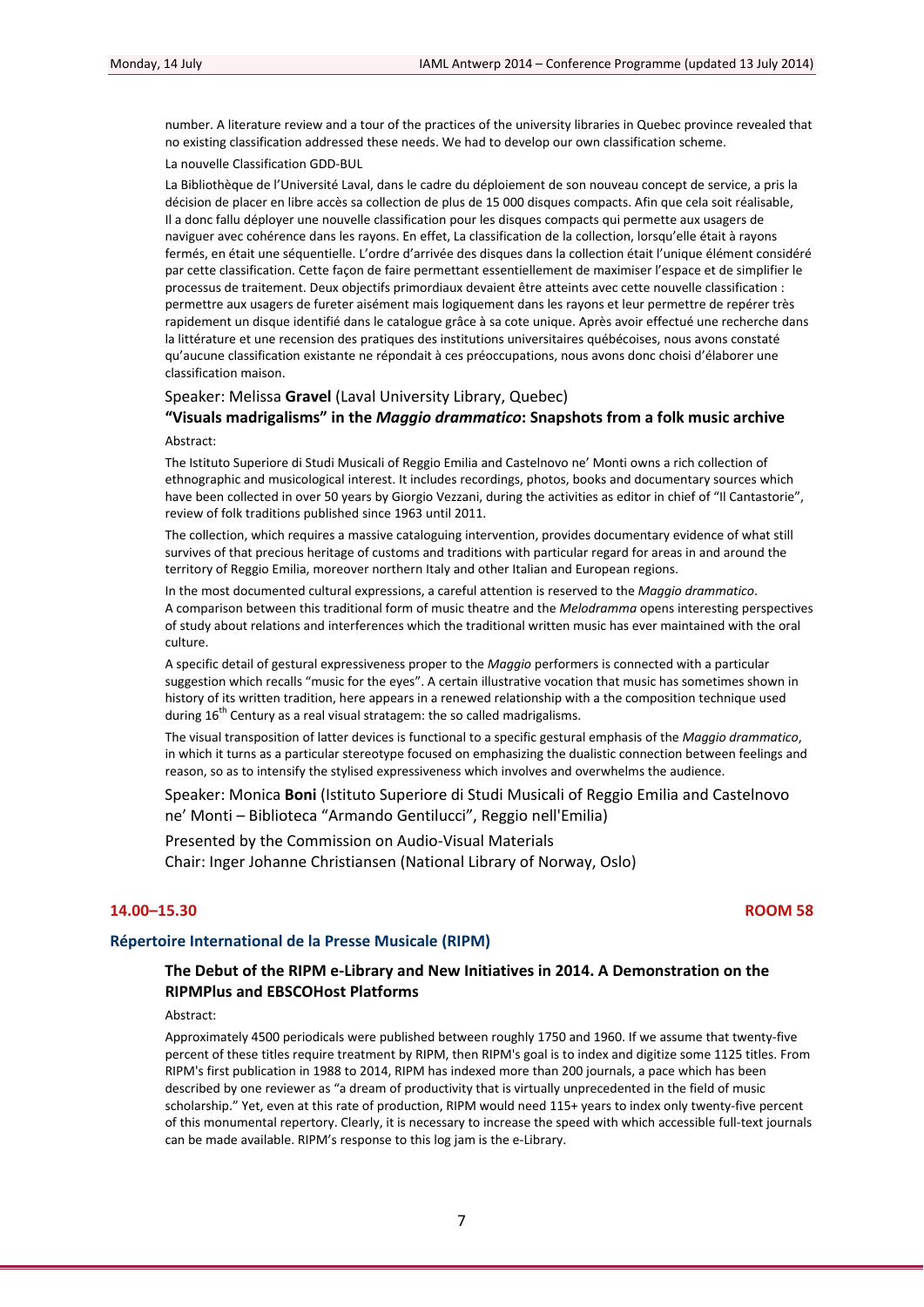Released in October 2013 with 25 full-text journals, the e-Library allows RIPM to make available more full-text journals in a timely fashion and to continue to fulfill its mission, namely, to preserve and provide access to some 200 years of music periodical literature.

Speakers: Benjamin **Knysak** (RIPM, Managing Associate Director, Baltimore), H. Robert **Cohen** (RIPM, Founder and Director, Baltimore)

## **14.00–15.30 ROOM 161**

#### **Working Group for Libraries in Music Teaching Institutions and Accreditation**

#### **Working meeting**

Chair: Federica Riva (Conservatorio di Musica 'Luigi Cherubini', Firenze)

## **14.00–15.30 ROOM 163**

## **Constitution Committee**

### **Working meeting**

Chair: Richard Chesser (British Library, London)

#### **15.30–16.00**

## **Tea & coffee**

## **16.00–17.30 WHITE HALL**

#### **Music instruments – museums, archives and metadata**

## **La bibliothèque et les archives du Musée des Instruments de Musique de Bruxelles**

#### Abstract:

Créé au sein du Conservatoire Royal de Bruxelles en 1877, le Musée Instrumental possède dès le début une bibliothèque et génère des archives. Le Musée des Instruments de Musique fait désormais partie des Musées Royaux d'Art et d'Histoire, grande institution muséale de Belgique. Si le Musée des Instruments de Musique de Bruxelles est internationalement connu pour la richesse de ses collections, on sait moins qu'il s'appuie sur une importante bibliothèque spécialisée.

Le but de cette communication est de présenter l'histoire et la composition des collections de la bibliothèque et des archives, ainsi que des fonds spéciaux qui y sont conservés.

Les différents problèmes liés à la place de la bibliothèque au sein d'un musée actuel seront abordés. La bibliothèque doit répondre à la fois aux besoins de la recherche scientifique et à ceux des différents services du musée, elle doit assurer la conservation d'un patrimoine imprimé, d'archives uniques et de matériel audiovisuel, et enfin elle doit pouvoir répondre aux attentes d'un public plus général.

Les nouvelles technologies au service de la recherche et des bibliothèques, en lien aussi avec les collections d'instruments du musée seront abordées car elles enrichissent l'accès aux données pour le chercheur comme pour le public. La constitution du catalogue informatisé des instruments a mis en évidence l'importance et la richesse des archives de l'institution.

Speaker: Claire **Chantrenne** (Musée des Instruments de Musique, Bruxelles)

## **Érard, Pleyel & Gaveau archives available on line: For what issue, what access and which audience?**

#### Abstract:

The Musée de la musique (Paris) has digitized and put online archives three French instrument makers': Erard, Pleyel and Gaveau (http://archivesmusee.citedelamusique.fr/pleyel/).

These three companies have left their mark in the history of the French musical instrument making from the end of the 18th to the beginning of the 20th century. They are famous in France and abroad for the quality and innovation of their production (harpsichords, pianos, harps, etc.), they also greatly influenced musical life in the past two centuries by opening concert halls which are, for some, still running such as the Salle Pleyel and the Salle Gaveau in Paris. The three firms merged in 1959 and 1961, then archives were gathered into a single collection donated to the Musée de la musique in 2009.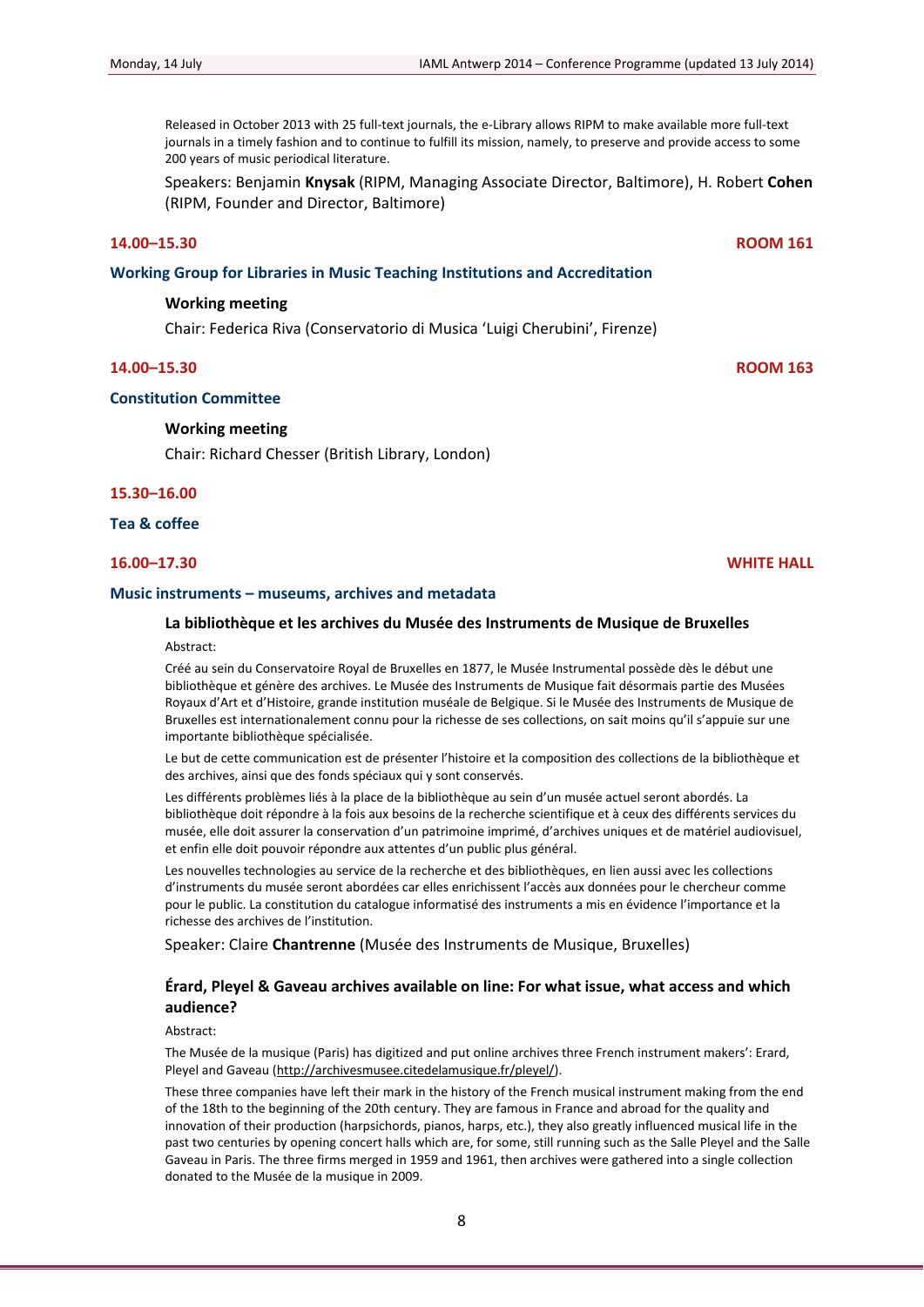This archive collection‐ mainly manufacturing registers, account books and administrative documents‐ provides very detailed information about musical making. It holds especially information about activities of an instrument maker (constructions, repairs, maintenance etc.) and about his network (clients, suppliers etc.) or the instruments he worked on (manufacturing dates, prices, descriptions, ….). Famous names can be found in the documents (Chopin, Liszt, Beethoven ...) : they testify to the importance of these companies in music history.

In order to give an easy access to these documents – for both amateurs and researchers – they are published on a website with a simple design. A hard work was also supplied to create reading supports to help each and everyone to get on the documents. Now, the mere knowledge of an instrument's serial number (Erard, Pleyel or Gaveau) will enable one to discover the history of its making, and maybe the names of its first owners.

#### **Les archives Erard, Pleyel et Gaveau mises en ligne : quel enjeu, quel accès et quel public ?**

Le Musée de la musique (Paris) vient de numériser et mettre en ligne les archives de trois grandes manufactures instrumentales françaises : les maisons Érard, Pleyel et Gaveau (http://archivesmusee.citedelamusique.fr/pleyel/).

Ces maisons ont toutes trois laissé leur marque dans l'histoire de la facture instrumentale de la fin du XVIIIe jusqu'au XXe siècle. Reconnues en France comme à l'étranger pour la qualité et l'innovation de leurs productions (clavecins, pianos, harpes, etc.), elles ont également eu une grande influence sur la vie musicale de ces deux derniers siècles grâce à la création de salles de concert qui sont, pour certaines, toujours en activité comme en témoignent les salles Pleyel et Gaveau de Paris. La fusion de ces trois firmes en 1959 et 1961 a conduit à la réunion de leurs archives en un seul et même fonds. Celui‐ci a fait l'objet d'un don au Musée de la musique en 2009.

Principalement constitué de registres d'atelier, de livres comptables et de papiers administratifs, ce fonds d'archives fournit des renseignements d'une rare exhaustivité sur l'activité de facteur d'instruments. Il contient notamment des informations détaillées sur les activités des entreprises (constructions, réparations, entretiens…), sur leurs réseaux (clientèle, fournisseurs…) et sur les instruments passés dans leurs ateliers (dates de fabrication, descriptions, ...). Les noms célèbres qui apparaissent au fil des pages (Chopin, Liszt, Beethoven, …) rappellent le rôle capital que ces trois maisons ont joué dans l'Histoire de la musique.

La mise en ligne des documents avait pour objectif de les mettre à la portée de tous, chercheurs comme particuliers. Pour ce faire, une grande attention a été portée à la simplicité de l'interface et un travail important a été réalisé pour la conception de guides de lecture, véritables clés d'entrée dans les documents. La simple connaissance du numéro de série d'un instrument Érard, Pleyel ou Gaveau permet désormais à tout un chacun de découvrir l'histoire de sa fabrication et, peut‐être, le nom de ses premiers propriétaires.

Speaker: Cécile **Cecconi** (Médiathèque de la Cité de la musique, Paris)

## **From historical collections to metadata: A case study in Scottish musical inheritance** Abstract:

The contemporary librarian is more than ever before a conduit for making historical material available to scholars and performers alike. The challenge in today's world is not only to augment the crucial early manuscripts and publications with appropriate electronic versions, but to provide added value by enriching them with contextual and interpretative information.

The 3‐year AHRC‐funded project, Bass Culture in Scottish Musical Traditions, seeks to address this set of issues in Scotland's own music, specifically for bagpipe and fiddle. The proposed paper provides an excellent opportunity to establish consensus about the metadata; that is, to provide metadata in a form which meets the needs of the widest potential community of users.

The project involves the Universities of Glasgow and Cambridge and the Royal Conservatoire of Scotland. In Glasgow, we are examining over 200 printed fiddle tune‐books from the eighteenth and early nineteenth centuries, whilst in Cambridge a doctoral student is researching piping practice and the use of harmonic grounds between 1670‐1760. By examining the bass cultures represented in historical sources of Scottish fiddle and bagpipe music, we challenge the assumption that British and European folk musics are based primarily on melody.

The project will provide a substantial web resource of sources and their interpretation, and will engage with musicians working in a number of traditions to develop historically‐informed practices. The aim is to enable musicians to have an understanding of the structures that underpin Scottish fiddle and pipe music, enriching the traditions with a deeper, more widespread appreciation of the diversity of their roots.

The metadata requirements of the two repertoires have similarities and divergences; for example, pipers have been frustrated by existing online facsimiles due to the difficulty of finding items by tonality/modality, melody, structure, and genre, and both repertoires feature material varying in its oral and literate transmission, with a tune having no authoritative standard text. Flexibility is needed to apply suitable metadata across both bagpipe and fiddle music, taking into account horizontal and vertical (harmonic and melodic) categories, and structural qualities such as asymmetry.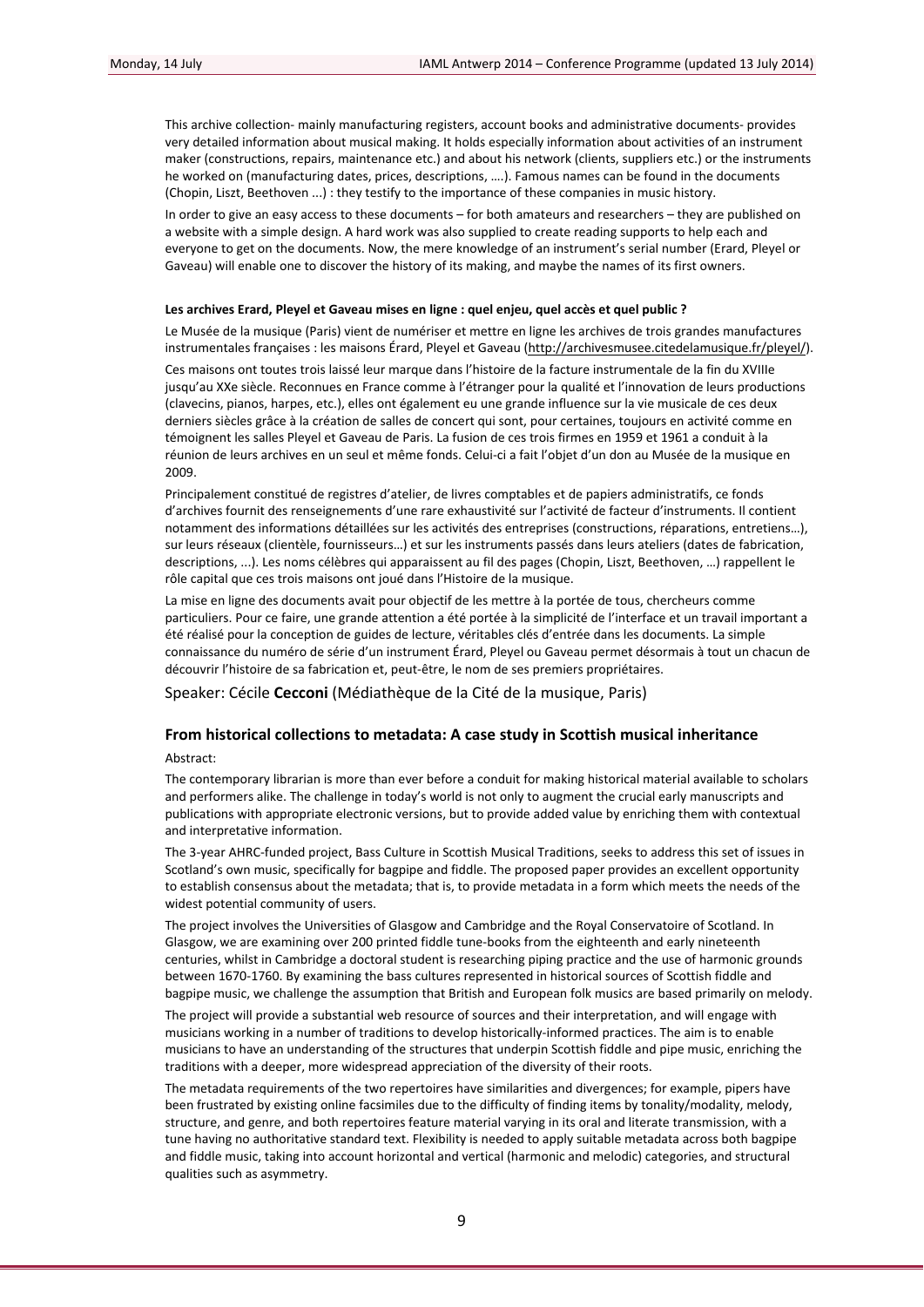Compatibility with pre‐existing approaches is also a prerequisite; delegates will be familiar with existing online and print indices to codify and identify similar tunes.

In July 2014, the Bass Culture team will be at the mid‐point of the building of the web resource, so this would provide a perfect opportunity to gather informed reaction to our progress and valuable input from library and information professionals.

The presenter of this paper is Dr Karen McAulay, Music and Academic Services Librarian at the Royal Conservatoire of Scotland, who is seconded part‐time as postdoctoral researcher on the project.

#### Speaker: Karen **McAulay** (Royal Conservatoire of Scotland, Glasgow)

Presented by the Programme Committee Chair: Antony Gordon (British Library, London)

**16.00–17.30 YELLOW HALL**

## **Information literacy and music library**

## **Elections**

## **Information literacy pedagogy: A survey of Graduate Music Research Courses in the United States and Canada**

Abstract:

The introductory research course is an integral part of many graduate music programs in the United States and Canada, yet there have been few studies that discuss its curricula across institutions. With the support of the Music Library Association and Association of Research Libraries, a questionnaire was recently developed for the purpose of identifying shared pedagogical approaches among North American schools of music. Consisting of 43 queries, the survey was sent to individuals who were listed on their institutional websites as instructors of the class. The questionnaire was divided into sections that prompted respondents to identify issues discussed in the course, including the types and titles of resources, research methodologies, and library use topics. With a response rate of over 40%, the survey contains valuable data concerning the professional identifications of instructors, assignments used for grading, common textbooks, perception of the course's efficacy, and more. My presentation outlines the survey's major findings and offers suggestions for innovative approaches to the curriculum.

Of the 408 graduate music schools listed in the College Music Society's Directory of Music Faculties in the fall of 2012, 213 offered a class that could be labeled an introductory research course based on its title and description. Common features included the prominence of certain types of electronic resources; the minimal use of internet‐ mediated instruction formats; a strong preference for English‐language materials in comparison to their German, French, and Italian counterparts; and a focus on resources such as databases, style guides, collected works, monuments of music, and thematic catalogs over and above others such as repertoire guides, discographies, directories, and iconographies. More troubling was a continued reliance on out‐of‐date sources, a bias toward teaching research skills with immediate applicability only to Western art music repertories, and a relative disregard for some research frameworks—such as gender studies, critical theory, and semiotics. The presentation concludes with a description of a proposed student research project that would incorporate assignments and topics typical to the course—such as the term paper, oral presentation, and source studies—with newer fields of research—such as the digital humanities—while utilizing a library's own unique special collections.

Speaker: Jonathan **Sauceda** (Rutgers University, New Brunswick)

# **Changing tools or methods? Music library on‐line catalogues in the Twitter / WhatsApp era**

Abstract:

Communication through social networks and moving images is one of the main topics of interest these days whether from the individual's standpoint or for information professionals. To use the opportunities offered by technology – the quick evolution of which is often seen to have a brilliant if overwhelming future – professional tools have to change and have to be able to communicate their content to people whose communication systems change faster than they are able to change.

Therefore the question is: in which way do library catalogues have to change? Besides the renovation of cataloguing rules, besides frequent technical updating, besides the need for music library catalogues to include documents in all formats and typology, how should librarians change their own ways of thinking about how to build and update a catalogue, i. e. their own working methods?

The paper gives one possible answer to the issue by presenting the research project of the Biblioteca del Conservatorio Luigi Cherubini in Firenze, where relevant historical manuscript and print collections (fondo Basevi,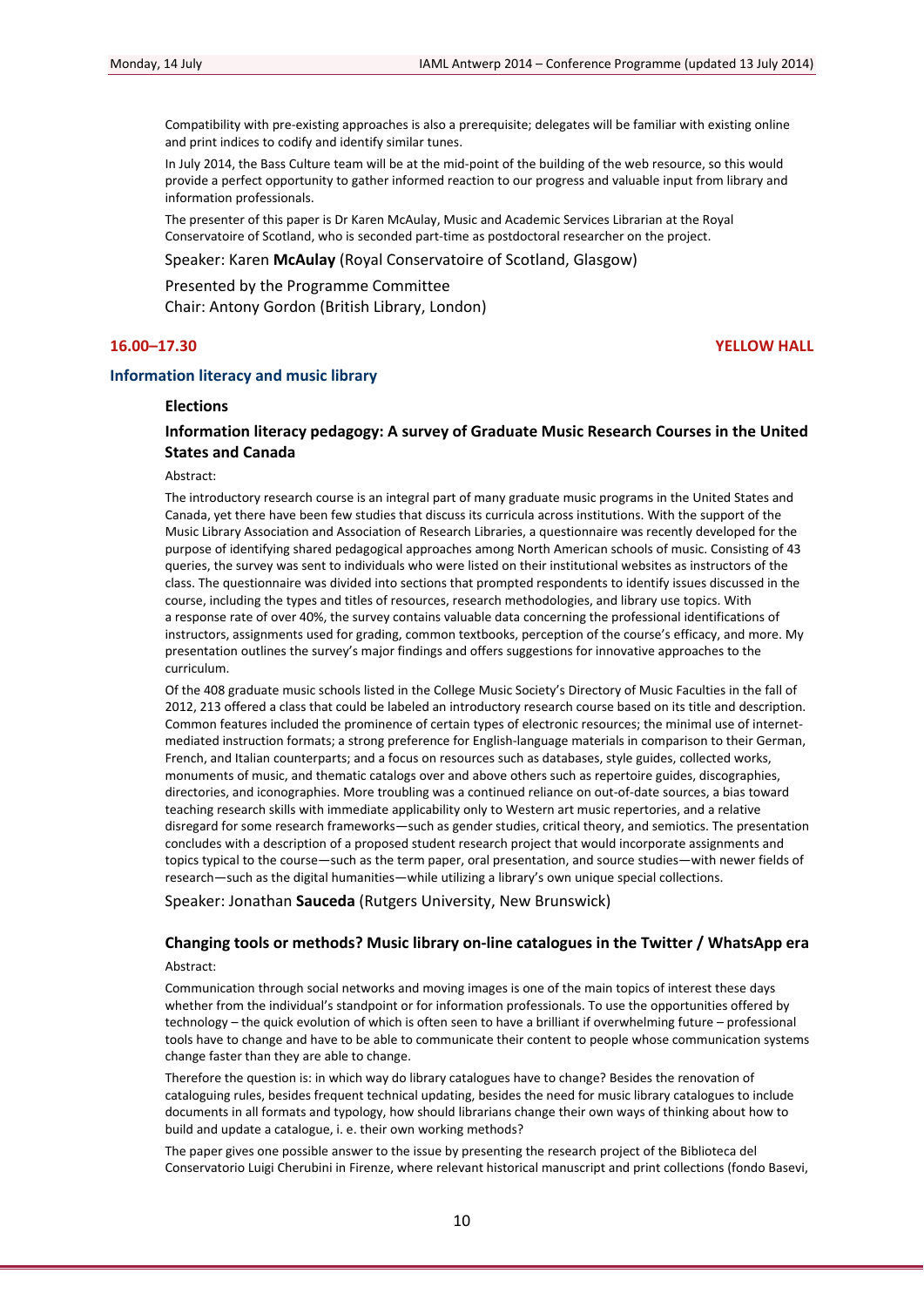fondo Pitti, fondo Accademia, secc. XIV‐XX) as well as music for music teaching purposes, and the historic archives of the Conservatory and museum objects are preserved.

Over 40 years after the flood in 1966, the library's catalogues can now have a new beginning , involving a simultaneous move from paper to web, an updating process and the inclusion of communication systems for users with a view to including in their development social networks and their underpinning philosophy, not just their methods and tools: in short, to provide methods and a focus for the exchange of information and research amongst musicians, scholars, and librarians, with the library as the centre point of this community.

Speaker: Federica **Riva** (Conservatorio di Musica 'Luigi Cherubini', Firenze)

## **The Future of information in Polish musical libraries**

#### Abstract:

The paper aims to present and summarize the survey that was conducted among libraries of musical universities and music departments of universities in Poland. The survey concerned the activities of information service in libraries, focusing particularly on its usefulness as assessed by librarians.

The survey questions regarded mainly the implementation of the objectives of information service as library section, the function of information service in the library, as well as the extent to which readers of the library – students, academics, and external readers – would take advantage of this section.

Based on the survey, it seems that in most cases information service is no longer an independent unit, while its function has been taken over by sections such as reading room or interlibrary loan.

The Author has tried to answer the following questions: Does splitting work among particular sections lead to the worsening of the quality of the library's information services? How important information services are in the contemporary "quick information" era? Is there a future for information services in a modern musical library?

Observing the functioning of academic information service of the Main Library of the Academy of Music in Gdańsk, the Author concludes that a separate information section can offer numerous advantages both to the readers and to the library. The Author's suggestion for librarians who have split information‐related work among particular sections is to overcome difficulties arising mainly from inadequate housing conditions or staffing, and to re-organize the library work so as to create a separate department of information service providing quality assistance to readers by infobrokering‐specialized librarians.

Speakers: Marta **Walkusz** (Stanisław Moniuszko Academy of Music Library, Gdańsk), Paweł **Nodzak** (Stanisław Moniuszko Academy of Music Library, Gdańsk)

Presented by the Commission on Service and Training Chair: Geoff Thomason (Royal Northern College of Music, Manchester)

## **16.00–17.30 ROOM 58**

## **Working Group on Access to Performance Ephemera**

## **Reporting and planning session**

Chair: Paul Banks (London)

## **16.00–17.30 ROOM 161**

#### **Broadcasting and Orchestra Libraries Branch**

## **Working meeting**

Chair: Nienke de Boer (Orchestra of the Dutch National Ballet / Holland Symfonia, Amsterdam)

## **16.00–17.30 ROOM 163**

## **Sub‐commission on ISBD and Music**

## **Working meeting**

Chair: Massimo Gentili‐Tedeschi (Biblioteca Nazionale Braidense, Milano)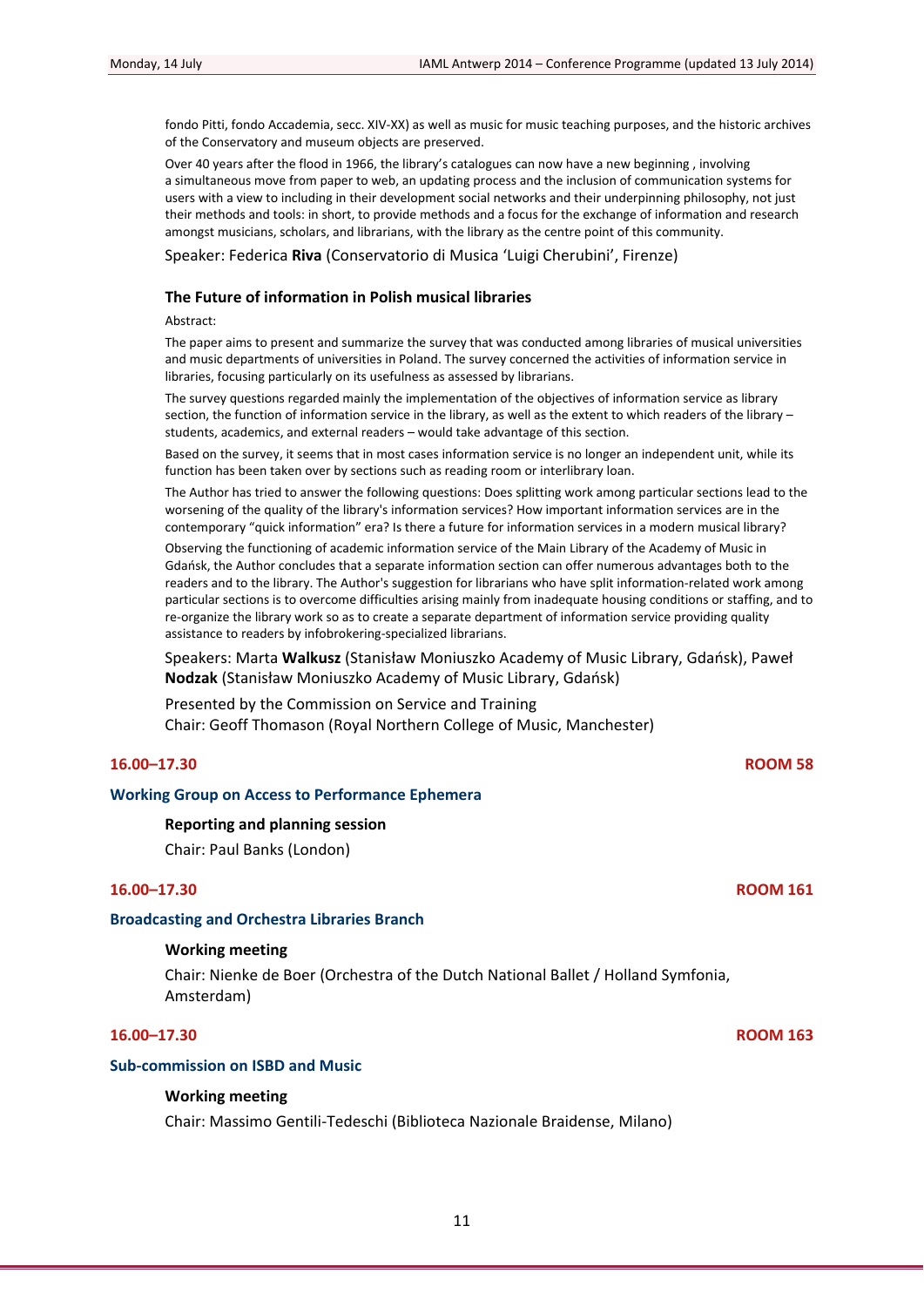## **Tuesday, 15 July**

## **9.00–10.30 WHITE HALL**

## **Carillon, organ and saxophone – documenting history of musical instruments**

## **An "openly hidden" musical instrument: The carillon as a representative musical heritage of The Low Countries, its history, tradition and characteristic features**

Abstract:

A Carillon is a musical instrument that tells the time with automatic melodies, and can be played by a Carillonneur with hands and feet. Historically speaking, its automatic mechanism appeared first. Thanks to the advanced technology and economy of the Golden Age in the Low Countries, the playing keyboard was invented, and the carillon became a playable instrument, one of the oldest keyboard instruments, next to the organ. Over time its automatic mechanism was refined and became larger in size. Some of these mechanisms had the possibility to be programmed for several pieces per hour, even changeable by the season.

As the saying goes: "the organ belongs to the church, the carillon belongs to the citizen", carillon is therefore a symbol of the citizen's autonomy. Up till now, municipal governments maintain many carillons in the Low Countries; even when they are located in church towers. There are many church organists who serve as Carillonneurs as well, because both instruments have a keyboard and pedals. Some prominent Carillonneurs composed pieces for the carillon, as well as for the automatic mechanism. These compositions can be found in the musical archives, and are still in use.

As a result of the French Revolution and the Napoleonic Wars, the numbers of carillons in Low Countries decreased sharply. The Golden Age had ceased already, and thus the (re)construction of carillons became difficult. The dark ages of carillon continued, until Adolf and Jef Denyn emerged in Mechelen, an old city in the province of Antwerp, at the end of the 19th century. Jef Denyn made several drastic innovations to the mechanisms of keyboards and the transaction system. It created a modern way of playing that widened the variety of the carillon repertoire, thus attracting larger audiences. The Royal Carillon School, International Institute for Carillon Art "Jef Denyn" (De Koninklijke Beiaardschool, Internationaal Instituut voor Beiaardkunst in Dutch; hereafter written KBS) was established in 1922, carrying his name to honour his great achievement. The original plan for the foundation of the institute came from 1914, but had to be postponed because of the outbreak of the First World War. During those dark years, the carillon was seen as a symbol of the patriotic spirit of the Belgian people. American soldiers on the Western Front were also attracted by it, leading to the "export" of carillon art to the USA, and resulting in financial support for the opening of the KBS, during the interwar period.

In this presentation, I would like to give a general introduction to "carillon art": its history, music, automatic and manual playing, mobile carillon, the KBS curriculum as well as the archival/library/museum collections.

Speaker: Mariko **Matsue** (Royal Carillon School, International Institute for Carillon Art "Jef Denyn", Mechelen)

# **How did it get there? An organ console from Paris at the Antwerp Vleeshuismuseum**

Abstract:

How do the silent remains of a musical instrument become the subject of an ongoing discussion and communication between organists, researchers, librarians, be they dead or alive? How to look at truths and myths around a relic that has been disconnected from its powerful voice, but once has lived under the fingers of a devoted musician?

It is enough to know that this organ console was César Francks 'work material' in the Sainte‐Clotilde basilica in Paris where he wrote most of his organ masterpieces, to understand the importance of this object for organ builders, organists, musicians and historians. When in 1933 Charles Tournemire changed the 1859 Cavaillé‐Coll‐ instrument and replaced the original console by a new one, it remained unclear what had happened afterwards to the old console, who moved it where, when it came to the Antwerp organist and Conservatory director Flor Peeters and how it finally landed in the Vleeshuis Museum. Thanks to researchers and music librarians in Paris, Brussels and Antwerp who gave access to unclassified material, organist and researcher Annelies Focquaert was able to trace this complicated history. Completed with unique letters, a quotation from a testament, audio fragments and even a '50's movie, the console and the people surrounding it seem to become alive again. Participants of the IAML 2014 Congress may see this one 'former musical instrument' with other eyes, when they visit the beautiful Vleeshuis Museum collection during the Congress.

Speaker: Annelies **Focquaert** (Centre for the Study of Flemish Music, Antwerp)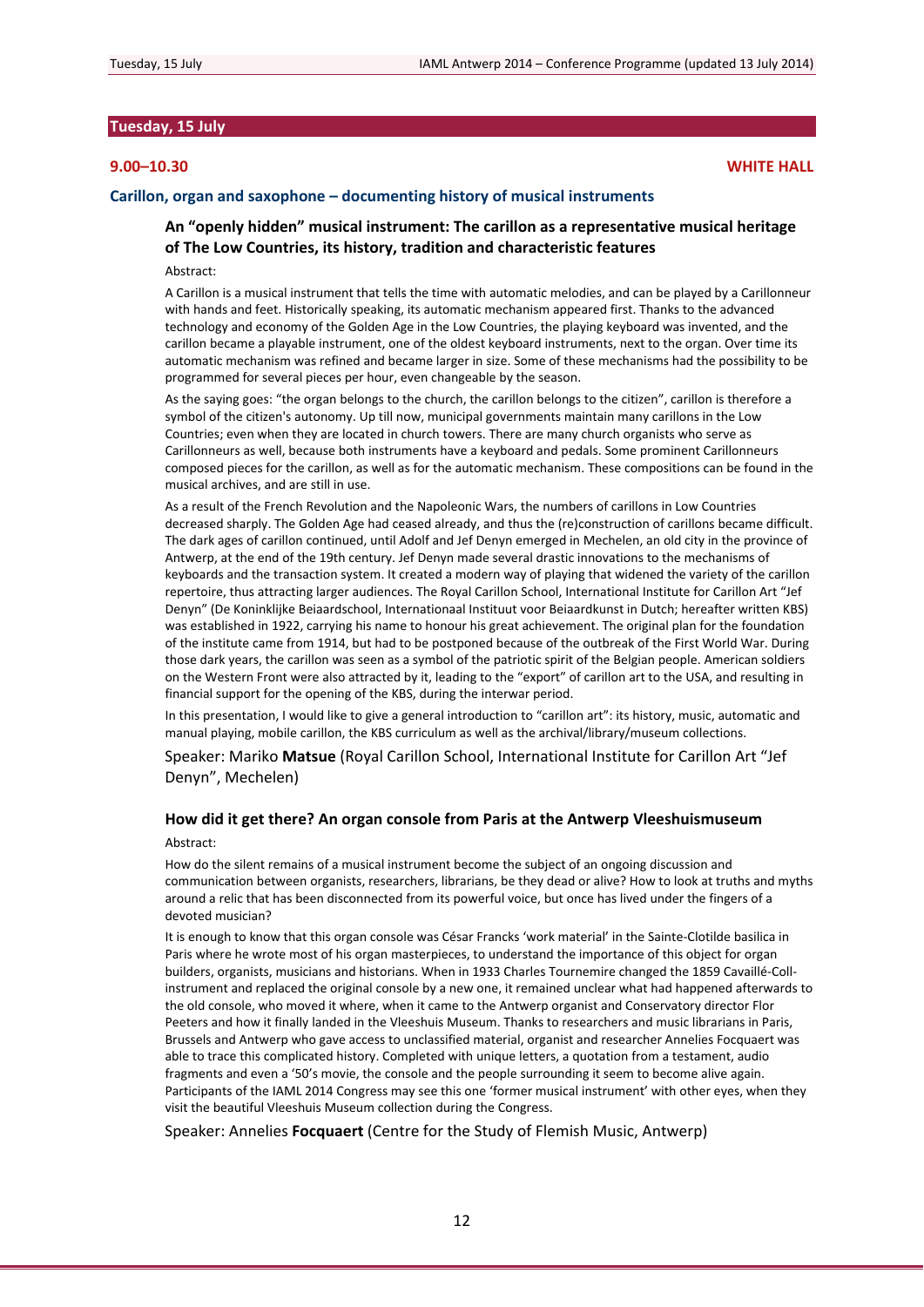## **Représentations d'Adolphe Sax, « l'habile facteur ». Sources iconographiques et documentaires de l'exposition Sax200 au MIM**

#### Abstract:

L'exposition Sax200 célèbre le bicentenaire de la naissance du grand inventeur Adolphe Sax (1814‐1894). Loin de se focaliser sur le saxophone, qui a fait passer son nom à la postérité, le MIM a voulu présenter au public toutes les facettes de cette éminente personnalité artistique et industrielle du XIXe siècle. L'exposition est organisée autour de quatre axes. Le premier axe présente les ateliers de Sax et toutes ses inventions en mettant l'accent sur ses nouvelles familles d'instruments. Le deuxième est consacré à Sax, l'entrepreneur : des expositions universelles aux musiques militaires et à l'Opéra, en passant par l'aménagement d'une salle de concert et l'édition musicale, Sax est omniprésent, ce qui lui vaudra de longs procès avec ses contrefacteurs. Le troisième axe présente l'homme sous un angle plus intime, tandis que le dernier axe témoigne de l'impact de ses inventions.

Les instruments de Sax sont probablement les témoins les plus impressionnants de son esprit visionnaire. Quoique l'exposition ait une orientation plutôt organologique, l'iconographie et les documents d'époque recréent le contexte dans lequel ces instruments ont vu le jour. Ils ont été mis en scène de différentes manières : certains originaux sont exposés au même titre que les instruments tandis que des reproductions accompagnent les textes sur des cimaises. Pour les visiteurs qui souhaitent en voir davantage, des vidéos et des images complémentaires sont consultables sur des écrans.

Il existe un foisonnement de documents, en Belgique comme en France, qui donnent un aperçu du génie d'Adolphe Sax. Ils permettent de voir comment il était reçu en son temps mais aussi comment il faisait la promotion de ses inventions. Des documents du XIXe siècle, comme le catalogue de vente du musée Sax, aux photographies de jazzmen issues du fonds Pernet, les ressources de la bibliothèque du MIM sur ce thème sont importantes. Gardant le souci de présenter Sax sous différents angles, nous avons complété ces ressources par des documents originaux et des reproductions provenant de bibliothèques musicales mais aussi de bibliothèques générales, d'archives d'État et d'autres gisements documentaires, publics ou privés.

Dans certains cas, des systèmes de numérisation et de mise à disposition en ligne des documents ont facilité et accéléré notre sélection, notamment grâce à la recherche plein texte et aux recueils de photo‐cartes. Ces méthodes, qui engendrent parfois aussi des obstacles techniques et administratifs, nous ont permis d'acquérir des informations et des images inédites qui nous permettent de mieux comprendre l'homme, son œuvre et son époque.

### Speaker: Astrid **Herman** (Music Instruments Museum, Brussels)

Presented by the Programme Committee

Chair: Geoff Thomason (Royal Northern College of Music, Manchester)

## **9.00–10.30 YELLOW HALL**

## **Ephemeral and sheet music collection: Changing attitudes toward music sources**

## **Ephemeral music? A case study from the British Library**

Abstract:

Taking as its starting point a large collection of uncatalogued instrumental music at the British Library, this paper sets out to take a brief look at publications dismissed at one point in the past as 'ephemeral rubbish'.

During the 1880s, when for various reasons the intake of published music to the British Library started to far exceed the resources available to catalogue it, a decision was made to leave aside material of this 'ephemeral' nature, thought less likely to be needed or used by researchers. Described at the time as the 'secondary music' collection, items continued to be added to the ever growing pile well into the twentieth‐century, and despite the dedicated work of volunteers from the 1950s onwards, a vast collection of 'secondary' instrumental music from 1920‐1970 – some 69,000 items – remains completely uncatalogued.

Exploring this material (its surprisingly diverse contents, and the changing attitudes towards it), the main aim of this paper is to promote the existence of unknown, sometimes now unique, music and its possible uses for present day researchers. It will also briefly discuss similar deposits of material in the UK (particularly that belonging to the Light Music Society) yet to be fully discovered.

Speaker: Christopher **Scobie** (British Library, London)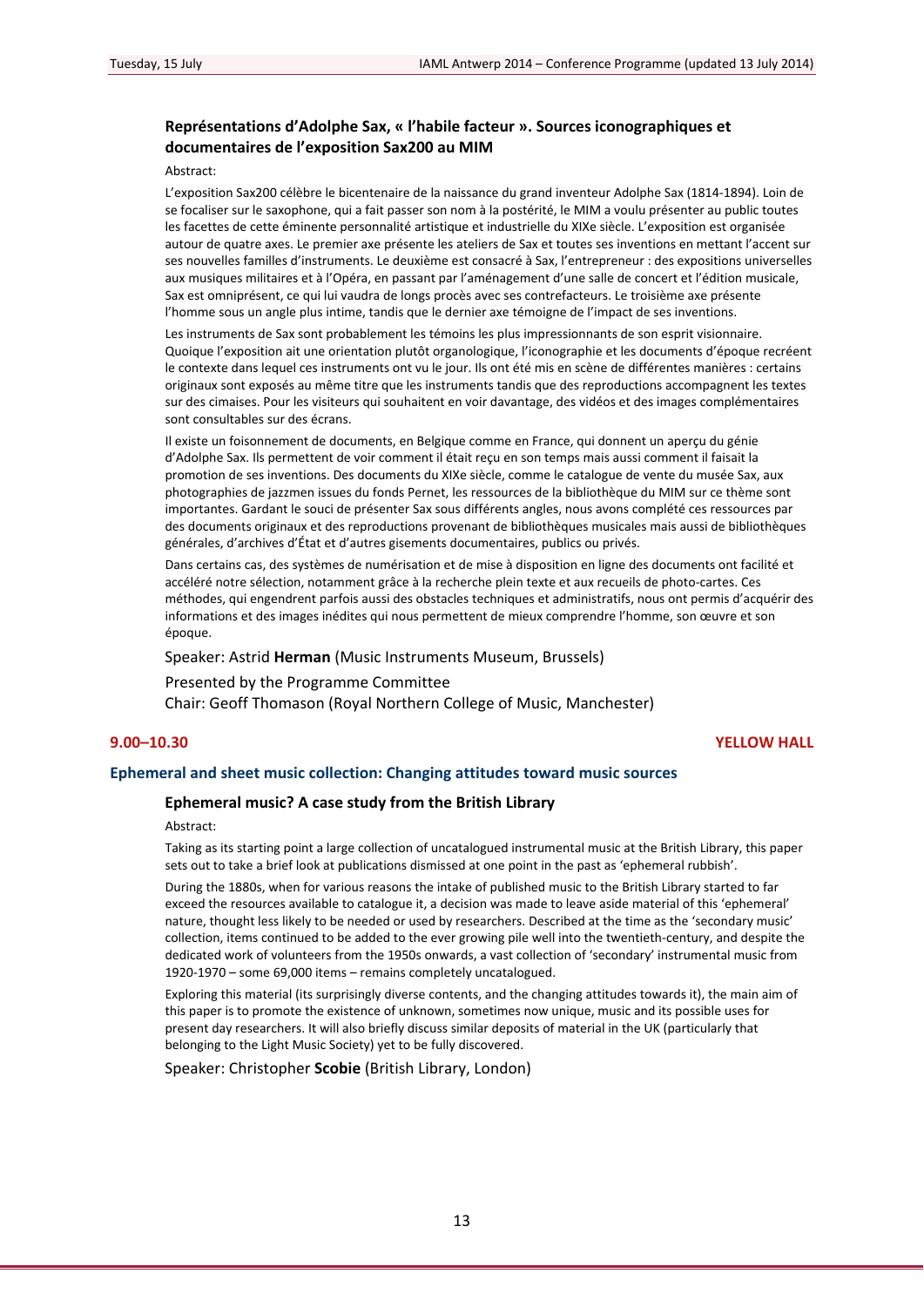## **Oil shows, rodeos, and UFOs: The Walder G.W. White Sheet Music Collection at the University of Alberta Libraries**

#### Abstract:

Previously regarded as ephemeral and overlooked as a worthy object of study, sheet music has become increasingly valued for the insight it provides about the time and place in which it was written. The study of sheet music reveals a wealth of information not only about musical style, but also about the people who enjoyed and collected it. The cover art, advertisements, and lyrical content offer a glimpse into the social and cultural codes of its time of writing. This is especially true in light of the growing availability of digitized sheet music. There are currently over 200 free, subscription, and for‐fee digital sheet music collections available on the web, including the Sheet Music Consortium, which aims to further increase the accessibility of sheet music through metadata harvesting and linked data initiatives.

This paper discusses a project undertaken at the University of Alberta Libraries to create metadata and increase digital access to a notable donation of sheet music: the Walder G. W. White Sheet Music Collection. The collection contains over 6,000 pieces of popular sheet music from Canada, the United States, and Europe, published between the late 1880s and late 1960s. The collection is remarkable for the number of unique items that it contains published in or about the Canadian Prairie provinces (Alberta, Saskatchewan, and Manitoba). The history of the collection is discussed, in addition to project goals and timelines. Select items and personalities contained within the collection are highlighted to examine elements of twentieth century Canadian Prairie society and culture. The process of preparing and creating metadata for harvesting by the Sheet Music Consortium is also outlined. This paper will help inform other projects involving the creation of metadata for sheet music, and provide insight into the Canadian music publishing industry, historical pop culture and its interaction with Canada, and Canadian Prairie culture.

Speakers: Colette **Leung** (University of Alberta, Edmonton), Sean **Luyk** (University of Alberta, Edmonton)

# **'A man of many hobbies…': Alan Adair and the concerts of the Adair War Wounded Fund**

#### Abstract:

In the 1920s and 1930s, the Wigmore Hall in London played host to a series of concerts given by the Adair War Wounded Fund, a major post-war charity established with the intention of both supporting and entertaining wounded soldiers. The concerts were organised by the entertainer and magician Basil F. Leakey, working under the stage name Alan Adair, and local businesses made their vehicles available on the day of each event in order to transport around 600 soldiers to the Wigmore Hall to listen.

The programmes for these concerts are quite unlike the standard fare of the Wigmore Hall, consisting of a series of variety acts including magicians, farmyard impersonators and ventriloquists as well as singers, bell ringers, phonofiddle soloists, bands and orchestras – and raffles were also held at each occasion. In addition to this regular series, the organisation also hosted events at the London Palladium and a number of other theatres in the city, to raise further funds. Adair's legacy as both a fundraiser and prestidigitator – perhaps not the most obvious combination of talents for a Wigmore Hall performer! – is significant.

Using the collections of the Wigmore Hall itself, and the Special Collections of the Royal College of Music, this paper provides an overview of the concerts hosted by the Adair War Wounded Fund, its role as an important charitable venture, and its association with the Wigmore Hall during this time.

#### Speaker: Katy **Hamilton** (London)

Presented by the Programme Committee Chair: Jim Cassaro (University of Pittsburgh, Pittsburgh, PA)

## **9.00–10.30 ROOM 161**

### **Roundtable discussion between the Board and National Representatives**

Chair: Barbara Dobbs Mackenzie (President, IAML)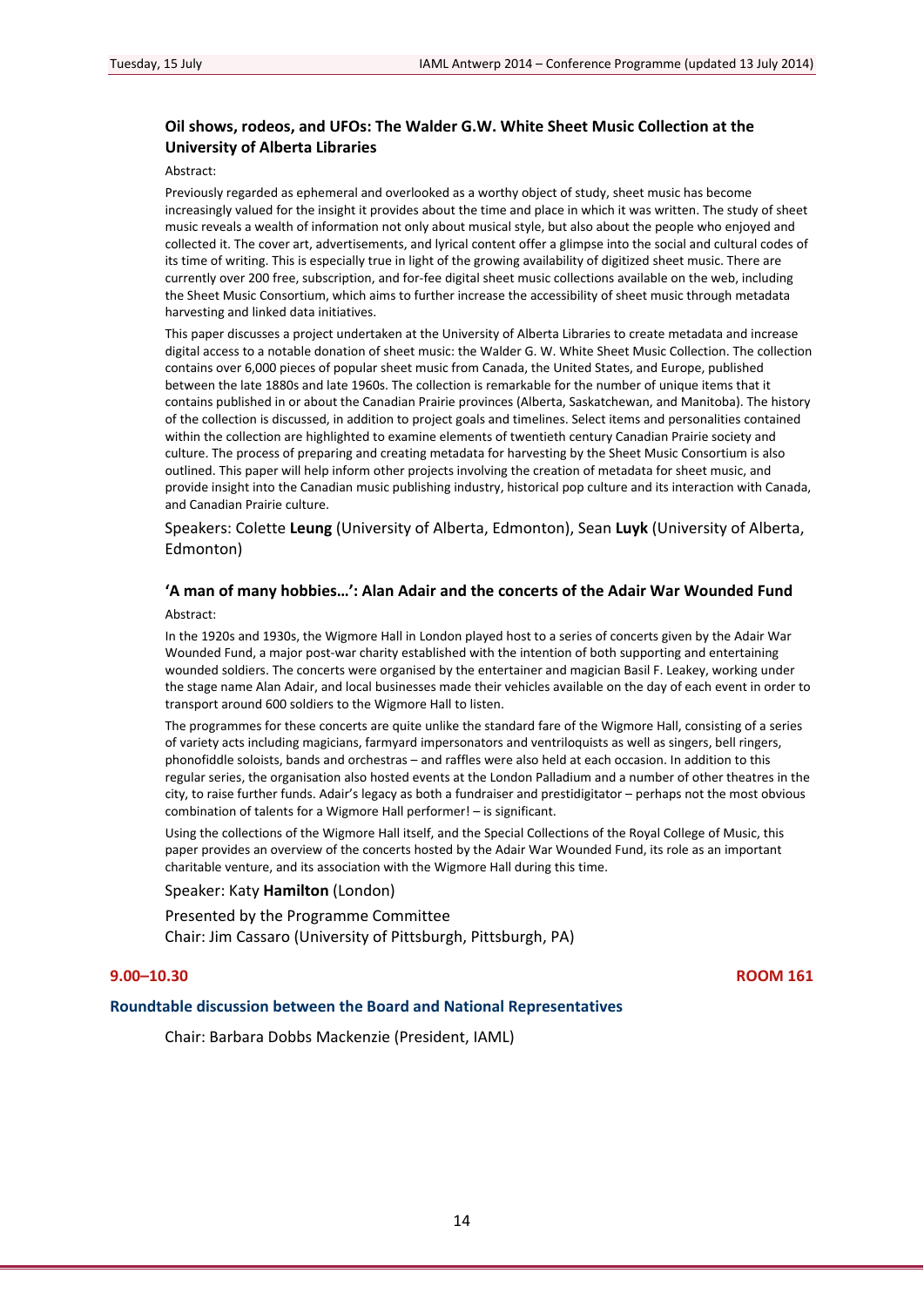## <span id="page-14-0"></span>**10.30–11.00**

## **Tea & coffee**

#### **Coffee Corner for Public Librarians**

## **10.30–12.30, 15.30–16.30 CLOAKROOM**

## **Poster Session**

## **National Forum on Online‐Only Music: 21st Century sound recording collection in crisis** Abstract:

Today's music industry is increasingly favoring online-only, direct-to-consumer music distribution. At an everincreasing rate, librarians are discovering that recordings are only available as a stream or MP3 download via such online distribution sites as iTunes or Amazon.com. These, and similar sites, require individual purchasers to agree to restrictive end‐user license agreements (EULAs) that explicitly forbid institutional ownership and such core library functions as lending.

In order to confront this growing threat, the Music Library Association (represented by Judy Tsou) and the University of Washington Libraries (represented by John Vallier) applied and received an \$80,000 federal grant from the Institute of Museum and Library Services (IMLS) to conduct a one‐year project to investigate the issue with a wide representation of stakeholders who possess complementary perspectives: librarians, music industry representatives, online distributors, music publicists, attorneys, policy experts, scholars and other library users. In addition, the grant will support the hiring of expert consultants and hold a series of meetings, culminating in a Summit Meeting with the above key stakeholders to discuss this very important issue. These national meetings will develop approaches to the issues including a licensing scenario by which libraries may purchase and provide access to online‐only music. By working together in a collaborative atmosphere, we aim to hone our strategies for moving forward and, if there is willingness on the part of content providers and distributors, negotiate a solution whereby libraries can purchase and own online-only distributed titles.

This poster session will outline the project and issues raised from two national meetings that will have taken place by the Antwerp meeting. We would like to have input from the international community before the summit that includes industry representatives in the Autumn of 2014. The poster session will be a good forum for IAML members to express their opinions.

Presenters: Judy **Tsou** (University of Washington, Seattle), John **Vallier** (University of Washington, Seattle)

#### **The Conservatoire Project**

#### Abstract:

This research project addresses the conservatoire as a social and cultural phenomenon. The word 'conservatoire' will denote an institution that offers professional education in various musical disciplines. This type of institution which originally operated under sacred authority, or served charitable causes – was newly defined within the culture of the Bourgeoisie, where it had to supply the demands of a rapidly growing secular musical life. With musical excellence being needed in ever‐larger quantities, it aimed to establish general qualifications for musicians and imposed certified standards on teaching practices and examining procedures. Its model was the Conservatoire national de musique et de déclamation founded 1795 in Paris.

The researchers propose to investigate the conservatoire as a product of the professionalization of civil society in the nineteenth and twentieth centuries, a process that has led to fundamental changes in the structure and status of occupations. From the very beginning, conservatoire policies have been fraught with multiple tensions. These seem to have resulted from incongruities between the traditional foundations and practices of music education, the evolving general standards of professional education, and the volatile expectations in the market place. The organizers locate these tensions between the following five pairs of concerns:

- (1) To train practical skills, and to impart theoretical knowledge.
- (2) To serve local needs, and to realize international ambitions
- (3) To prepare musicians for a profession, and to foster music as an art
- (4) To provide mass education, while giving pride of place to individual teaching
- (5) To advance music as a general human value, and to showcase exceptional musical talents and achievements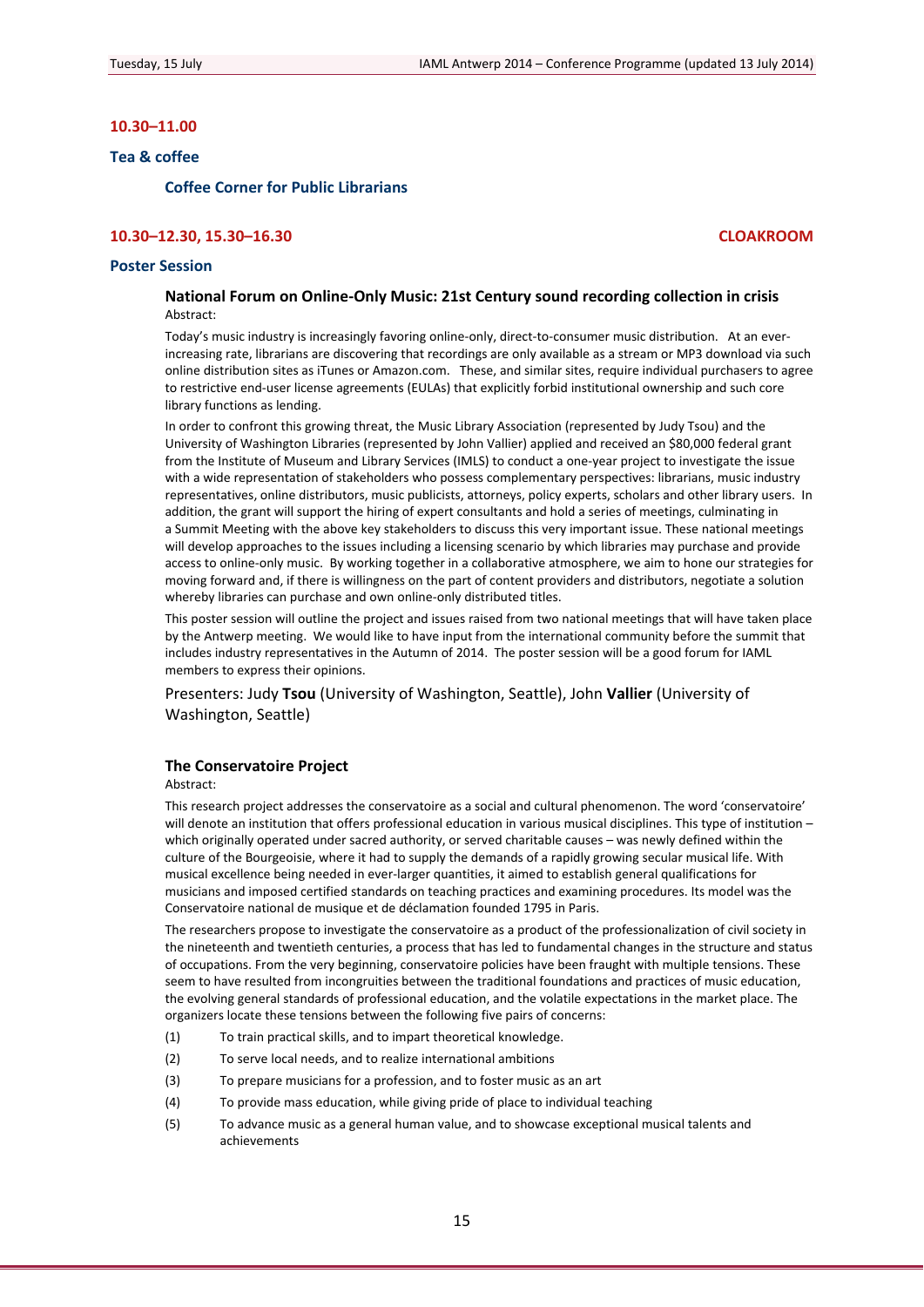Each conservatoire, at any given point in the time of its existence, occupied a set of positions, as it were, on an axis between each of these five pairs. Thus, its history can be written in terms of its changing positions on all of these axes. If one does that for a large number of conservatoires, the result is a comparative history.

The first step to be taken in this broad research context is an examination of the curricula, developing over a period of roughly 150 years. A systematic study of the data included in the annual reports of the conservatoires of Amsterdam and Antwerp, two representative institutions for the Dutch language area, will allow the drawing of a long‐term background in which further research elements can be situated. For this a thorough investigation on the archives of the Amsterdam and Antwerp conservatoires will take place. Furthermore, this research project will launch a call for exchange of conservatoire yearbooks and histories.

Presenters: Kevin **Voets** (Royal Conservatoire Antwerp – AP University College, Antwerp), Michiel **Schuijer** (Conservatorium Amsterdam, Amsterdam)

#### **The Study Centre for Flemish Music in Antwerp**

Abstract:

Since 15 years, the Study Centre for Flemish Music [SVM] devotes itself to the study and promotion of classical Flemish music of the 19th and 20th centuries. With this poster, we want to familiarize the IAML‐public with our work and goals.

The SVM was founded in Antwerp on 12 February, 1998. The main purpose of this study and documentation centre is to preserve and divulge the Flemish musical heritage of the 19th and 20th centuries. Our ultimate ambition is making musicians perform this patrimony for a national and international audience.

Two media that are introduced in this poster presentation have become more and more important since we started from scratch in 1998: our website and the edition of musical scores. www.svm.be offers a wide range of information about Flemish composers, their work, their meaning, their background and cultural and musical context, and keeps a finger on the pulse of ongoing research, concert performances and new publications.

In 2005 SVM set up the score series Flemish Music Collection in collaboration with the publishing house Höflich, located in Munich: today, more than 80 scores of 19th‐ and 20th‐ century Flemish composers have been published. While looking for possibilities in performing and recording rare scores, musicians often have to face practical difficulties: scores have disappeared, are in bad condition, are scattered over different libraries and collections... The Flemish Music Collection makes these hard-to-get scores available again for a broad public, as a facsimile or as a new edition.

That is how we want to urge researchers, musicians, historians and all those who are interested, to look at and listen to the Flemish musical past in an open-minded and unbiased way, and by doing so, safeguard its near and distant future.

Presenters: Annelies **Focquaert** (Study Centre for Flemish Music, Antwerp), Adeline **Boeckaert** (Study Centre for Flemish Music, Antwerp)

## **The challenge of music printing: German‐speaking lands 1500‐1540** Abstract:

The presented project is focused on printed music north of the Alps as a general phenomenon in the first four decades of the 16th century. Whereas music printing in other European countries has been intensely studied in various details, the specific cultural and political situation in German speaking lands is still waiting to be adequately explored.

The specific quality of the project is that it takes the technical challenge to print notes and staff lines together as its starting point. In contrast to other studies that focus on a specific musical genre, it will examine any kind of printed source with any kind of notation: theory books with music examples, broadsheets with music, liturgical prints, tablatures for all kinds of instruments, polyphonic music prints, pedagogical books with music examples, song books and hymnals, humanistic dramas with music sections, etc. This broad perspective should also provide a comprehensive insight into the musical world of that time and leads to a better understanding of the influence and role of early music printing in cultural history.

In our poster presentation we will introduce our database and talk about our experience in studying several kinds of early music prints with different printing techniques. We will also discuss bibliographical defiances and archival problems of such items.

Presenters: Andrea **Lindmayr‐Brandl** (Universität Salzburg), Elisabeth **Giselbrecht** (Universität Salzburg), Grantley Robert **McDonald** (Universität Salzburg)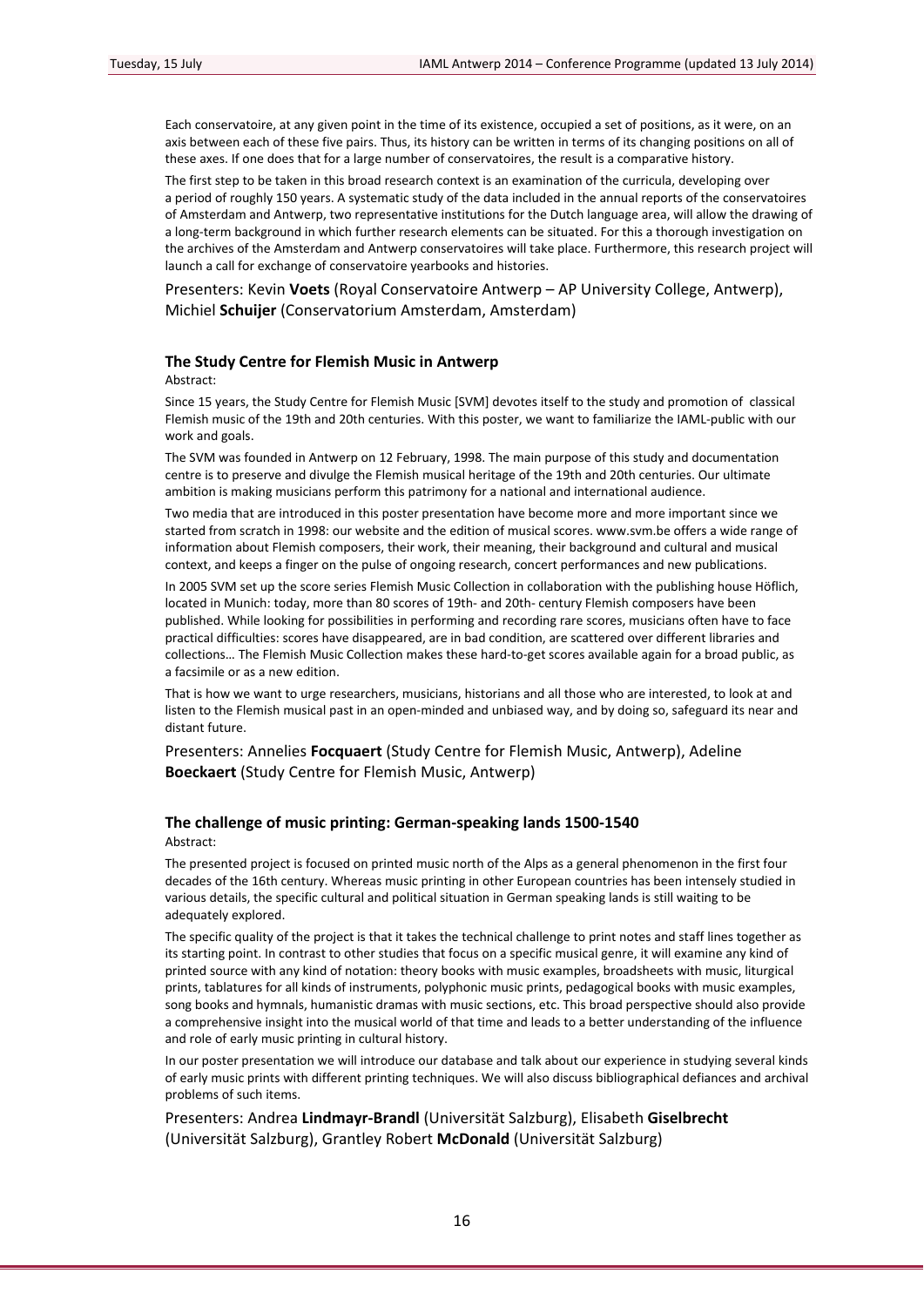## **Contemporary Composers Web Archive (CCWA): A Borrow Direct Composers Project** Abstract:

This poster will present the CCWA project being carried out by the Borrow Direct Music Libraries Group (BDMLG); i.e., music librarians from Brown, Columbia, Cornell, Dartmouth, Harvard, the Massachusetts Institute of Technology (MIT), Princeton, and the Universities of Chicago and Pennsylvania and Yale University, in conjunction with Columbia University Libraries. Its aim is to identify, capture, and preserve the web pages of approximately 2,000 20th and 21st century composers.

Building on a partnership developed by the Ivy League Institutions in 1999 to allow user-initiated borrowing from each other's collections, the BDMLG began meeting in 2004 and formulated a cooperative collection development project. Through this project 2,500 contemporary composers were identified. From this list, each librarian chose those composers relevant to each of their institution's collecting needs, and agreed to purchase as comprehensively as possible, published works by these composers. This eliminated many duplicate purchases and allowed a much wider breadth of acquisitions to be shared by all the institutions through the Borrow Direct program.

An additional opportunity to build on this collaboration presented itself in 2013, when Columbia University announced that it had received a grant from the Mellon Foundation to enable and support collaborations in web content archiving. Using the good will that the BDMLG had fostered as a result of its efforts, Columbia agreed to include the composers project in their work.

Using Basecamp: Project management software for online collaboration, the BDMLG receives daily updates on achievements: e.g., test crawl site; harvest site (if permission granted), etc. As of November 6, 2013, thirty composers or their representatives have granted the CCWA permission to archive their websites, and the list is sure to expand significantly over the next months. These composers include Thomas Adès, Krzysztof Penderecki, Mauricio Kagel, Arvo Pärt, Michael Finnissy, Charles Wuorinen, and Ned Rorem.

Presenters: Elizabeth **Davis** (Columbia University, New York, NY), Darwin F. **Scott** (Princeton University, Princeton, NJ), Bonna J. **Boettcher** (Cornell University, Ithaca, NY), Sandi‐Jo **Malmon** (Harvard University, Cambridge, MA)

## **11.00–12.30 WHITE HALL**

## **Music & Social Media in Public Libraries**

### **Panel discussion**

Abstract:

A panel will discuss uses services of Digitized media, Social Music Media in libraries and other recent related collection developments. How have these developments changed collections and services? After brief updates by each panelist, audience participation will be encouraged.

Speakers: Johan **Mijs** (Bibnet, Brussels), Patrick **Heemstra** (Centrale Discotheek Rotterdam), Susanne **Hein** (Zentral‐ und Landesbibliothek Berlin), Tiina **Tolonen** (Library of Oulu University of Applied Sciences, Oulu), Birgitta **Sparre** (Hagfors Public Library, Hagfors), Carolyn **Dow** (Lincoln City Libraries)

Presented by the Public Libraries Branch

Chair: Carolyn Dow (Lincoln City Libraries)

#### **11.00–12.30 YELLOW HALL**

**Royal Concertgebouw Orchestra, music engraving in modern times and the Belgian National Radio Institute**

## **Elections**

## **Music library of the Royal Concertgebouw Orchestra**

#### Abstract:

The Royal Concertgebouw Orchestra in Amsterdam was founded in 1888, and ranks alongside the Wiener and Berliner Philharmoniker as one of the top orchestras in the world. In 2013 the orchestra celebrated its 125 year anniversary and completed its world tour of six continents in a single year.

The orchestra has a long tradition of performances of the music of Mahler, Bruckner and Strauss. The influence exerted on the orchestra by its (chief) conductors, of whom there have been only six in the last 125 years, is of major importance. Composers such as Ravel , Debussy, Mahler, Stravinsky, Maderna, and Lutoslawski to name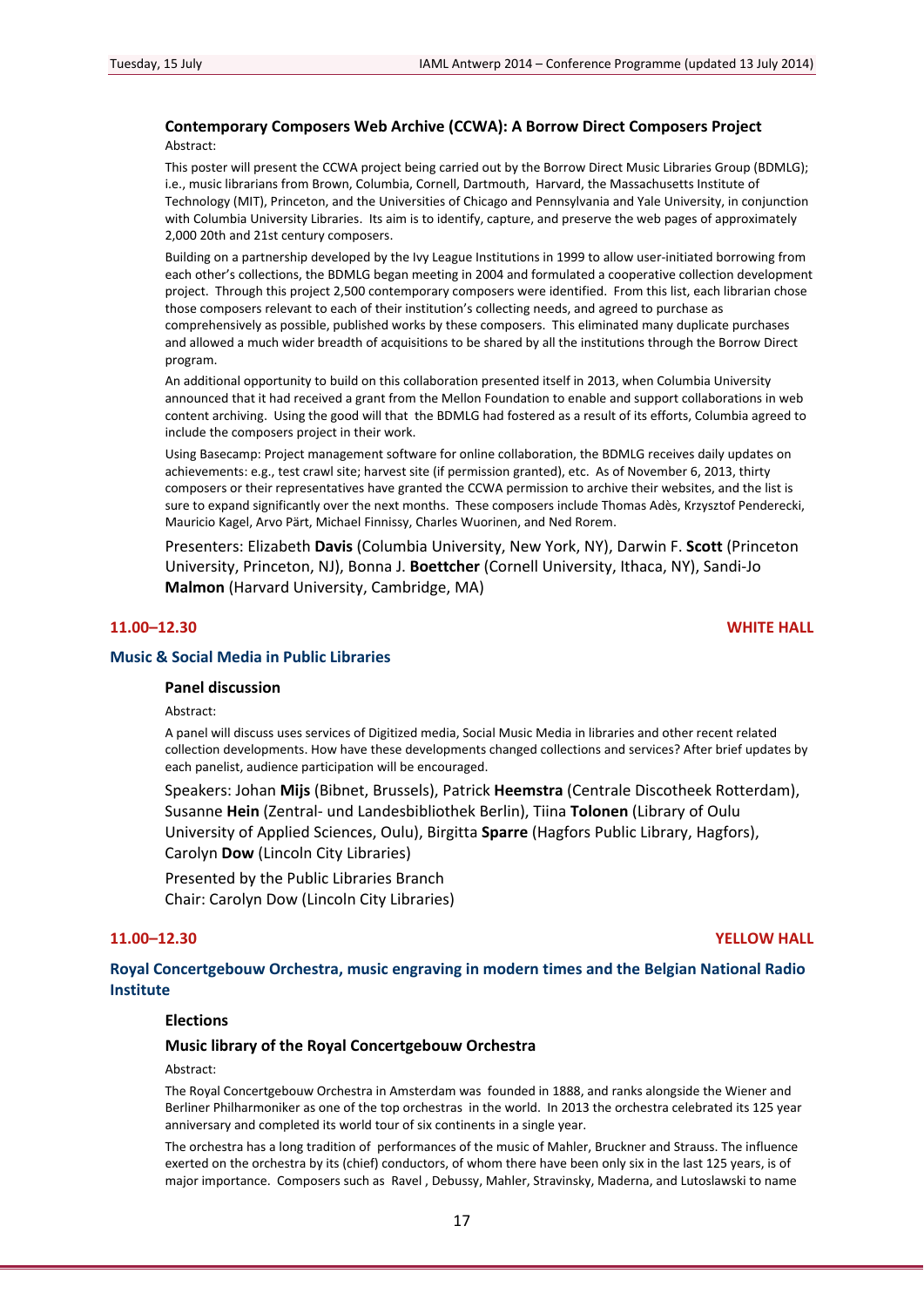just a few have conducted the orchestra. Specialists such as guest conductor Harnoncourt have played a major role in developing historically informed performances of 18th and 19th century repertoire.

In our presentation we will outline the position and role of the orchestra library in managing, adjusting and preparing the parts and scores, fit for the concert stage. Our library is not an historical archive but a collection of scores and parts waiting to be used by and adjusted to the many wishes of one single user‐ our own orchestra. Page after page of pencil markings and bowings in parts are frequently changed by the librarians depending on the wishes of conductors, orchestral musicians and soloists.

The relationship between the orchestra library and various publishers and editors of orchestral music is of major importance. We will discuss how we try to address the sometimes conflicting interests of musicians and conductors when it comes to preparing the parts and scores.

Also we will show how the role of the (historical) markings in parts have helped to document the unique Concertgebouw Orchestra sound and has given musicologists and researcher valuable information as to historical performance practice and development since 1888.

Speakers: Marianne **Butijn** (Royal Concertgebouw Orchestra, Amsterdam), Douwe **Zuidema** (Royal Concertgebouw Orchestra, Amsterdam)

## **The art of making notes. Music engraving in modern times and what it holds for music librarians**

Abstract:

From the beginning of music notation in the Dark Ages to the present-day the preparation of music scores has always been a laborious task either completed by specialized individuals, such as monks, copyists, composers, printers or engravers. With time their role within the whole business changed significantly. This paper will show how every step in the production process caused new professions to be formed, and with them, new demands for expertise. While the preparation of content and the actual production have been separate tasks in the past, there is a tendency nowadays to merge these: Authors often produce materials by themselves, ranging from pedagogic editions to symphonic materials. Engravers act as editors and printers.

Following the logic of the division of labour and economic streamlining the present situation asks for an elaborate combination of very different skills but does not recognize this work as an official profession any longer! The music publishing business has undergone a global renewal which affects music engravers, their work and position within the industry. What are the consequences of this shift in terms of tasks, expertise and quality standards? Where is all this leading and which new structures are possible and sensible? What relevance does this have for orchestra librarians and performers? Answers to these questions will try to promote new collaborations for bringing music to the stage.

Speaker: Werner J. **Wolff** (Notengrafik Berlin, Berlin)

## **The Music Library of the Belgian National Radio Institute and the rise of symphonic Flemish music (1935‐1977)**

Abstract:

This paper aims to investigate how and why the Belgian National Radio Institute (known by the Dutch acronym N.I.R. and later on B.R.T) and its orchestras, the Great Symphony Orchestra and the Radio Orchestra, stimulated the creation and performance of symphonic Flemish music between 1935‐1977. The Great Symphony Orchestra (1935‐1977) was the first fully subsidised symphony orchestra in Belgium. Compared to opera or philharmonic orchestras, broadcasting orchestras had their own identity as they were conceived within the framework of 'Public Service Broadcasting'. PSB was characterized by a 'cultural educational logic', contributing to the creation, maintenance and spread of a common culture. How has P.S.B. affected the music policy of the N.I.R. on Flemish contemporary symphonic music? Did the N.I.R. stimulate the creation of new symphonic music, new genres and/or a new musical style that eventually answered the specific requirements of the radio medium? What was its contribution to the Flemish symphonic Music in general?

This research is based on a quantitative and qualitative analysis of historical data sources collected and centralized in a relational databank with 5.000 records, developed in a preliminary stage of this research project. Program analyses of the orchestras will be linked with the growth and content of the Music Library of the N.I.R. and B.R.T. (1935-1977). This collection contains important historical heritage with a lot of manuscripts of Belgian and Flemish compositions and annotated scores of renowned conductors who worked with the former orchestras of the N.I.R. and B.R.T.

The N.I.R. and the B.R.T. was the largest production house for Flemish and Belgian music in Belgium. During the fifties and sixties of the 20th century, for example, its orchestras performed 80% of the new symphonic compositions written by Flemish composers.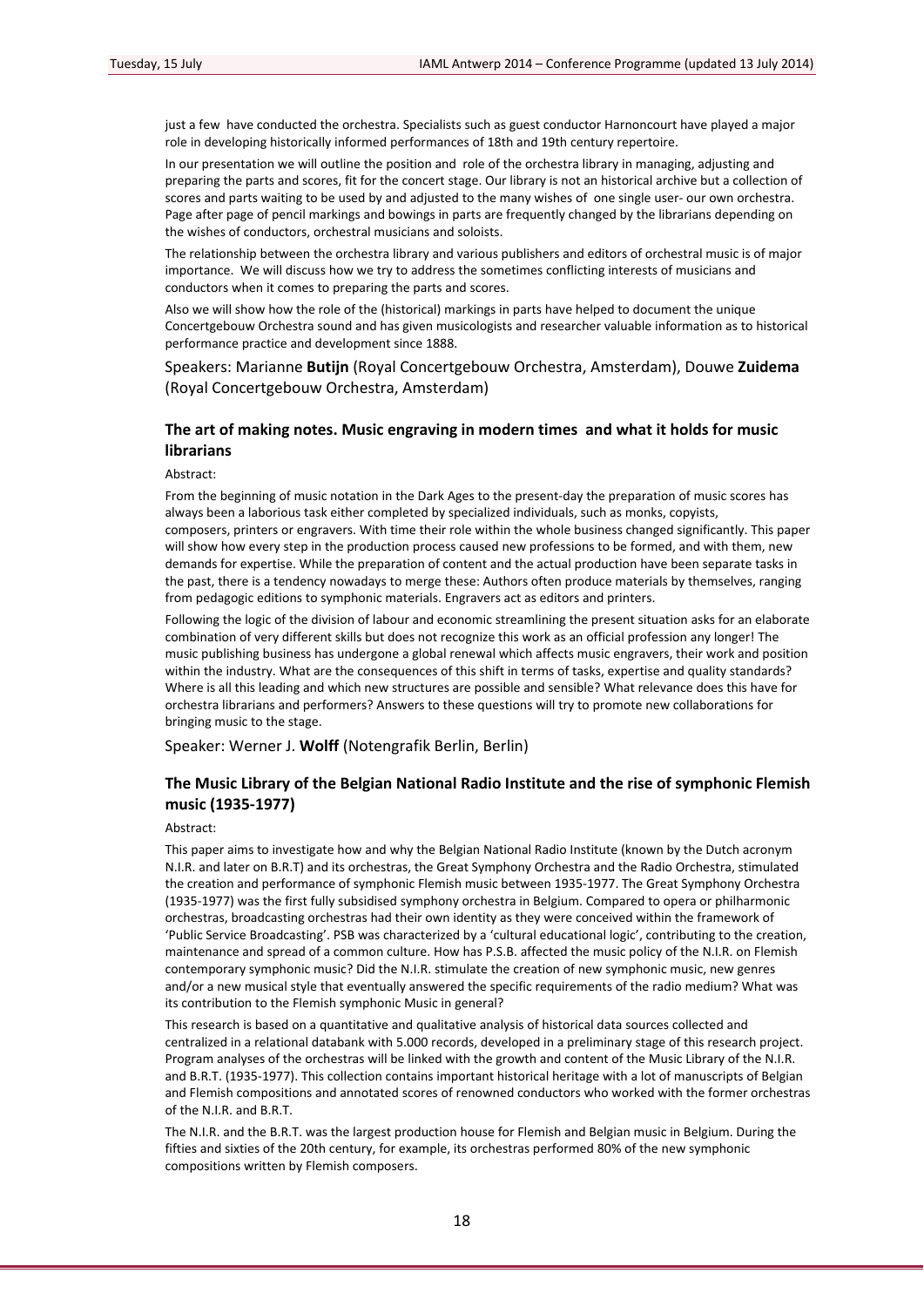Insights from organizational theory will be applied on this research in order to explain the rise of symphonic Flemish music between 1935‐1977 caused by the N.I.R. and B.R.T.

Speaker: Kristin **Van den Buys** (Royal Conservatory Brussels, Free University Brussels)

Presented by the Broadcasting and Orchestra Libraries Branch Chair: Nienke de Boer (Orchestra of the Dutch National Ballet / Holland Symfonia, Amsterdam)

## **11.00–12.30 ROOM 58**

## **Répertoire International de Littérature Musicale (RILM)**

## **RILM in 2014**

Speaker: Barbara **Dobbs Mackenzie** (RILM International Center, Graduate Center of the City University of New York)

## **Aktuelle Tendenzen musikwissenschaftlicher Publikationen und Informations‐ infrastrukturen in Deutschland. Möglichkeiten und Grenzen für bibliographische Dienste** Abstract:

Technische Entwicklungen und Förderprogramme für Wissenschaft und Forschung beeinflussen in zunehmendem Maße die Publikationskultur der Musikwissenschaft in Deutschland. Dieser Einfluss wird gegenwärtig durch eine Zunahme von Infrastrukturen für den Austausch von digitalen Informationen und insbesondere von Open Access Publikationen deutlich. Deren zentrale Bereitstellung mittels homogener und verlässlicher Standards der Beschreibung und Vermittlung gehört zu den Aufgaben bibliographischer Serviceeinrichtungen.

Bezugnehmend auf aktuelle Tendenzen musikwissenschaftlicher Publikationskultur in Deutschland werden Ausgangslage und Zielsetzungen der Bibliographie des Musikschrifttums "BMS online" vorgestellt. Dazu gehört eine Positionierung im Komplex der Wissenschaftskommunikation. Welche Arten von Information gehören in das Aufgabenprofil einer Fachbibliographie zur Musikwissenschaft? Wie können diese Informationen, angepasst an die aktuellen Möglichkeiten und Anforderungen, erworben, aufbereitet und vermittelt werden? Diese Fragen sollen anhand des Discovery Systems VuFind erörtert werden.

#### **Current tendencies of scientific publishing and research networks in the field of musicology in Germany and some options for providing music information**

Technical developments and current research funding influence the publication culture in the field of musicology in Germany progressively. This influence currently becomes apparent in the proliferation of digital scientific information systems and particularly in the increasing amount of open access publications. One of the main tasks of bibliographical services is the aggregation, editing and intermediation of such information ensuring uniform and reliable standards.

Referring to current tendencies in the landscape of musicological publication in Germany, the initial position and purpose of the Bibliographie des Musikschrifttums "BMS online" are introduced. This requires a positioning in the entity of scientific communication: which kind of information are the objectives of musicological bibliographies? How to aquire, edit and impart this information adapted to current options and requirements? These questions are discussed on the basis of the Discovery System VuFind.

Les développements techniques et le financement de la recherche actuel influencent progressivement la culture de la publication dans le domaine de la musicologie en Allemagne. Cette influence devient actuellement apparente dans la prolifération des systèmes d'information scientifique numériques et en particulier dans le nombre croissant de publications en libre accès. Une des tâches principales des services bibliographiques est l'agrégation, l'édition et l'intermédiation de ces informations en assurant des normes uniformes et fiables.

Se référant aux tendances actuelles dans le paysage de la publication musicologique en Allemagne, la position initiale et le but de la Bibliographie des Musikschrifttums « BMS en ligne » sont introduits. Cela nécessite un positionnement dans l'entité de la communication scientifique: quels types d'information sont les objectifs des bibliographies musicologiques? Comment acquérir, éditer et communiquer cette information adaptée aux options et exigences actuelles? Ces questions sont examinées à partir du système Discovery System VuFind.

Speaker: René **Wallor** (Staatliches Institut für Musikforschung, Berlin)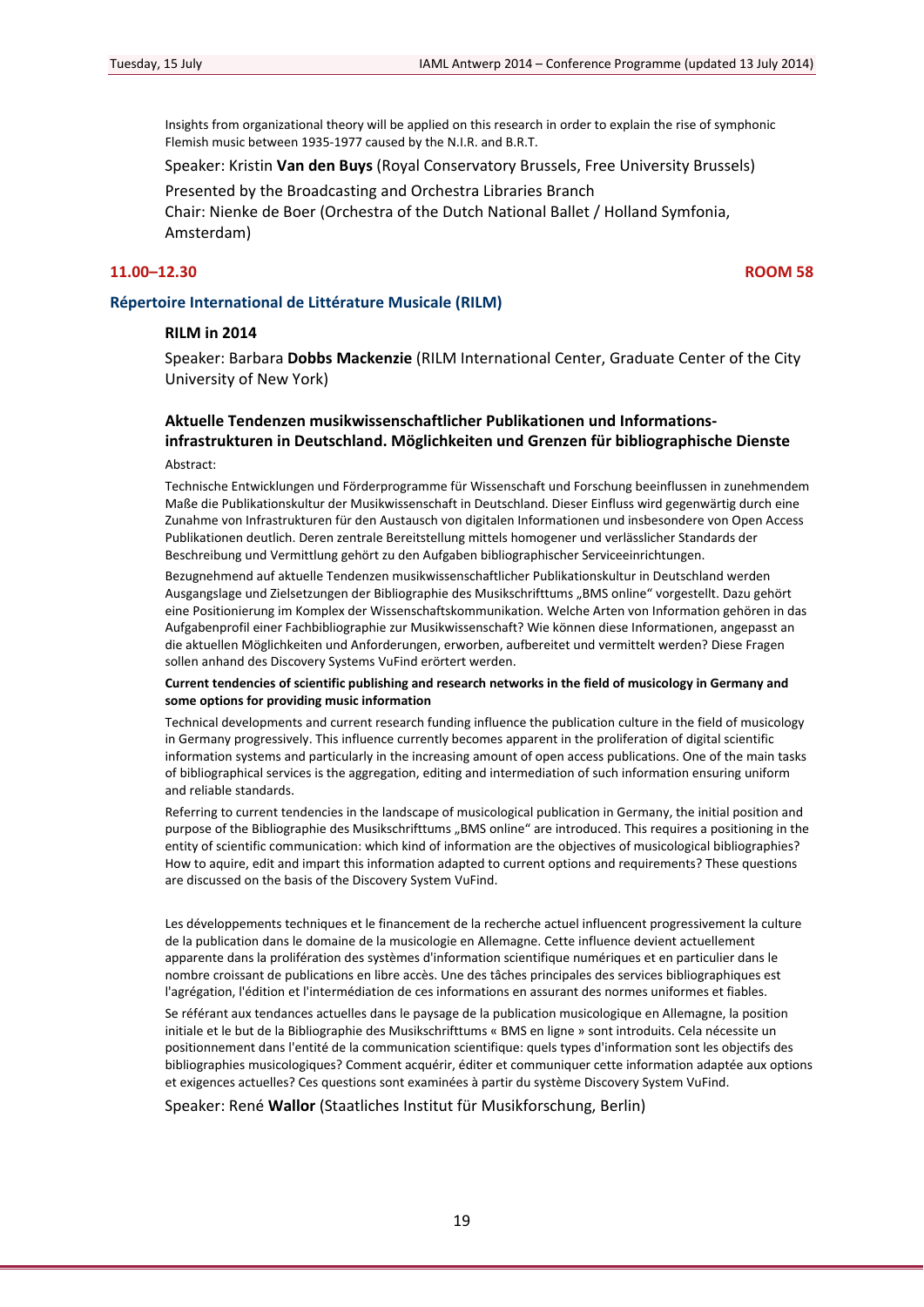## **Efforts to revive RILM activities in the Netherlands: What could be the role for NVMB, the Netherlands IAML Branch?**

Abstract:

It is well known that budget cuts in 2013 forced the closing of several music libraries while others had to cut back their activities and services. But this does not explain why there is at present no RILM National Committee in the Netherlands. The Netherlands has not seen an active committee for quite a while, and this explains why there is little input into the RILM databases directly coming from The Netherlands. Some core journals are covered by the RILM office in New York, but an effort has to be made to cover many more publications. The Netherlands Branch of IAML wants to improve the present situation by activating other societies and institutions and especially the authors to make better use of RILM.

Il est bien connu que les compressions budgétaires en 2013 ont forcé la fermeture de plusieurs bibliothèques de musique tandis que d'autres ont dû réduire leurs activités et services. Mais cela n'explique pas pourquoi, à l'heure actuelle, il n'y a pas de comité national RILM aux Pays‐Bas. Les Pays‐Bas n'ont pas vu un comité actif depuis un certain temps, ce qui explique pourquoi il y'a peu dans les bases de données de RILM qui provient directement des Pays‐Bas. Certaines revues de base sont couvertes par le bureau de RILM à New York, mais un effort doit être fait pour couvrir beaucoup plus de publications. La Direction générale des Pays‐Bas de l'AIBM veut améliorer la situation actuelle en activant d'autres sociétés et institutions, et en particulier les auteurs, à faire un meilleur usage de RILM.

Es ist wohl bekannt, dass Haushaltskürzungen im Jahr 2013 die Schließung von mehreren Musikbibliotheken verursacht hat; anderemussten ihre Aktivitäten und Dienstleistungen zurückschrauben. Aber das erklärt nicht, warum es derzeit kein RILM National Committee in den Niederlanden gibt. Die Niederlande haben schon seit einiger Zeit kein Komittee gesehen, was erklärt, warum es nur wenige Einträge direkt aus den Niederlanden in die RILM Datenbanken gibt. Einige wichtige Zeitschriften werden vom RILM Büro in New York abgedeckt. Ein Versuch sollte aber erfolgen, viele weitere Veröffentlichungen miteinzubeziehen. Der IAML Zweig in denNiederlanden will die gegenwärtige Situation durch die Aktivierung anderer Gesellschaften und Institutionen und vor allem von Autorenin der Nutzung von RILM verbessern.

Speaker: Martie **Severt** (Netherlands Branch of IAML, Amsterdam)

Presented by the Répertoire International de Littérature Musicale (RILM) Chair: Barbara Dobbs Mackenzie (RILM International Center, Graduate Center of the City University of New York)

**12.30–14.00 MEETING ROOM**

**Lunch**

## **Lunch meeting for the Nordic and Baltic countries**

## **14.00–15.30 WHITE HALL**

## **Developing music collections**

## **The impact of patron driven acquisitions on University Music Library Collections**

Abstract:

This paper will examine the effect that Patron Driven Acquisitions programs, also known as Demand Driven Acquisitions, have had on the collections of university library music collections. With particular focus on a shared Patron Driven Acquisition program for books and monographs at the state of Florida's two premiere universities, the University of Florida and the Florida State University, this paper will examine how Patron Driven Acquisitions have shaped the eBook collections, course reserve print purchases, and print purchases related to Interlibrary Loan requests at these institutions. An analysis of expenditures in the shared acquisition program will illustrate the cost effectiveness of this model of acquisitions as it relates to cost per title and cost per use of the purchased materials.

Speaker: Alan **Asher** (University of Florida, Gainesville, Florida)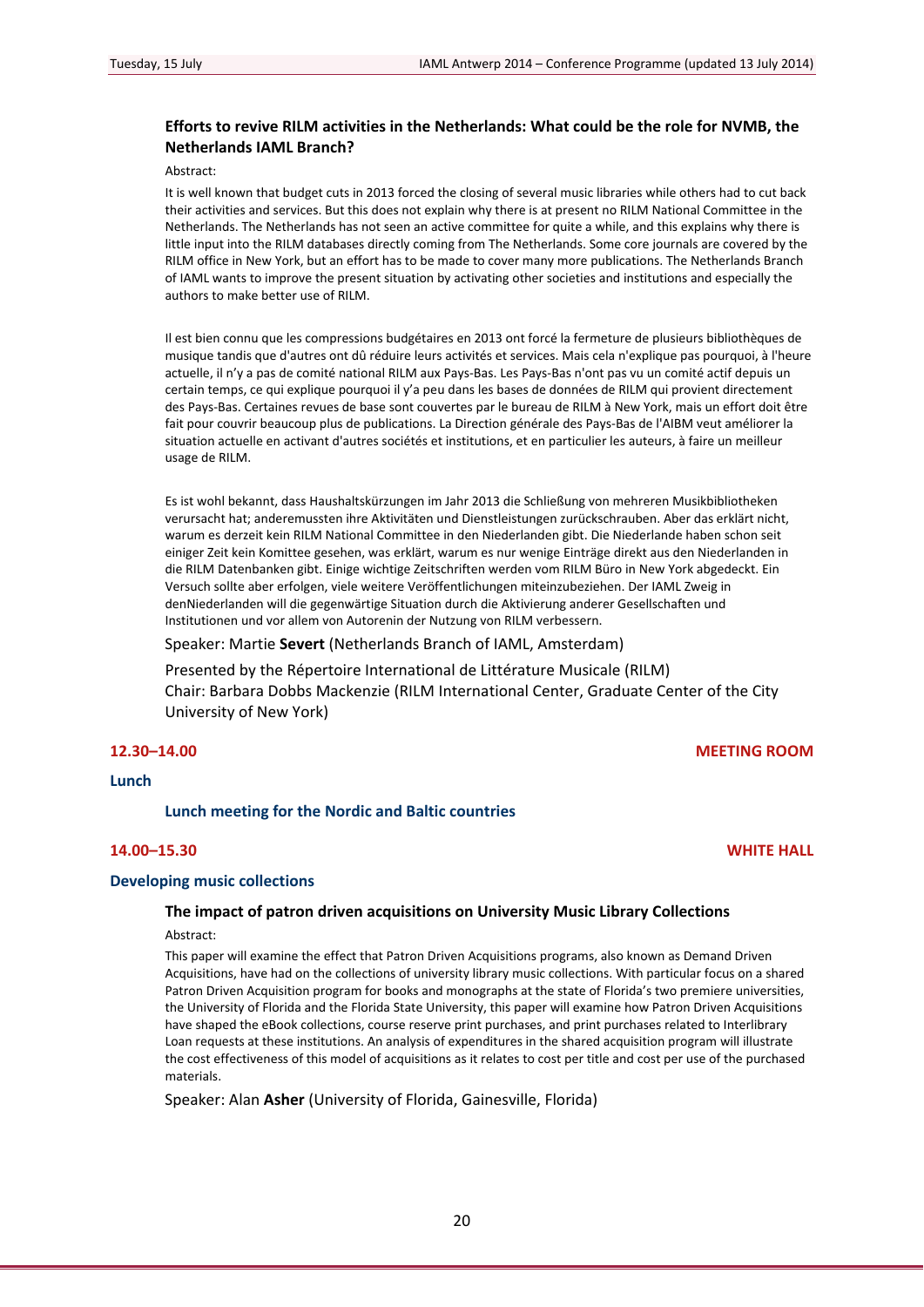## **From the virtual to the sublime: Special collections come to the Oberlin Conservatory Library**

#### Abstract:

Teaching with objects elicits a tactile response that can incite learning in a more personal, perceptive manner. Museums have advocated this method: holding a 17th century vase, for example, and examining design details can provide immediacy to relevant information quite apart from reading another's observations. And now that digital collections or online replicas of music manuscripts and engravings are widely available for study, we have created a whole new allure for the investigation of rare or unique materials.

A music school's commitment to teaching with objects does not come simply, but Oberlin Conservatory took up the challenge a few years ago. As one of the oldest American schools of music, the Conservatory is associated with a liberal arts college, and although music students study performance, they still must attain a high level of academic achievement. In fact, two of the most popular academic paths for Oberlin students include the double major, such as performance and music history, and the five-year double degree (performance and biology, for example).

Several years ago a special confluence occurred enabling Oberlin to incorporate the study of special collections into the music curriculum. The Conservatory Library had the opportunity to receive two distinctive collections of rare and unique materials: the Frederick "Eric" Selch Collection of American Music History (nearly 10,000 items including 700 instruments, and 9,000 books, rare first editions and important primary sources) and the James and Susan Neumann Jazz Collection (100,000 recordings and a vast array of posters, ephemera, and iconography). At the same time a fourth building was added to the Conservatory complex, and a special collections vault specifically designed for these collections (and other rare music items residing in the college library special collections vault) could be built. In sum, this set the scene for major enhancements to the educational mission of the Conservatory, and implicitly, the work of the Conservatory Library.

How did the Conservatory Library negotiate these changes? What were the issues involved in accepting such gifts? How were the collections accessioned, preserved, and organized? What were the staffing requirements? This presentation will focus on these questions and the general transition occurring when a school makes a commitment to special collections. Specific topics that will be discussed include: designing accommodations for existing and future special music collections; hiring a curator; working with existing staff; moving collections; working with donors; processing collections; and ultimately, incorporating special collections into the curriculum.

Speaker: Deborah **Campana** (Oberlin Conservatory Library, Oberlin, Ohio)

## **Searching modernism and the avant garde in arts periodicals from 1848‐1923: Musical discovery in Princeton University Library's Blue Mountain Project**

#### Abstract:

In September 2012, the Princeton University Library received a two-year grant from the National Endowment for the Humanities to inaugurate the Blue Mountain Project, devoted to creating digital editions of avant-garde, forward‐looking journals in the arts produced in Europe and North America between 1848 and 1923. The project draws on the depth of Princeton's collections and expertise of its staff to bring curators, librarians, scholars, and digital humanities researchers together to create a freely available, trusted digital repository of important, rare, and fragile texts that both chronicle and embody the emergence of cultural modernity in the West, enhanced by full-text searching, deep indexing of contents, and detailed metadata and descriptive essays. The Blue Mountain Project's initial digitization of thirty‐six journals includes five music titles from France, Germany, and what would eventually become Czechoslovakia. This presentation will report on the status of the project as of July 2014 and demonstrate the discovery possible for music researchers not only from the music periodicals digitized and fully searchable to date but from a rich storehouse of interdisciplinary journalism, creative writing, and contemporary art reproductions rife with references to music and dance that remain largely unexplored by musicologists and music librarians.

Speaker: Darwin F. **Scott** (Princeton University, Princeton, NJ)

Presented by the Libraries in Music Teaching Institutions Branch Chair: Johan Eeckeloo (Royal Conservatory Brussels, Erasmus University College, Brussels)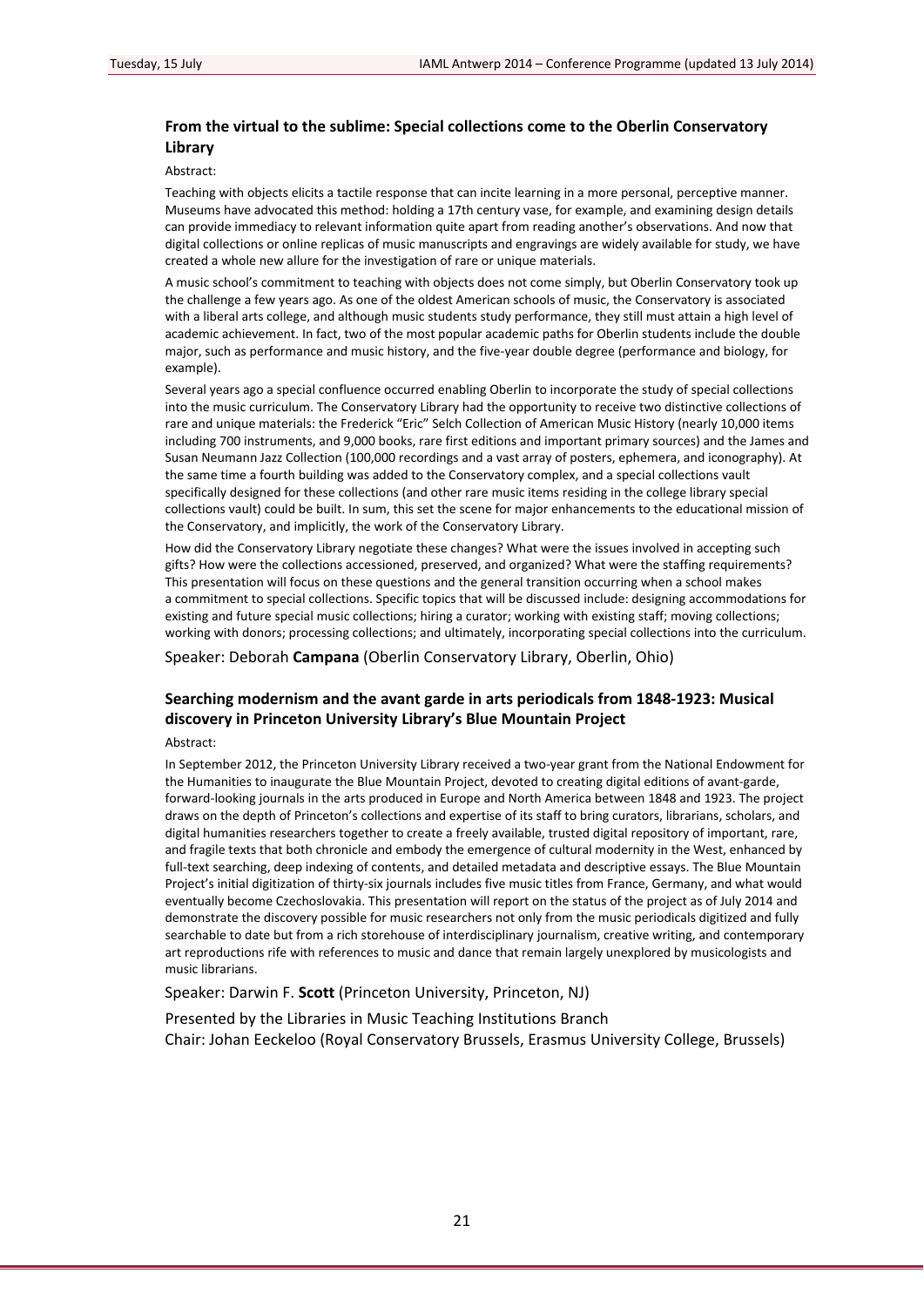## **14.00–15.30 YELLOW HALL**

### **Visual culture and music**

## **Capturing the ephemeral: Redefining "the object" in 21st‐century visual culture**

#### Abstract:

It would be reassuring to think that we have all come along way since Oscar Wilde's edict that "the artist is the creator of beautiful things". No longer can the discipline of music iconology be defined as "Music in Art", with challenges to both the terms "music" and "art". However, the judgments around the definition of art remain as polarised as ever they were. The term "art" will not be eradicated from our lexicon any time soon, as there will always exist the aesthetic notions of what "music" is, evolving with time and changes in notions of scholarship. But these value‐laden terms are less and less relevant within the world and so must be also to the scholar wishing to catalogue and study that world.

The classification of "art" is just to narrow to accommodate the array of visually‐stimulating material out there, delivered to us in myriad media that even ten years ago would be unheard of. Video streaming, Instagram, Facebook and YouTube did not exist at the conception of the database and were not as pervasive at the time of its strategic positioning as they are now. Thus impact of what actually constitutes medium, technique, materials and delivery systems (or media) is one of the great challenges facing us.

The work of redefining the sources and means of delivery (looking at media in its widest sense) is far from complete. The notion that, for example, a tattoo or a video is as worthy of consideration as a still life painting or Greek red-figured vase is far from universally accepted. However, as scholarship increasingly extends into "new" areas of music, theatre, dance and visual culture then this momentum cannot and should not be stopped. I took the task of researching what might be first thought of as obscure but increasingly is the norm of non‐classical and non‐Western objects (such as toys and performance art) and attempting to index and catalogue them to highlight further areas for development.

This presentation shows the results of those trials and posits some suggestions as to how to deal with the changing definitions of my job and researcher and scholar.

Speaker: Debra **Pring** (Association RIdIM / Hochschule Luzern – Musik, Luzern)

## **Visualizing opera: The virtual reconstruction of early‐twentieth‐century opera scale models preserved in Antwerp archives**

Abstract:

Since the first performances in 1682, Antwerp has had a long and rich opera and theatre tradition, including the foundation of both the Opéra Royal Français and the Royal Flemish Opera. With that tradition comes a long history of set design. Although no physical sets from the period 1682-1945 survive, a large number of latenineteenth- and early-twentieth-century design sketches, scale models, stage plans and photos do survive. Together all these archival documents and objects chronicle the evolution from classicist and romantic illusionistic sets to more modernist and even abstract designs. However, the design sketches, models and photos are preserved at various locations and by various local heritage institutions (Antwerp City Archives; Letterenhuis; Museum Vleeshuis‐Sounds of the City; University of Antwerp).

In my paper presentation I will bring together (information from) some of these archival documents and objects, and I will focus on a number of cardboard set models designed by local artists Frans Proost (1866‐1941), Jeroom Mees (1866‐1941) and Lode Ivo (1899‐1996). More particularly I intend to discuss a specific way to visualize these archival objects: since reconstituting the original scale models is, for various reasons, not an option, let alone creating full‐scale reconstructions of the sets, visualizing these set designs as virtual computer models can be an alternative. These models can help both researchers and the general audience to get a better understanding of the theatrical heritage preserved in the archives on the one hand, and of the intricacies of stagecraft on the other. The approach was first tested for the reconstruction of larger, early modern theatres (University of Antwerp) and will be used again as part of a larger research project on performances of Wagner's operas in Antwerp, ca.1900 (Royal Conservatoire of Antwerp).

In my paper I wish to explore the role the reconstructions can play in visualizing often extremely fragile and quickly deteriorating archival, and I wish to address the advantages, but also the pitfalls of computer models of theatrical heritage. I will illustrate this with virtual reconstitutions/reconstructions of a number of the scale models, created for operas performed in Antwerp between 1908 and 1938.

Speaker: Timothy **De Paepe** (University of Antwerp / Flanders Research Foundation (FWO), Antwerp)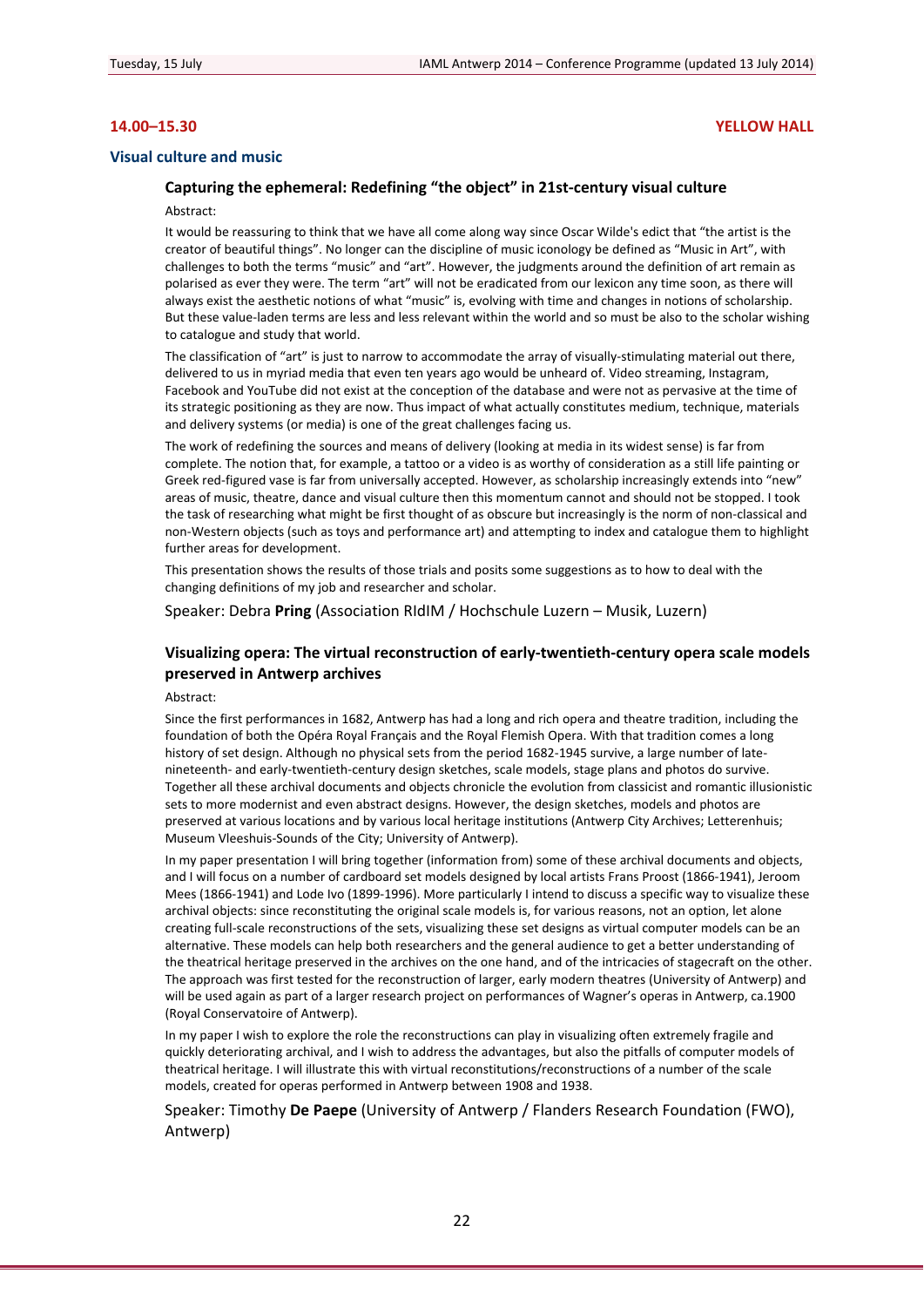## **Long‐term cooperation between the Flemish media artist Jan Fabre and the composer from Katowice Eugeniusz Knapik. Axiological aspects of the creation**

#### Abstract:

The Library of the Karol Szymanowski Academy of Music in Katowice has in its collections primary source documents, posters and pictures that are evidence of the extraordinary cooperation between two outstanding figures. Conversations with the composer conducted by the author of the paper helped complete the picture of the work on a joint project.

In November 1987 Jan Fabre met Eugeniusz Knapik for the first time. Jan Fabre came to Katowice with its own libretto and staging ideas. For this project, he was intensely looking for the composer. I was looking for music, which you can feel inner passion. And I found it in the Knapik`s "Island", that I heard in 1984 in Adelaide, Australia. That is how a ten-year collaboration of the two artists began...

Jan Fabre, seven years younger than Knapik, the most prominent representative of the contemporary, Flemish, artistic and theatrical avant‐garde, from a long time has been thinking about the idea of the monumental theater work, that would be an avant‐garde vision of musical theater. Having the finished libretto and the concept of scenography‐staging, he only had to find the music author. Fabre was looking for music, in which he would feel "inner passion". He heard that in the Island, and although later he was contacting other composers – including Henryk Mikolaj Górecki – he was convinced that it would be Knapik.

Facing a powerful Knapik`s and Fabre`s trilogy – The Minds of Helena Troubelyn, we are facing the similar work to Wagner's Tetralogy. The great range of the whole project is shown by the fact that the presentations of the next parts of the trilogy were planned in different, cultural centers of Europe, at intervals of several years. At the beginning of Knapik`s work on the musical side of the piece, he set only one condition: respecting the text, he will not write "music to the libretto," but totally "individual" autonomous music, that might as well be suitable outside the theater, in the concert hall.

The first link, Das Glas im Kopf wird vom Glas, is an opera in eight scenes, second, Silent Screams, Difficult Dreams that consists of four stages, the third la Liberté chiama la Liberté, with five scenes. All operas are designed for solo voices, children's choir, mixed choir and orchestra. The whole lasts over 400 minutes, about 7 hours.

The title`s heroine of the Knapik‐Fabre`s trilogy – Helena Troubleyn has chosen solitude, lives in isolation from her surroundings, the problems of the world are unfamiliar to her – she lives in a world of imagination and dreams. When the power of her imagination, "brings to life" Freccia, her alter ego, curious and fascinated Three Friends, ask her for the permission to explore the extraordinary world – from now on they want to experience the reality as Helena does. Their dream comes true, but when Helena wants to control the Time and the Nature (the embodiment of these forces is the character of a Boy), she must be rebuked: perish, pierced by Freccia with an arrow that is woven from her own hair ... Lonely Boy remains: Nature, Time and Eternity... Helena`s heroic impulse will not be forgotten by humanity, will live in the memory of future generations, in the history. Only in this sense Helena`s dream can come true.

Ideological line of the triptych opera settles the plan of what is divine and what is human, what is chasing after the freedom and what qualifies and limits the divinity. This ideological matter, given in the librettos of Jan Fabre is a reflection on the human condition and a men seeking harmony with each other, nature and God. Between the sphere of desires and the laws, that are limiting them. The best understood sphere by human existence.

## Speaker: Hanna **Bias** (Karol Szymanowski Academy of Music Library, Katowice)

### Presented by the Programme Committee

Chair: Antonio Baldassarre (Association RIdIM / Hochschule Luzern – Musik, Luzern)

## **14.00–15.30 ROOM 58**

## **Working Group on the Access to Music Archives Project**

## **Reporting and planning session**

Chairs: Inger Enquist, (Music and Theatre Library of Sweden, Stockholm), Jon Bagüés (ERESBIL – Basque Archives of Music, Errenteria)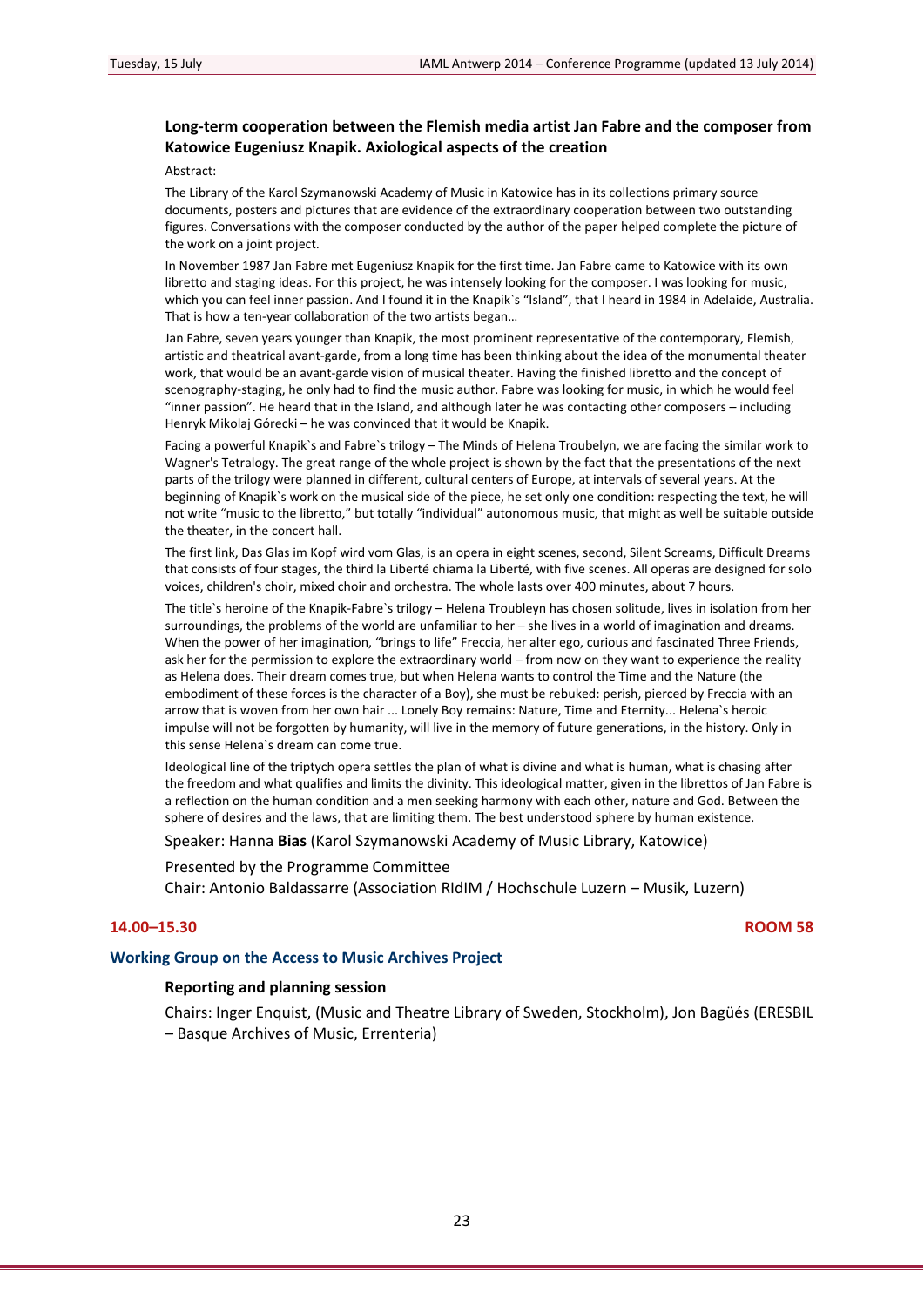## **14.00–15.30 ROOM 161**

#### **RISM Libretti ‐ New working place in Rome**

#### **Open session**

Information and discussion about a new RISM Libretti Project with site in Rome – news and next steps

Abstract:

It has been a demand for a long time to gather together the different activities that catalog libretti and other texts for music. Today different types of catalogs exist: printed catalogs like Claudio Sartori's *I libretti italiani a stampa dalle origini al 1800* or *Libretti in deutschen Bibliotheken* on microfiche. Descriptions of libretti also exist in catalogs of collections like in the series Patrimoine musicale regionale together with those of music manuscripts and prints. You can also find them in online catalogues like ICCU Musica and KVK and the number of digitized images is increasing quickly.

This project aims to facilitate an online census of libretti beyond the boundaries of genres, languages, time, and location. It aims to coordinate access to bibliographical information on paper and online with digital reproductions of original sources available on the web through a dedicated search engine, which has to be funded and established. The session will report on both the meeting held in Rome on 1 March 2014, where the Italian national cataloging agency, ICCU, agreed to host the project, and the state of libretti collections preserved in some libraries and music museums in Cuba. A form to collect online information to locate uncataloged collections will be presented and discussed.

Participants and Chairs: Klaus Keil (RISM Zentralredaktion, Frankfurt am Main), Federica Riva (IAML Italy, Conservatorio di Musica 'Luigi Cherubini', Firenze)

## **14.00–15.30 ROOM 163**

#### **Fontes Artis Musicae**

#### **Working meeting (open)**

Chair: Maureen Buja (Fontes Artis Musicae)

## **15.30–16.00**

**Tea & coffee**

### **15.30–16.30 CLOAKROOM**

## **Poster Session**

See details on [pages](#page-14-0) 15‐17.

## **16.00–17.30 WHITE HALL**

### **New development in musical heritage policy**

#### **Crowdfunding. A disaster or a success?**

#### Abstract:

A new platform for crowdfunding was launched in autumn 2013 by the Flanders Heritage Library, a network to promote heritage libraries. The purpose of this pilot project was to investigate the possibilities of crowdfunding in Belgium, especially in the field of book conservation. Initially five restoration projects participated, of which one was devoted to music. This paper will focus on the development of the platform as well as the collaboration with different institutes in Belgium and the Netherlands. Finally the questions will be answered: was this project wasted money? Do we need it as permanent platform? And of course, a practical list with do's and don'ts will be presented too.

Speakers: Eva **Wuyts** (Flanders Heritage Library), Johan **Eeckeloo** (Royal Conservatory Brussels, Erasmus University College, Brussels)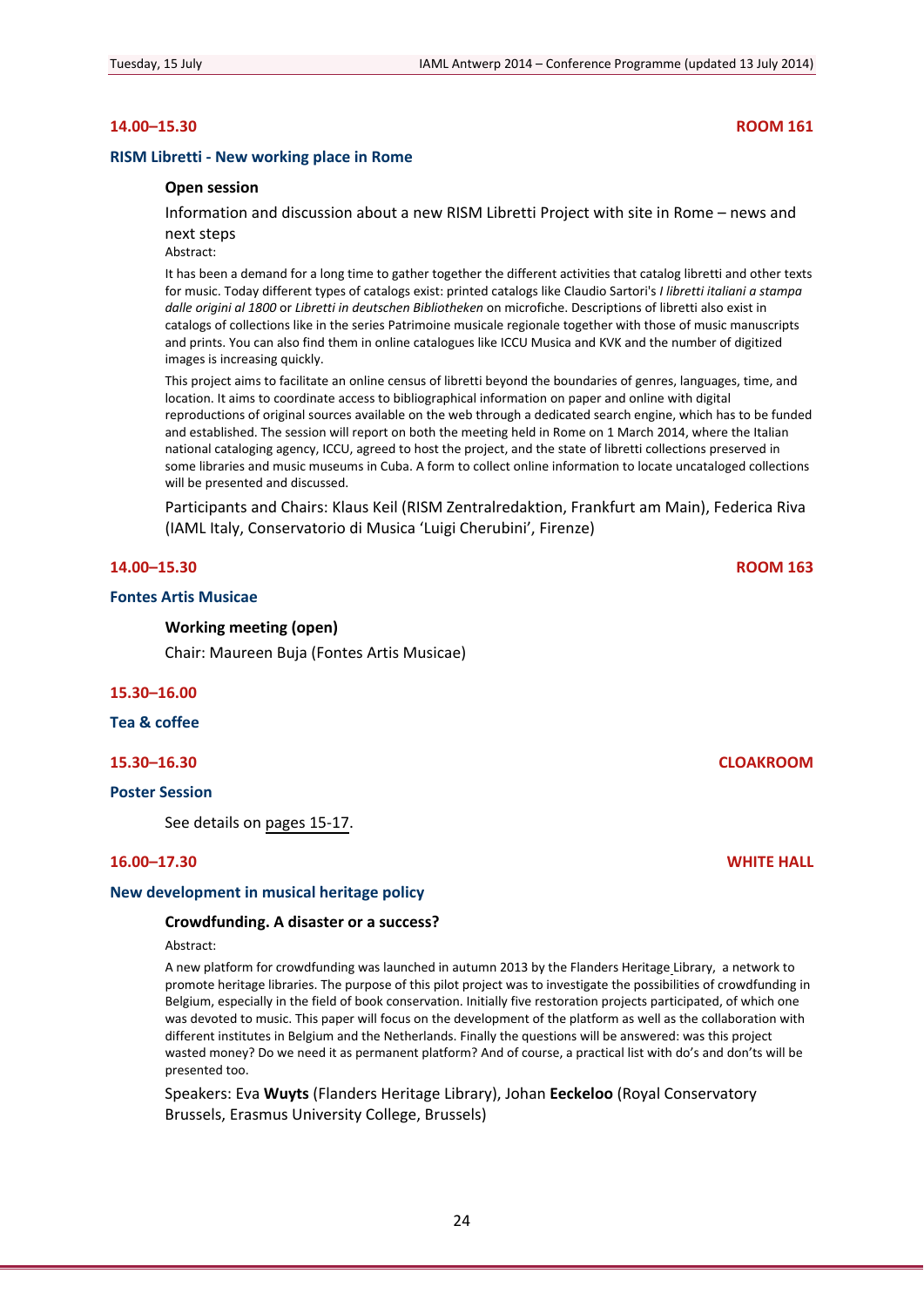## **Illegible scores – a case study**

#### Abstract:

The practice to preserve scores as a means of documenting and preserving musical works may seem very evident. Although we may be aware of the fact that scores contain only a limited amount of information, musicians and musicologists alike have grown accustomed to the assumption that somehow a score does preserve the essential facts about a piece of music, allowing for the (infinite) accurate reproduction/performance of a composition. From a nominalist perspective (Goehr, 1994), a score is even taken to embody a piece of music, claiming that the score, rather than a performance, "is" a particular piece.

However, from the 1950s onwards, the status of the score as carrier of a piece's material has become challenged, especially in the experimental tradition. This brings about the situation that for a quite substantial body of contemporary works the 'score' as it exists (if it exists at all) is strikingly inadequate to convey some crucial information about the piece. The reasons for the 'illegible' status of such scores may be wide-ranging, from the involvement of different media, over the presence of improvised elements, up to a deliberate 'open score' or a close collaborative relation between the composer and the initial performer. In all such cases, however, the written sources of the piece fail to supply the necessary data that would allow either for a new performance or a detailed musicological study of the piece in question.

This paper is the result of a small research project carried out by the new music documentation centre MATRIX. Based on the experience with their own collection of recent compositions by Belgian composers, a representative selection of such 'illegible' scores was studied. This case study will identify three basic types of 'illegible' scores: (1) incompletely notated scores, (2) interactive scores and (3) multimedia‐based scores. Taking examples from the works of Flemish composers including Peter Swinnen, Serge Verstockt and Stefan Prins, this paper will discuss the rapidly changing relationship in contemporary music between musical practice on the one hand and notational strategies on the other hand. Based on these case studies, some potential solutions will be identified which might help allow music libraries and archives to deal with such 'illegible' scores and render them at least partially legible again.

Speakers: Maarten **Beirens** (Universiteit van Amsterdam, Amsterdam), Pauline **Jocqué** (MATRIX, Leuven)

## **"You can get it if you really want it". ISMN (International Standard Music Number), an ISO music standard identifier helping customers to get what they really want**

## Abstract:

The International Standard Music Number (ISMN) is the youngest member in the ISO TC46/SC9 family of identifiers but will come of age in 2014 as it will turn 21! It has always enjoyed the strong support of IAML – it was proposed by the British chapter and published as an ISO standard in 1993 the same year the International ISMN Agency was established to supervise and promote it. Now there are more than 50 agencies in existence worldwide, and the latest, and very important agency, the Library of Congress is operational. Thus one of the major music markets of the world will finally have an opportunity to use the standard for rationalising its operations, much the same as it is known from the ISBN. Susan Vita will introduce LC's new ISMN web application.

While ISMN has provided progress reports at IAML Council for many years, this year the standard should be presented in an overview and in the context of other music related standards of the same family, i.e. ISRC (International Standard Recording Code), the ISWC (International Standard Musical Work Code), and ISNI (International Standard Name Identifier) which should be introduced during the same session.

### "You can get it if you really want it". ISMN (Internationale Standard-Musiknummer), ein ISO Musik-Standard, **der den Kunden hilft, genau das zu bekommen, was sie wollen**

Die Internationale Standard‐Musiknummer (ISMN) ist das jüngste Mitglied in der Familie von ISO TC 46/SC9‐ Standardnummern und wird 2014 mit seinen 21 Jahren volljährig. Von Beginn an genoss die ISMN starke Unterstützung durch die IAML. Der Vorschlag zur Schaffung der ISMN kam vom britischen IAML‐Verband und wurde 1993 als ISO‐Standard veröffentlicht. Im selben Jahr wurde die Internationale ISMN‐Agentur gegründet, die den Standard betreut und sich um seine Verbreitung kümmert. Mittlerweile gibt es mehr als 50 Agenturen weltweit. Die neueste und sehr wichtige Agentur ist die für die USA in der Library of Congress. Damit bekommt nun einer der größten Musikmärkte der Welt die Möglichkeit, den Standard endlich für die Rationalisierung aller Arbeitsvorgänge zu nutzen, so wie dies auch mit der ISBN geschieht. Susan Vita von der Library of Congress wird den Vortrag mit einer Präsentation ihrer neuen ISMN‐Web‐Anwendung ergänzen.

Während ISMN schon seit vielen Jahren im IAML Council über seine Fortschritte berichtet, wird der Standard in diesem Jahr im Überblick und außerdem im Zusammenklang mit anderen Musik‐bezogenen Standards aus der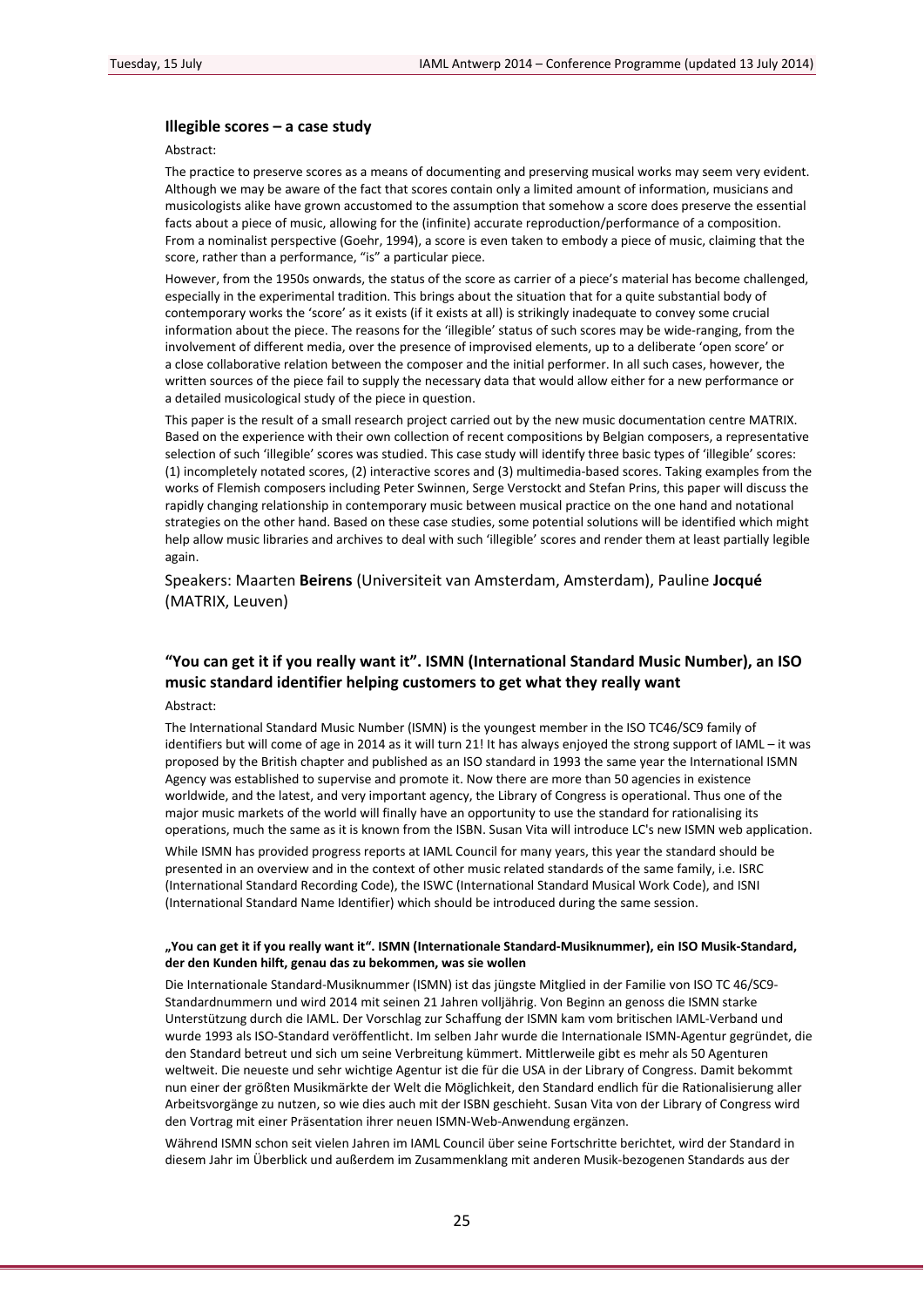ISO‐Familie vorgestellt: dem ISRC (International Standard Recording Code), dem ISWC (International Standard Musical Work Code), und dem ISNI (International Standard Name Identifier).

Speakers: Hartmut **Walravens** (International ISMN Agency, Berlin), Carolin **Unger** (International ISMN Agency, Berlin), Susan H. **Vita** (Library of Congress, Washington)

Presented by the Programme Committee

Chair: Antony Gordon (British Library, London)

## **16.00–17.30 YELLOW HALL**

#### **The Ways to deal with music archives: Three case studies on Belgian personalities**

## **Elections**

## **Les archives du compositeur belge Joseph Jongen conservées à la Bibliothèque du Conservatoire royal de Bruxelles**

#### Abstract:

Joseph Jongen (1873‐1953) est un des plus grands et des plus talentueux compositeurs belges de la première moitié du XXe siècle. Dès sa jeunesse, il s'adonne à la composition et développe rapidement un langage original tout en s'inscrivant dans la mouvance franckiste. Il obtient d'ailleurs avec succès le Premier Prix de Rome en 1897. Le catalogue de ses œuvres comprend à la fin de sa vie 137 numéros d'opus et fait la part large à la musique de chambre.

Organiste et pianiste de formation, Joseph Jongen devient professeur au Conservatoire royal de Bruxelles en 1920 avant d'en prendre la direction de 1925 à 1939.

Quelques décennies après son décès, son fils lègue à la Bibliothèque du Conservatoire de Bruxelles l'ensemble de ses archives nommé Fonds Joseph Jongen. Ce fonds comprend près de 240 manuscrits autographes, près de 400 lettres, des cahiers de souvenirs manuscrits, des coupures de presse, des programmes de concerts, un grand nombre de partitions issues de sa bibliothèque ainsi que des documents iconographiques.

La mission de la Bibliothèque est d'inventorier et cataloguer le Fonds Jongen et de le faire connaître au public. La politique de la Bibliothèque est de dresser un inventaire exhaustif du contenu du fonds mais de ne pas nécessairement conserver l'ensemble. Ainsi, de nombreuses questions se posent par rapport aux partitions imprimées qui sont en mauvais état voire en très mauvais état. Dès lors, une analyse au cas par cas s'impose.

Quant à la mission de valorisation du fonds, la Bibliothèque permet la consultation des documents dans sa salle de lecture mais n'a pas de politique visant à rendre ses documents accessibles sur internet. Néanmoins, la Bibliothèque veille à organiser des événements autour de ses collections comme des conférences et des expositions.

Quant à la musique de Jongen, la majorité de ses œuvres a été éditée de son vivant ; toutefois ces éditions ne sont plus facilement trouvables aujourd'hui. C'est pourquoi, la bibliothèque permet la reproduction digitale des manuscrits pour de projets de concerts et d'enregistrements et encourage les étudiants et professeurs de son institution à se pencher sur cette musique. La difficulté majeure en matière de valorisation des œuvres de Jongen, qu'il s'agisse d'édition ou de diffusion, réside dans le fait que ce compositeur n'appartient pas encore au domaine public.

#### **The Archives of the Belgian Composer Joseph Jongen conserved in the Library of the Conservatoire royal de Bruxelles**

Joseph Jongen (1873‐1953) was one of the greatest and most talented Belgian composers from the first half of the 20<sup>th</sup> century. He began composing at a young age and rapidly developed his own original style while following the Franckist movement. In 1897 he won the Premier Prix de Rome. At the end of his life his collected work was composed of 137 opus numbers a large part of which is chamber music.

An organist and pianist by training, Joseph Jongen became a professor at the Conservatoire royal de Bruxelles in 1920 and eventually became its director from 1925 to 1939.

Several decades after his death his son donated the entirety of his archives to the library of the conservatory which has named it the *Fonds Joseph Jongen*. This collection is composed of almost 240 autograph manuscripts, 400 letters, personal journals, press clippings, concert programs and scores from his personal library as well as some iconography.

The mission of the library is to take inventory of this collection and catalogue it in order to make it more accessible to the public. The approach of the library is to make an extensive inventory of the collection but not necessarily to conserve it in its entirety. Thus, numerous questions arise in regards to printed scores which are in poor to very poor state. These scores are frequently torn, soiled and even moldy. The scores are not unique examples and can often be found in better condition in the general collection of the library. Thus the situation requires a case to case analysis.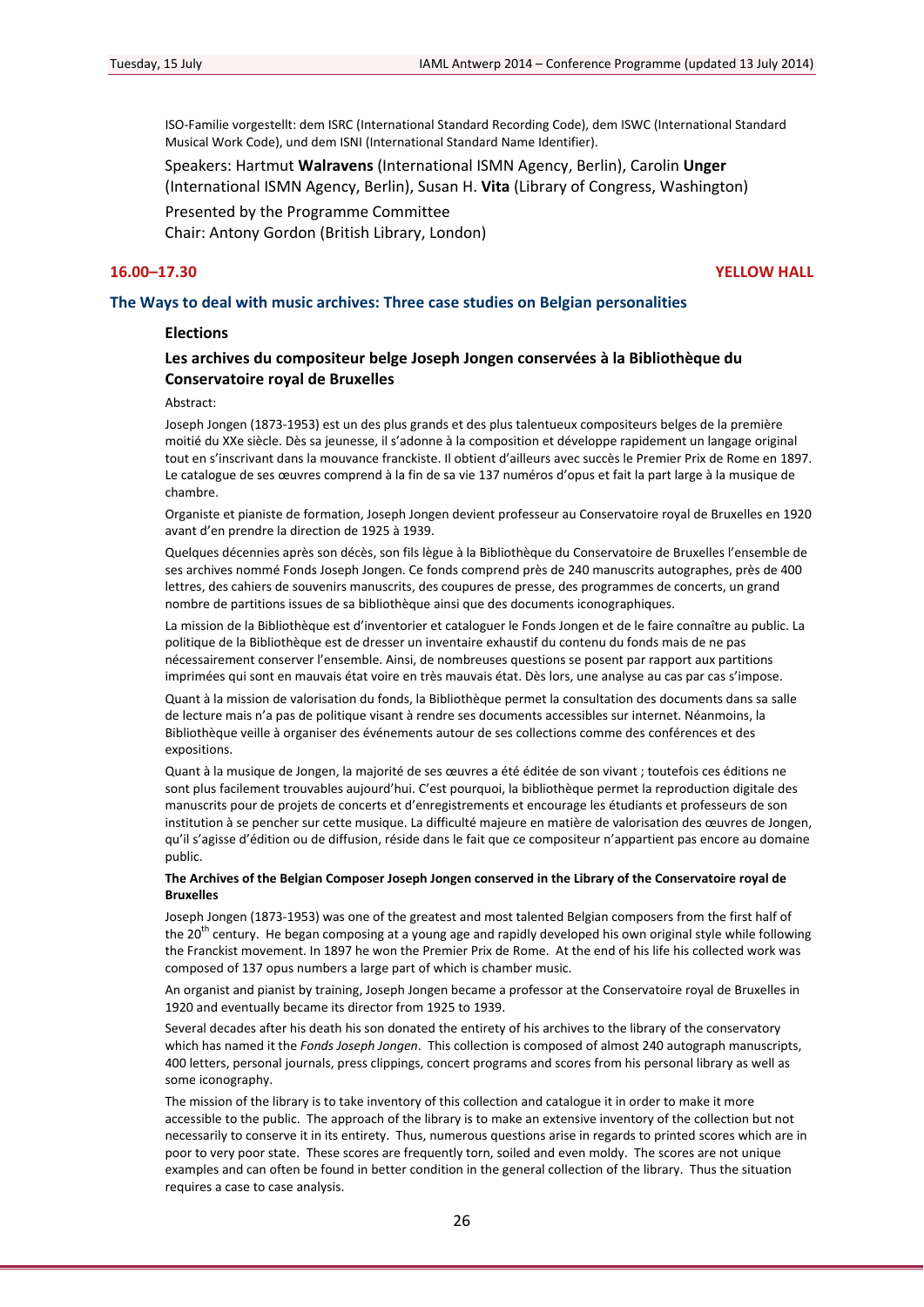In regards to the valorization of the collection, the library allows it to be consulted in its reading room but does not make them available online. However, the library organizes event around its collections. In 2003, at the fiftieth anniversary of the death of Joseph Jongen, an ex‐house exhibition was organized and was accompanied by a catalog. In 2013, an in‐house exhibition was organized and the librarian gave a conference presenting the correspondence conserved in the collection which brought much new information to light regarding the diffusion of Jongen's music during his lifetime.

In regards to the music of Jongen, the majority of his oeuvres were published during his lifetime, nevertheless these publications are not always easily traceable today. For this reason, the library allows the digital reproduction of the manuscripts for concert and recording projects and encourages its students and professors to discover this music. As a result in November 2013, the library collaborated with various classes from the conservatory with the aim of realizing a concert dedicated to the works of Joseph Jongen. During this concert many previously unpublished and unrecorded works were played by students who engaged in bringing these works back to life by examining the sources.

The major difficulty in the valorization of the works of Jongen in regards to publishing or diffusing these works, is that they are not yet in the public domain.

Speaker: Olivia **Wahnon de Oliveira** (Conservatoire royal de Bruxelles, Brussels)

### **Les archives de Célestin Deliège à l'Université libre de Bruxelles**

#### Abstract:

Célestin Deliège (Liège 1922 – Bruxelles 2010), musicologue, compositeur, théoricien de musique instrumentale contemporaine, est l'auteur de nombreux ouvrages qui font autorité en ce domaine. Il a légué sa très riche bibliothèque de travail de plus de 4000 ouvrages à l'Université libre de Bruxelles en 2007 qui met donc désormais à disposition le plus grand ensemble documentaire relatif à la musique de la seconde moitié du XXe siècle à Bruxelles.

En janvier 2013, sa veuve Irène Deliège, spécialiste de la psychologie de la musique a également légué les archives de son mari à la Réserve précieuse de l'ULB. Cet ensemble contient notamment les archives liées à la préparation de ses livres et articles, le texte de ses émissions radiophoniques pour la RTBf, dont notamment ses fameux entretiens avec Pierre Boulez, mais aussi un ensemble de correspondance avec des compositeurs tels que Pousseur, Boulez ou encore Stockhausen.

Célestin Deliège (Liège 1922 – Brussels 2010), was a musicologist, composer, and theorist of contemporary instrumental music – his books on these subjects are authoritative. In 2007, he bequeathed his personal library of over 4000 books, probably the widest collection of books on twentieth century music in Brussels, to the Université libre de Bruxelles.

In January 2013, his Célestin Deliège's widow Irène Deliège, a well‐known specialist on the psychology of music, also bequeathed her husbands's complete private archives to the Special Collections Department of the ULB Library. These archives contain documentation related to the preparation of C. Deliège's books, texts of his radio broadcasts – including his very famous interviews with Pierre Boulez in the 1970s – and an important quantity of correspondence with some of the best-known composers of the second half of the twentieth century.

Speaker: Valérie **Dufour** (Université libre de Bruxelles, Brussels); to be read by Marie Cornaz (Bibliothèque royale de Belgique, Brussels)

## **Le traitement du fonds César Franck au Département de la musique de la Bibliothèque nationale de France, ou deux catalogues pour un même fonds**

## Abstract:

En 1946 et 1947, Thérèse Chopy, petite‐fille de César Franck, donna au département de la Musique de la Bibliothèque nationale une partie des archives de son grand‐père, comprenant des manuscrits autographes, les partitions imprimées qu'il avait reçues comme livres de prix durant ses études aux conservatoires de Liège et de Paris, quelques documents d'archives, ainsi que quelques ouvrages et programmes de concerts rassemblés par ses héritiers. Ce fonds couvre toute l'existence du musicien et contient entre autres les manuscrits d'un certain nombre d'œuvres inconnues par ailleurs, dont plusieurs restent inédites à ce jour.

La communication décrira naturellement les principales caractéristiques du fonds, mais dans le cadre d'une étude de cas illustrant les nouvelles règles appliquées depuis 2013 au département de la Musique de la Bibliothèque nationale de France pour la description des fonds d'archives, règles qui font appel aussi bien à des instruments de recherche en EAD dans le catalogue "BnF Archives et manuscrits" (BAM) qu'à des notices bibliographiques en format Intermarc dans le catalogue général (CatGén).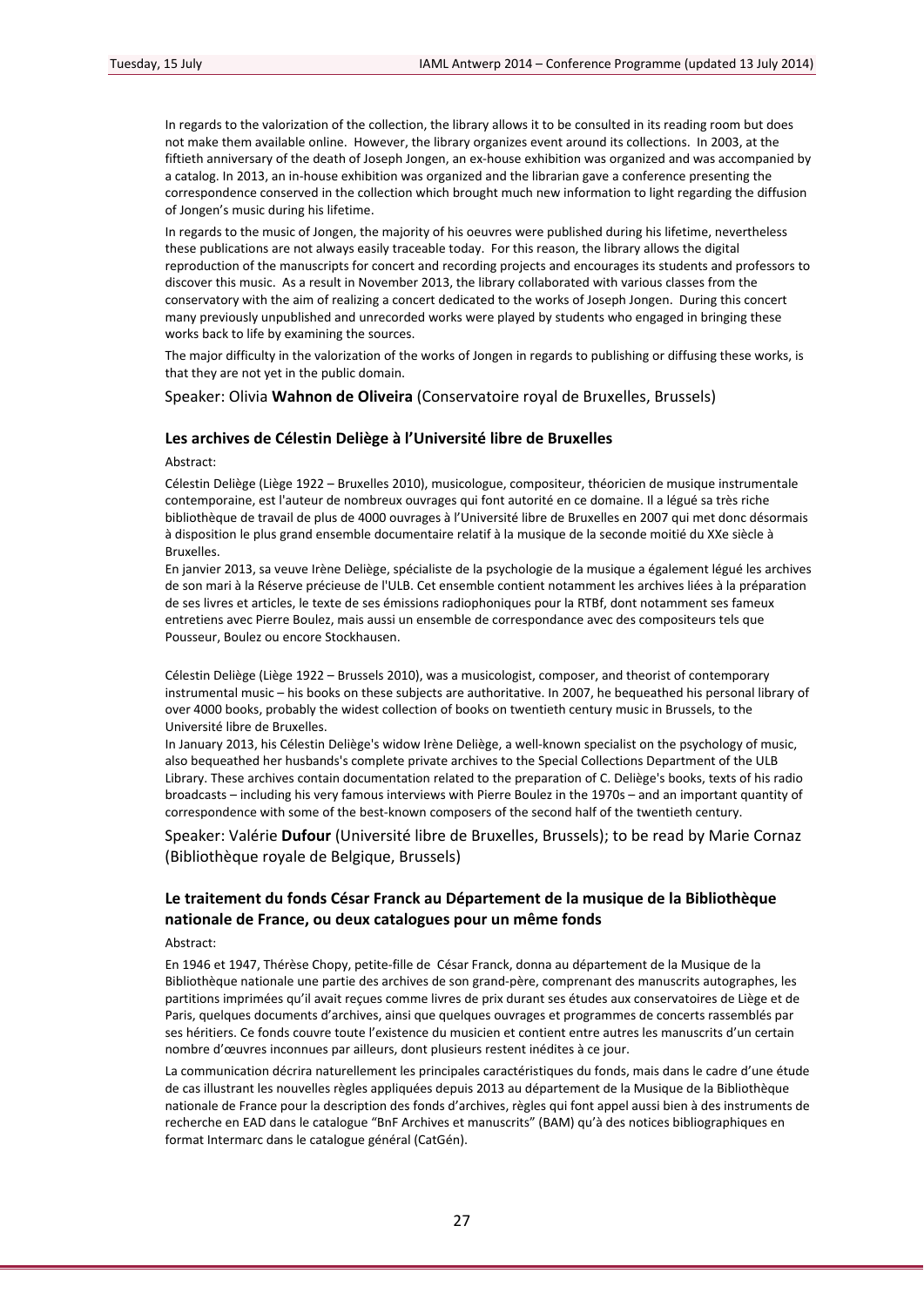In 1946 and 1947, César Franck's granddaughter Thérèse Chopy donated to the Music department of the Bibliothèque nationale some of her grandfather's archive, consisting of autograph music manuscripts, the printed scores received as prize books during his studies at the conservatories of Liège and Paris, some archival material, as well as some books and concert programmes collected by his relatives. This fonds covers the whole life of the musician, and includes among others the manuscripts of a number of works unknown elsewhere, several of which remain unpublished.

The lecture will of course describe the main features of the fonds, but above all use it as a case study to explain the new rules applied since 2013 by the Music department of the Bibliothèque nationale de France for the description of its archival fonds, involving both the "BnF Archives et manuscrits" (BAM) catalogue with search instruments in EAD and the general catalogue (CatGén) with bibliographic records in MARC format.

1946 und 1947 schenkte César Francks Enkelin Thérèse Chopy der Musikabteilung der Bibliothèque nationale einen Teil von seines Grossvaters Archiv. Die Schenkung umfasste eigenhändige Handschriften, die gedruckten Partituren, die Franck als Belohnung während seines Studiums in den Konservatorien von Lüttich und Paris empfing, einige Urkunden, sowie von seinen Erben gesammelte Bücher und Konzertprogrammen. Das Bestand deckt das ganze Leben des Komponisten und schließt unter anderen die Handschriften von mehreren außerdem unbekannten Werken ein, wovon gewisse noch unveröffentlicht bleiben.

Die Lesung wird natürlich die Grundzüge des Bestandes beschrieben, jedoch im Zusammenhang mit einer Fallstudie, um die neuen Richtlinien zu erklären, die die Musikabteilung der Bibliothèque nationale de France seit 2013 anwendet, um Archivbestände zu beschreiben, und die Findmittel in EAD im "BnF Archives et manuscrits" (BAM)‐Katalog sowie Titeldaten in Intermarc‐Format im Generalkatalog (CatGén) zusammenstellen.

Speaker: François‐Pierre **Goy** (Bibliothèque nationale de France, Paris)

Presented by the Archives and Music Documentation Centres Branch Chair: Marie‐Gabrielle Soret (Bibliothèque nationale de France, Paris)

## **16.00–17.30 ROOM 58**

## **Discovering unknown music**

## **Tailoring a Yiddish‐American operetta to its audience: Di goldene kale (1923)**

#### Abstract:

The problem of works lying uninventoried and virtually unknown in libraries the world over is not new, but in one case it has meant that an entire genre has almost disappeared from view. The Yiddish‐American musical theater catered to the millions of immigrants who fled Eastern Europe and arrived in the United States between the 1880s and 1920s. Of thousands of such works that appeared between the 1880s and 1940s, not one has ever been published and none has been performed in a half century. An effort by this writer to help revive the genre has already resulted in a planned concert performance (spring 2014) of Di goldene kale (The Golden Bride) by the National Yiddish Theater Folksbiene in New York and a contract from the American Musicological Society to publish a critical full‐score edition of the work. While no single piece embodies the full diversity of the Yiddish musical during its flourishing years, this operetta offers an especially rich sampling of traits that audiences of the period would have expected.

Di goldene kale by Joseph Rumshinsky, the leading composer of Yiddish‐American operettas, was carefully designed to appeal to its immigrant audience members by drawing on their background and current problems: reminding them of "home" (the Russian Empire), reflecting their language struggles, and exploiting their attachment to their religious heritage. The original libretto, though generally credited to Louis Freiman, was actually written and copyrighted by his wife Frieda, about whom very little is known.

The plot, whose first act is set in a Russian shtetl, centers on Golde, a supposed orphan who suddenly inherits a fortune from her estranged father in America. She rashly promises to marry the first suitor who can find her longlost mama, and in the end, mother and daughter are reunited in the latter's new mansion in the U.S. The show is a comedy with pathos, young love, misunderstandings and character mix‐ups, a Friday‐night kiddush ceremony in improvisatory cantorial style, a paean to America, a serious side ("All the world's a stage"), a lullaby that dissolves into Russian, a masked ball, a wealthy American speaking broken Yiddish, a folk song in Ukrainian, freylakhs, bulgars, and many other features that provided an evening's escape from the daily struggles of life on New York's Lower East Side.

The PowerPoint talk will be illustrated with slides and with original‐cast and other recordings from the time of the first run (translations supplied).

Speaker: Michael **Ochs** (Harvard University, New York)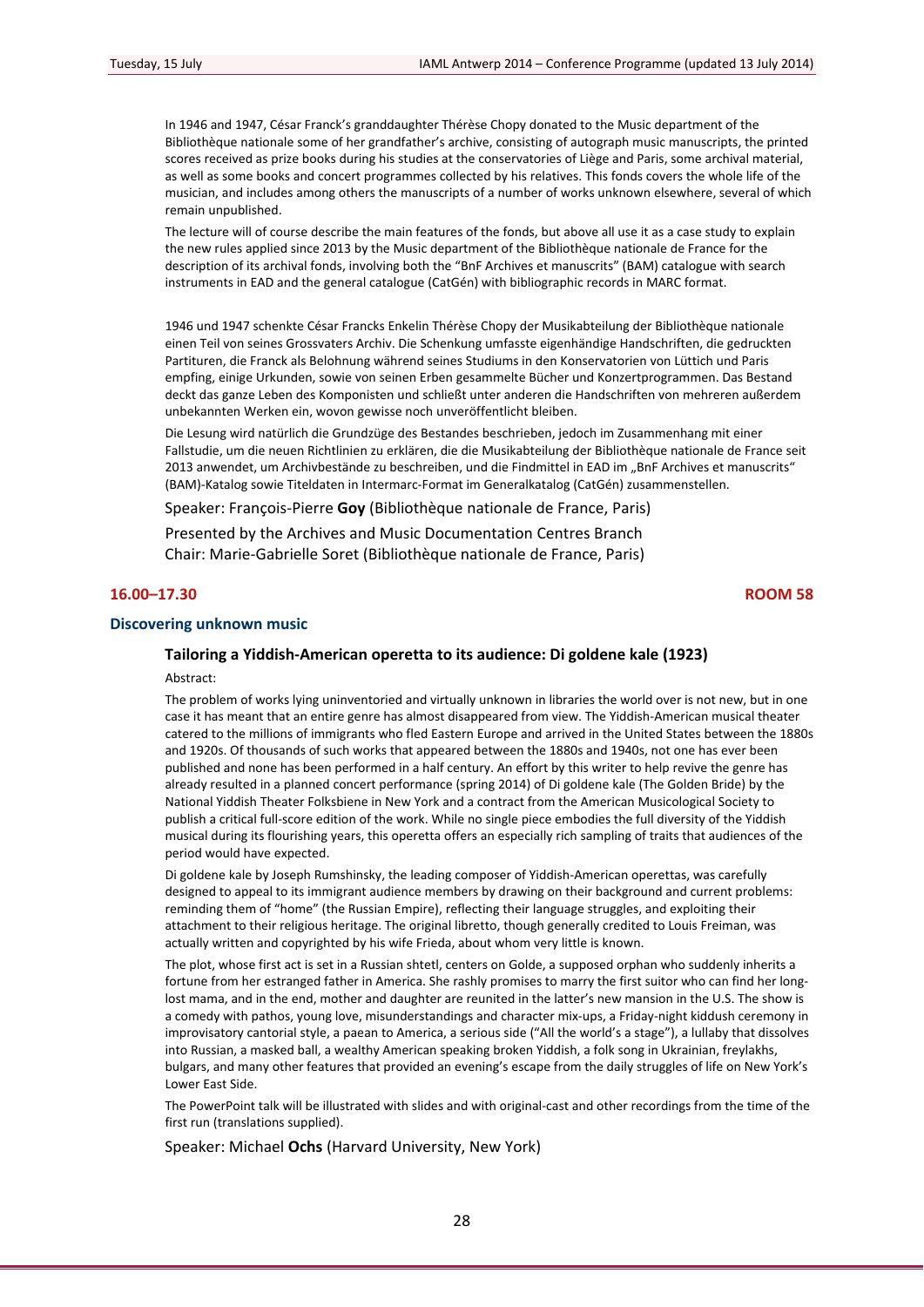## **Ex tenebris lux: Unknown music treasures from Panizzi Library in Reggio Emilia (Italy)**

Abstract:

The Reggio Emilia 'A. Panizzi' Library's music collections (the full discovery, extensive research and cataloguing of which set out as of early 2013) are impressive for their outstanding significance and richness. The Library holds an extraordinary collection of music materials, encompassing documents of all kind (printed scores, music manuscripts, opera librettos, music treatises), dating from 16th to 20th century and covering all types of music (sacred music, opera, instrumental and chamber music, folk and jazz songs), and written by distinguished as well as so-called 'minor' composers from all over Europe. Some of these documents are unique/authentic treasures: the only existing copy of 'Dialogo pastorale' by Giovanni Anerio (finely engraved edition by the Flemish‐Italian artist Simone Verovio); the only surviving complete set of 'Intavolature di liuto attiorbato' by Pietro Paolo Melli, printed in Venice between 1614 and 1620; the only extant copy of 'Canzoni da sonar' by Francesco Rovigo and Ruggier Trofeo, printed around 1610 by the Milanese printer Filippo Lomazzo; finally, the largest known manuscript anthology of Italian violin tablatures from 17th century, arguably collected by Bartolomeo Pennaroli, an obscure dance master at the service of Duke Francesco II d'Este in the late 17th century Modena). Over one year of research and thorough study of Panizzi Library's music collections, has not only uncovered the extraordinary value of these documents and the fascinating history of their provenance, but has also embedded the opportunity for a wide range of scholars, musicologists and, ultimately, musicians to explore previously unknown music treasures.

#### Speaker: Paolo **Giorgi** (Antonio Panizzi' Library, Reggio Emilia)

## **From the Court of Spain in Madrid to the Venice 'Serenissima' Republic. A special set of music manuscripts identified in the Marciana Library**

Abstract:

The presence of numbers etched in gold on the spine of some music codices at Marciana Library in Venice had aroused my curiosity in the past. Only recently by examining Farinelli's testament papers which was published in Sandro Cappelletto's La voce perduta. Vita di Farinelli Evirato Cantore (The lost voice. Life of Farinelli, the Castrato Singer) I had the opportunity to satisfy it.

Comparing the numbers on the spine of some Marciana music codices with the corresponding ones written near the titles of some works listed in the Legal Inventory of May 1783, (after Farinelli's death) included in Cappelletto's book, I had the opportunity to discover in the Library a special set of music manuscripts which were probably at the Spanish Imperial Court in Madrid.

The coincidence between the number on some works listed in the Legal Inventory where one reads: «'This is my Will – D. Carlo Broschi' Farinelli. Description of the Musical Works by HCM the Queen of Spain, [Maria Barbara of Braganza, the daughter of King John V of Portugal and Mary Ann of Habsburg, Archduchess of Austria, and the wife of King Ferdinand VI of Spain] which must all be kept as it is, and for this reason no Legal Evaluation has been carried out» and the corresponding golden‐etched number on the spine of each relevant codex in a set of the Marciana music manuscrips confirmed the hypothesis that this special set of manuscripts was originally owned by the Court of Spain.

Farinelli laid down in his will that all the works bequeathed to him by Queen Maria Barbara should be "kept together as main and essential part of his fiduciary bond". Unfortunately, Farinelli's nephew, Matteo Pisani, who inherited the lot, was a greedy squanderer – taking advantage of new legal rules, he did not observe Farinelli's will.

Almost all these manuscripts were purchased by the Marciana in 1835, from the heirs of the 'Contarini di San Beneto'(San Beneto is the name of a parish in Venice); others were acquired in 1890, 'with the Library's money', as noted in the Marciana Appendix inventory of Italian manuscripts, classes IV and V. These codices include: the fifteen manuscripts, known as the Venice series, Scarlatti's Sonatas, one manuscript with Sonatas by Sebastiano de Albero, one manuscript with Scarlatti's 'Serenata a quattro voci', while the remaining manuscripts concern works by David Peréz, Tommaso Traetta, Leonardo Vinci, Pasquale Cafaro, Leonardo Leo, and Johann Adolf Hasse.

Speaker: Anna **Claut** (Biblioteca Nazionale Marciana, Venezia)

Presented by the Programme Committee

Chair: Martie Severt (Netherlands Branch of IAML, Amsterdam)

## **16.00–17.30 ROOM 161**

#### **Working Group on Access to Performance Ephemera**

## **Reporting and planning session**

Chair: Paul Banks (London)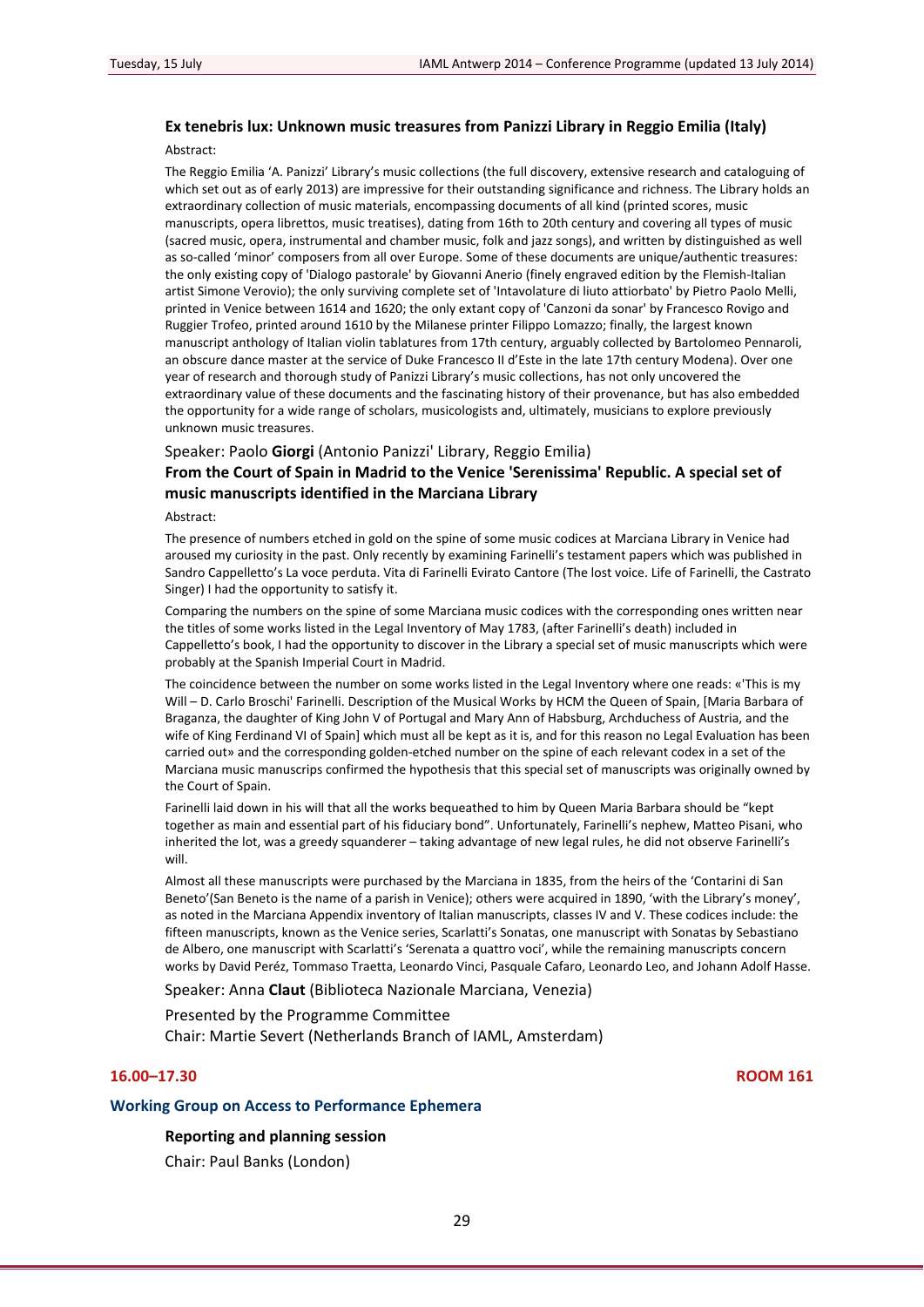## **16.00–17.30 ROOM 163**

## **Working Group for Libraries in Music Teaching Institutions and Accreditation**

## **Working meeting**

Chair: Federica Riva (Conservatorio di Musica 'Luigi Cherubini', Firenze)

**20.00 AMUZ (KAMMENSTRAAT 81, 2000 ANTWERPEN)**

## **Concert**

## *Flemish Violin Music from Today and the Past*

Antwerpen, AMUZ (Augustinus Music Centre) Willem Gommaar Kennis (1717‐1789) Pieter Van Maldere (1729‐1768) Peter Benoit (1834‐1901) August De Boeck (1865‐1937) Frits Celis (1929) Frank Agsteribbe (1968)

Guido De Neve (violins), Frank Agsteribbe (cembalo), Jozef De Beenhouwer (piano)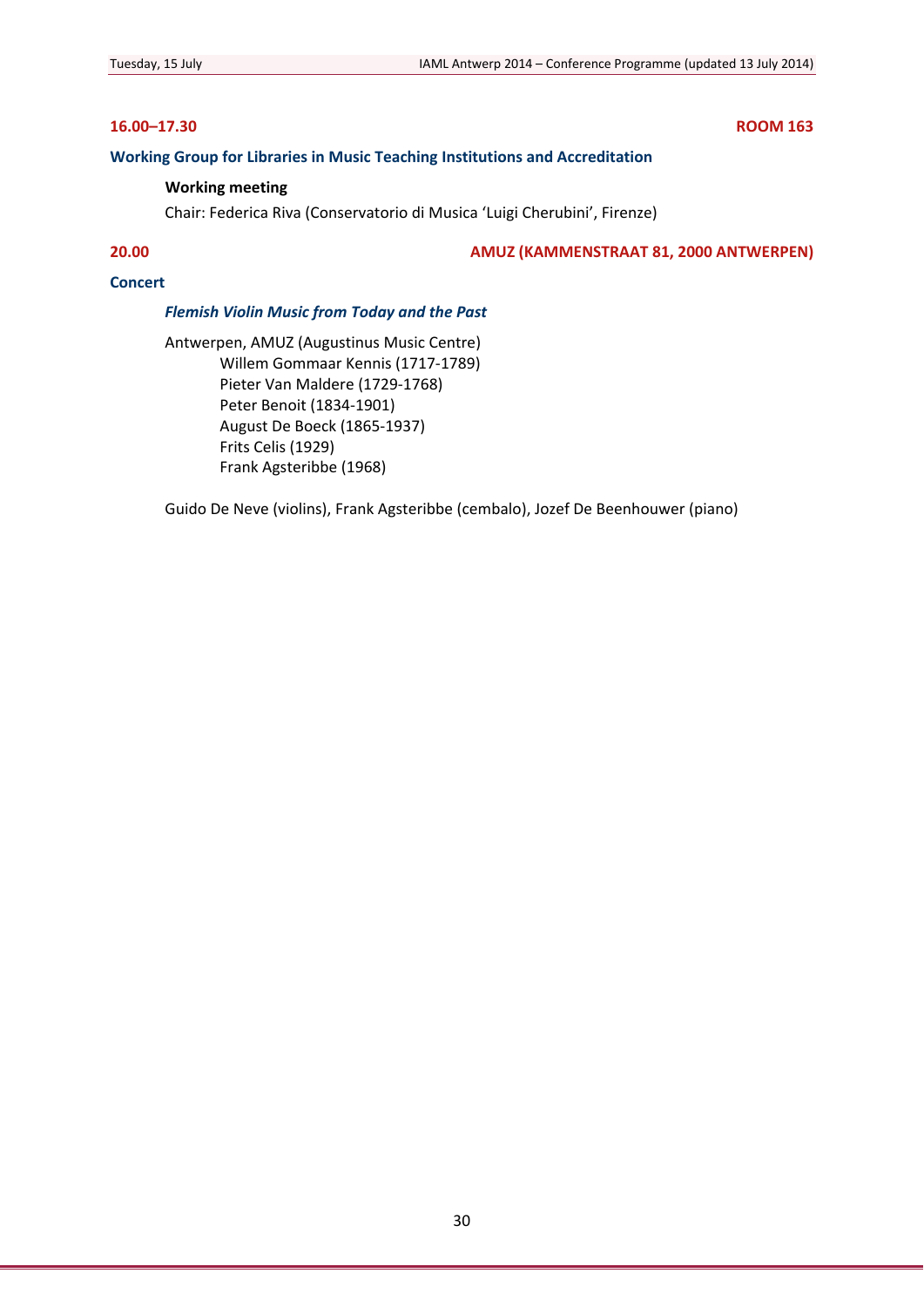## **Wednesday, 16 July**

## **Tours**

See: http://www.libraryconservatoryantwerp.be/iaml2014/visits.php

## **Antwerp**

Museum Plantin Moretus (Unesco World Heritage)

Hendrik Conscience Heritage Library

Vleeshuis (Music Instrument Museum, Sounds of the City): lecture‐recital

Guided city tour

City Hall

## **Brussels**

#### **Tour 1**

Royal Library of Belgium Royal Conservatory Brussels: lecture‐recital with Georg Philip Telemann Public Library Atomium Mechelen (carillon concert at the Royal Belgian Carillon School 'Jef Denyn')

## **Tour 2**

Royal Conservatory Brussels Royal Library of Belgium: lecture‐recital with Georg Philip Telemann Music Instruments Museum Museum Fin‐de‐Siècle Mechelen (carillon concert at the Royal Belgian Carillon School 'Jef Denyn')

## **Ghent**

Library Conservatory of Gent The Lamb of God (Van Eyck) Cathedral: organ concert Brewery Gruut and performance of the music of the Gruuthuse Manuscript

## **Leuven**

House of Polyphony (Alamire): lecture‐recital Central Library of the Catholic University of Leuven Domus Brewery Mechelen (carillon concert at the Royal Belgian Carillon School 'Jef Denyn')

## **21.00**

## **Répertoire International de Littérature Musicale (RILM)**

**Reception for National Committee representatives, Committee members, Commission Mixte members and friends of RILM**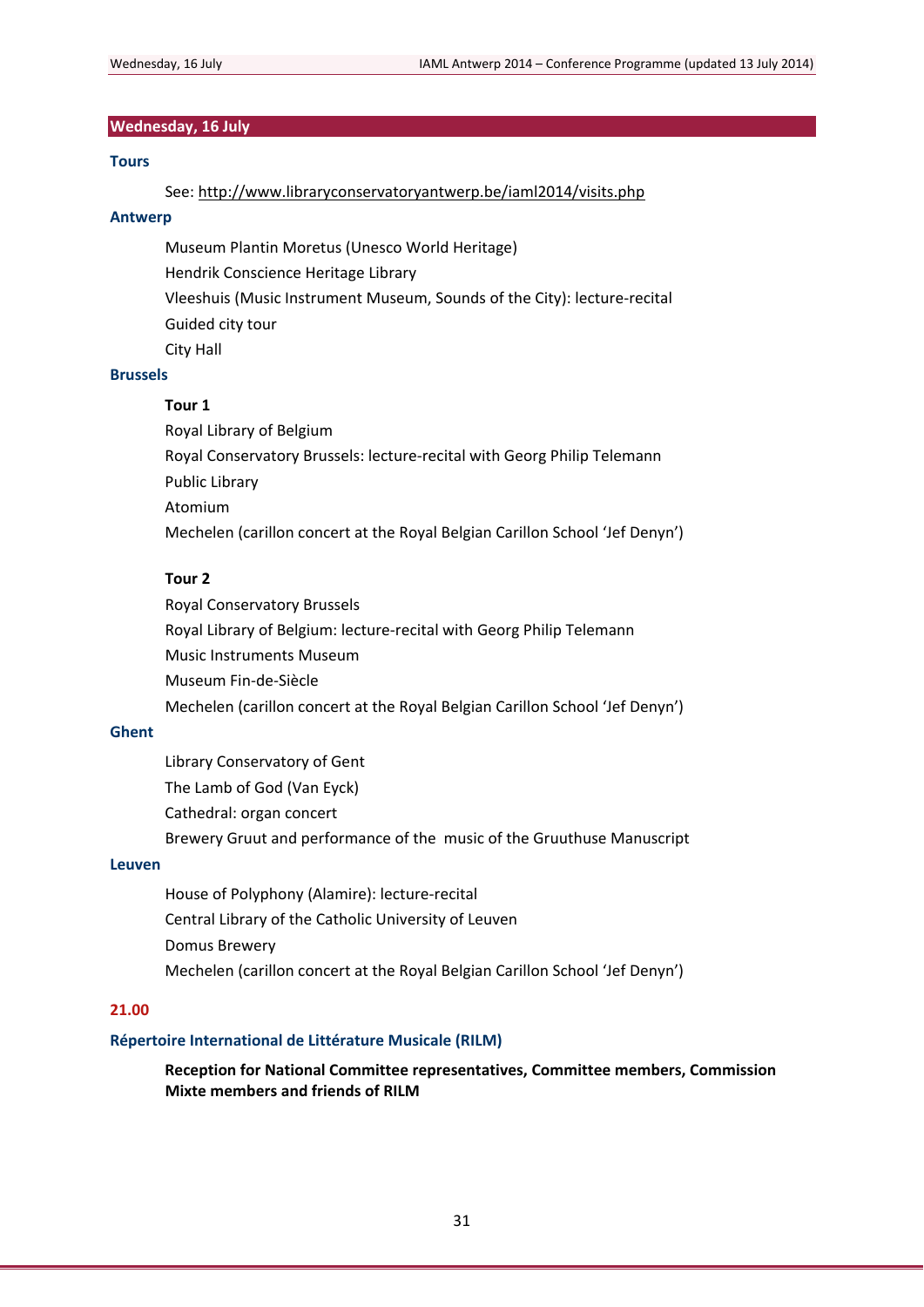## **Thursday, 17 July**

## **9.00–10.30 WHITE HALL**

### **Belgian musical culture – connections**

## **L'héritage musical de Joseph Wieniawski à la Bibliothèque du Conservatoire royal de Bruxelles**

#### Abstract:

Joseph Wieniawski (1837‐1912) était un pianiste polonais, compositeur, chef d'orchestre et pédagogue. Il a étudié au Conservatoire de Paris et a mené, en tant que compositeur et interprète, une vaste carrière pleine de succès. Au début des années 1850, il a souvent accompagné son frère aîné, le célèbre violoniste polonais Henri Wieniawski (1835‐1880), lors de ses tournées de concerts en Russie et en Allemagne. Par la suite, ils ont mené chacun leur carrière artistique de façon distincte et n'ont plus joué ensemble qu'occasionnellement. Joseph a commencé une carrière indépendante en tant que pianiste, il a également joué de la musique de chambre et était un accompagnateur très apprécié. Son nom était bien connu en Europe, et surtout en France et en Allemagne. Dans les années 1880, Joseph s'est définitivement installé à Bruxelles, où il a vécu jusqu'à son décès en 1912. Il était alors très actif en tant que pianiste et professeur. Plusieurs de ses œuvres ont été publiées par Schott à Bruxelles. Son long attachement à cette ville a laissé une influence et un héritage très profonds dans la culture musicale. La preuve en est dans la riche collection de manuscrits et de partitions conservée à la Bibliothèque du Conservatoire royal de Bruxelles, qui offre une source inestimable de connaissances sur ses compositions et sur le contexte historique et culturel.

#### **Joseph Wieniawski and his musical legacy at the Library of the Conservatoire royal de Bruxelles**

Joseph Wieniawski (1837‐1912) was a Polish pianist, composer, conductor and teacher. He studied at the Paris Conservatoire and had a wide‐ranging and successful performing and composing career. In the early 1850s. he frequently accompanied his elder brother, the famous Polish violinist Henri Wieniawski (1835-1880), on his concert tours in Russia and Germany. Later they went their separate artistic ways and only occasionally performed together. Joseph began an independent career as a pianist, he also played chamber music and was a highly valued accompanist. His name was well known in Europe, especially in France and Germany. In the 1880s Joseph settled permanently in Brussels, where he lived until his death in 1912. He was very active as a pianist and teacher. Many of his works were published by Schott in Brussels. His long attachment to this city resulted in a very profound legacy of influence in the musical culture. Evidence of this can be seen in the rich collection of manuscripts and scores preserved in the Conservatory Library, which offers a priceless source of knowledge about his compositions and the historical and cultural context.

Speaker: Renata **Suchowiejko** (Jagiellonian University, Kraków)

## **Eugène Ysaÿe and his students: Resources for scholar‐performers at The Juilliard School**

### Abstract:

Juilliard's Eugène Ysaÿe Collection is perhaps the largest collection of primary source materials relating to the Belgian violinist-composer outside of Europe. Among the holdings are manuscripts of three of his six solo sonatas (nos. 2, 3, and 6), which were donated to the School by Louis Persinger, a student of Ysaÿe's and long‐time Juilliard faculty member. We have enhanced Persinger's original donation through additional purchases and donations of collections from Jeannette Ysaÿe (the composer's last wife), and Viola Mitchell, one of his students. Ray Iwazumi, a Juilliard doctoral graduate, has done extensive work on these collections, and published some of his work. This paper will draw upon Dr. Iwazumi's work to show how a library collection in a conservatory can inspire such work by scholar‐performers.

Speaker: Jane **Gottlieb** (The Juilliard School, New York)

## **Russia and Belgium: Musical and historical connections of cultures (based on the Glinka National Museum Consortium Funds)**

### Abstract:

Cultural relations, particularly in the field of music, occupied a special place in the history of Russia and Belgium XIX‐XXI centuries. Interpenetration of cultures, intention to know the music of neighboring countries was mutual. Russian music, in particular, works by Alexander Dargomyzhsky, were firstly played in Belgium in the mid‐1860s . At the same period, by the initiative of the Association of Belgian Musicians at so-called "Russian concerts" were popularized Russian composers of the "Mighty Five" (A. Borodin , C. Cui, N. Rimsky‐Korsakov). Names of the prominent Belgian composers: J. Radoux, G. Huberti, P.Gilson, musical activist and writer L. de Mercy‐Argenteau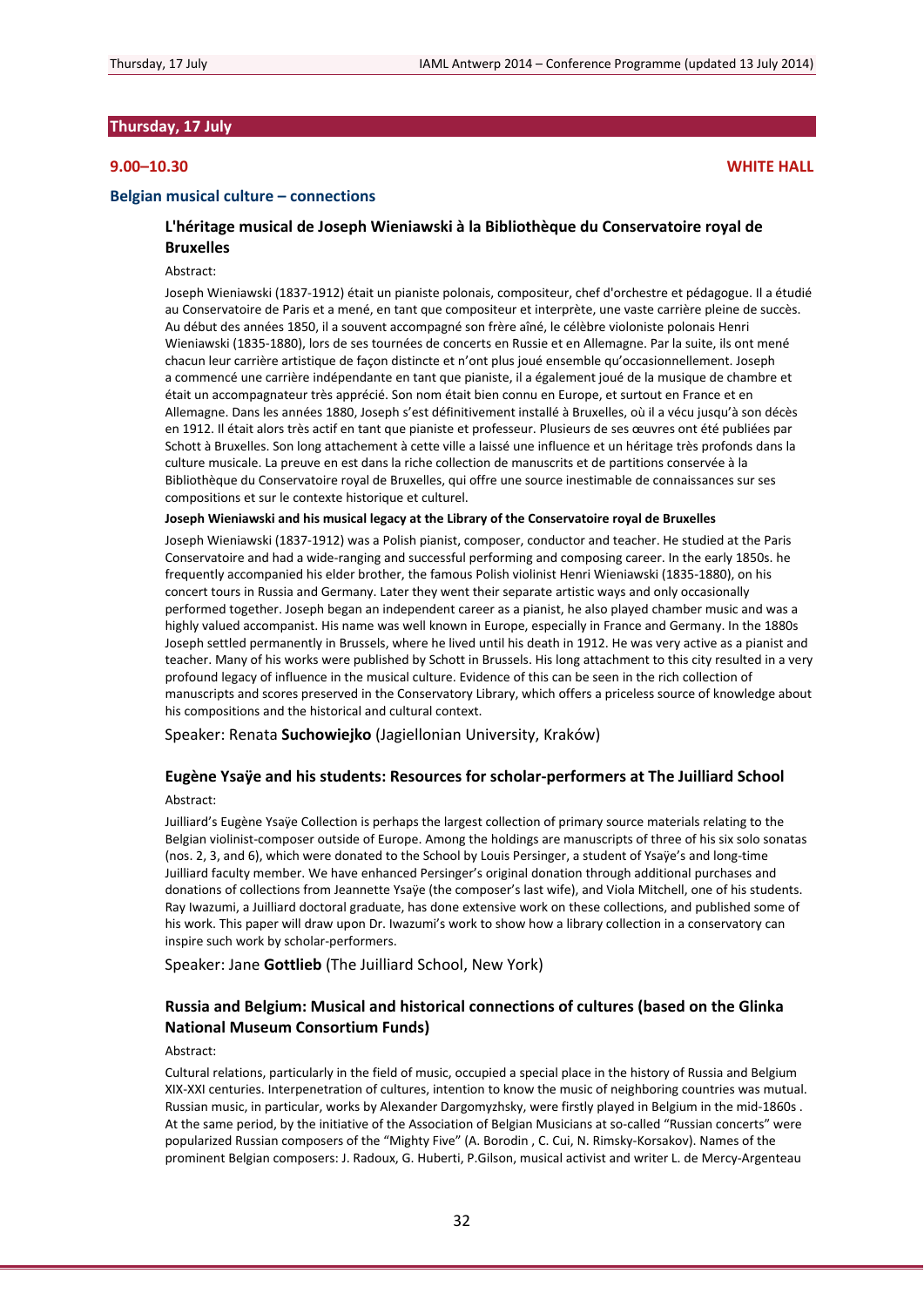also reflected in the correspondence preserved in the archive of the Glinka National Museum Consortium of Musical Culture.

At the same time in Russia in the 1870s – 1900s, leaders of the Russian Musical Society and the Moscow Conservatoire – N. Rubinstein and later V. Safonov wanted to interest in public concerts of Imperial Russian Musical Society famous foreign performers and conductors. Among them were the names of famous Belgian musicians – Eugène Ysaÿe, Jean Gérardy, Edouard Jacobs, César Thomson and others, who often performed in Moscow and St. Petersburg. Their performances have always attracted the attention of public. Preserved in the archives of the Glinka National Consortium letters of Belgian musicians demonstrate the interesting details of the relationship of Russian and Belgian musicians, problems of performances organization, choice of repertoire, time schedules, etc.

A fatal role in the development of cultural relations between Russia and Belgium played world upheavals of the early XX century – World War I and the Russian Revolution, which resulted in diplomatic relations break between the two countries for seventeen years.

After the restoration of diplomatic ties in 1935 in the development of cultural relations between the USSR and Belgium, music played a very special role, and in particular, the Eugène Ysaÿe International Music Competition (1858‐1931 ), the first winner of which was the Soviet violinist David Oistrakh (1908‐1974) . Performance skills of D. Oystrakh, that captivated Belgian public, were highly appreciated by the Queen Elisabeth of Belgium – the patroness of art. Within the years relations between D. Oistrakh and Queen Elizabeth had grown into a true friendship of two deep music devotees. In the fund of D. Oistrakh are preserved photos and friendly letters of Queen Elizabeth to D. Oistrakh and her priceless gift – a violin by Stradivari.

The history of relations between Russian and Belgian musicians reflected in rarities preserved by the Glinka National Museum Consortium of Musical Culture: letters, photographs, publications, which will be presented and illustrated in the paper.

Speaker: Olga **Kuzina** (The Glinka National Museum Consortium of Musical Culture, Moscow)

Presented by the Programme Committee Chair: Stanisław Hrabia (Jagiellonian University, Kraków)

### **9.00–10.30 YELLOW HALL**

### **Music and children – about inspiration and experiences**

## **Elections**

### **Library, music and children**

Abstract:

Public libraries all over the world are living in a changing world. We all have the same goal – to provide service, inspiration and experiences to children, youths and adults. The library in Hagfors is an integrated school- and public library. This organization gives the opportunity to meet children both during the school day and in the afternoon after school. The school and the library have a joint plan for how we will work with the children. The most important thing is to work for the feeling that every child is important and every child can sing, play, etc. Some of the library projects will be described. An example is different ways to experience a fairy tale through music and dance. I tell a tale that is connected to music (classical or folk music, such as Grieg's Peer Gynt or Smetana). Then the children and drama teacher make a story by dancing to it. Another example is dancing a book, for young children, where we read and then dance a book, with a dance teacher. For children 9 years old, they get a book as a gift from the school library, read it, and then express it through film, music, painting or other esthetic means. For babies, we sing and read. The children also learn about different instruments from poems and songs and listening to classical music.

Speaker: Birgitta **Sparre** (Hagfors Public Library, Hagfors)

## **Linguistic support by stories and music**

#### Abstract:

In the Public library Hagen there are since April, 2013 monthly musical-literary events for children of 1-3 years and for children of 4‐8 years.

With the "Schoßkinderprogramm" (lap child's programme ) toddlers are invited together with their parents, grandparents or educators on a certain subject to hear and to see a small story and to sing many movement songs. The event lasts about half an hour and has become a popular meeting place of toddlers and their attachment figures.

The "Klanggeschichten" (sound stories) for the older children is built up after the same principle. There is always a subject on which songs, dances and in each case a story is translated in musical action.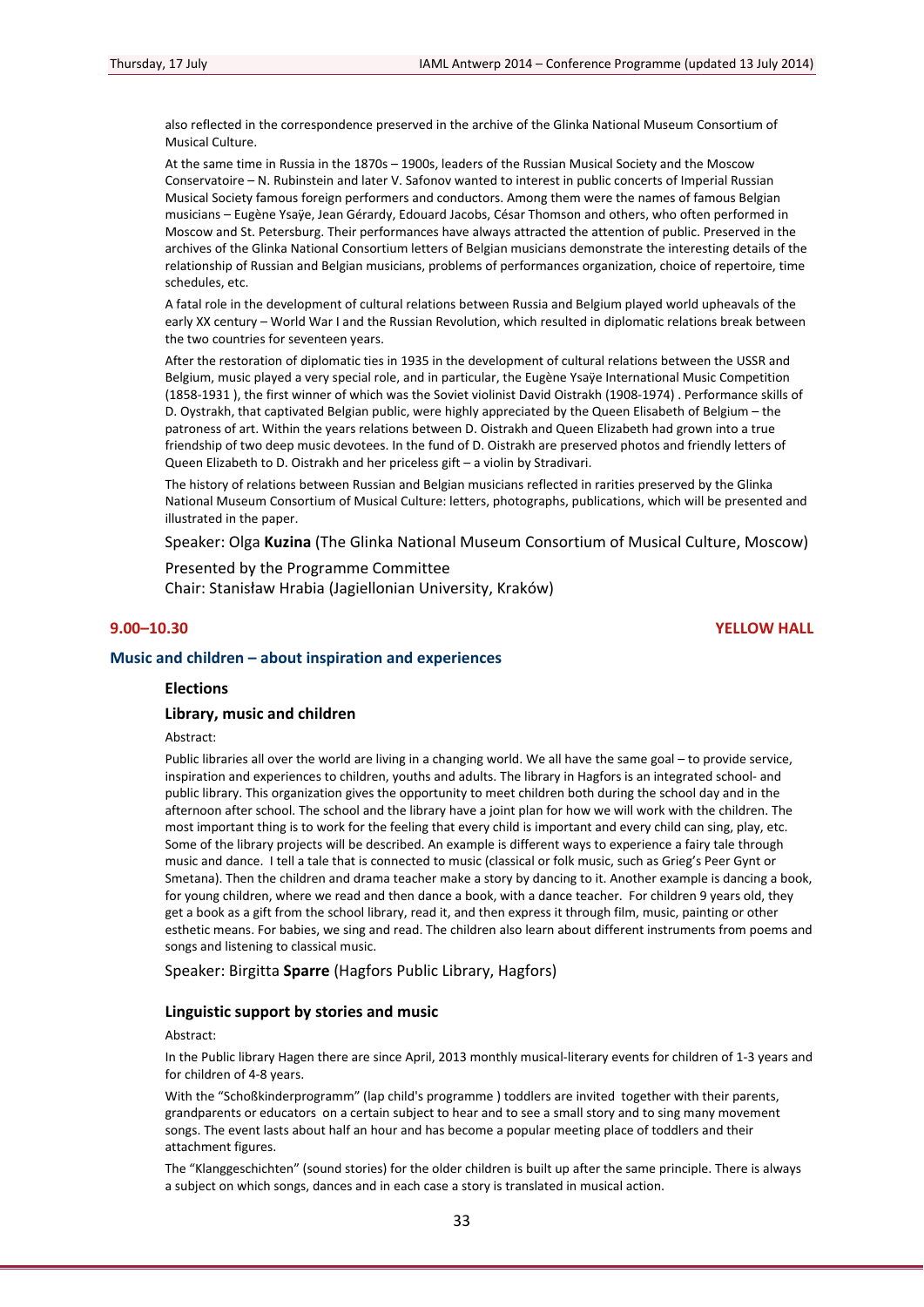Currently a musical‐literary world trip with which every month another country, another region or another continent is introduced is gone on with the "Klanggeschichten". By songs, stories and dances the children get to know the customs and uses of other countries and cultures. Also this series of events which is carried out about one hour has developed to a public racer, because with a lot of fun, rhythm and music is promoted playfully virtually, besides, still the language.

#### **Sprachförderung durch Geschichten und Musik**

In der Stadtbücherei Hagen gibt es seit April 2013 monatlich musikalisch‐literarische Veranstaltungen für Kinder von 1‐3 Jahren und für Kinder von 4‐8 Jahren.

Beim "Schoßkinderprogramm" (1‐3 J.) sind Kleinkinder zusammen mit Eltern, Großeltern oder Erziehern eingeladen zu einem bestimmten Thema eine kleine Geschichte zu hören und zu sehen und viele Bewegungslieder zu singen. Die Veranstaltung dauert ca. eine halbe Stunde und ist ein beliebter Treffpunkt von Kleinkindern und deren Bezugspersonen geworden.

Die "Klanggeschichten" für die älteren Kinder ist nach dem gleichen Prinzip aufgebaut. Dennoch steht hier immer ein Thema im Mittelpunkt, zu dem Lieder, Tänze und jeweils eine Geschichte umgesetzt werden.

Derzeit wird bei den "Klanggeschichten" eine musikalisch-literarische Weltreise gemacht, bei der jeden Monat ein anderes Land, eine andere Region oder ein anderer Kontinent vorgestellt wird. Durch Lieder, Geschichte und Tänze lernen die Kinder die Sitten und Gebräuche anderer Länder und Kulturen kennen. Auch diese Veranstaltungsreihe, die etwa eine Stunde durchgeführt wird, hat sich zu einem Publikumsrenner entwickelt, da mit viel Spaß, Rhythmus und Musik spielerisch quasi nebenbei noch die Sprache gefördert wird.

Speaker: Juliane **Streu** (Stadtbücherei, Hagen)

## **Tiotretton: Conventional and unconventional ways of playing with music and sound in a library for children between 10‐13 years old**

Abstract:

In a library there are plenty of books. Why don't we just throw them to the floor, record that sound, sample it, combine it with other recorder samples, make a song out of it, play it with Oranges? The possibilities to play with common and uncomman sound soirees are endless nowadays. This presentation will focus on some of the workshops and activities we do at Tiotretton in order to show our visitors different approaches to music and sound.

Speaker: Gonzalo **Vargas** (Kulturhuset Stadsteatern / Library Tiotretton Stockholm)

Presented by the Public Libraries Branch Chair: Carolyn Dow (Lincoln City Libraries)

## **9.00–10.30 ROOM 58**

#### **Répertoire International des Sources Musicales (RISM)**

## **New developments in RISM**

## Abstract:

The RISM Zentralredaktion will tell you about the following developments:

1) New board of directors, 2) New release of the OPAC, 3) Potential uses of RISM's open data (brochure), 4) MUSCAT, the new cataloging program, 5) A/1 and B/1 (1500‐1550) already in MUSCAT; expected to be in the OPAC in late 2014, 6) Increased data growth through transferring data from other databases, 7) Other.

Die RISM‐Zentralredaktion informiert über folgende Neuigkeiten:

1) Neuer Vorstand des Vereins, 2) Neues OPAC‐Release, 3) Möglichkeiten der Nutzung unserer open‐data (Broschüre), 4) Erfassungsprogramm MUSCAT, 5) A/1 und B/1 (1500 – 1550) bereits in MUSCAT; im OPAC voraussichtlich im Spätjahr 2014, 6) Vermehrter Datenzuwachs durch Übernahme von Daten aus anderen Datenbanken, 7) Sonstiges.

Speaker: Klaus **Keil** (RISM Zentralredaktion, Frankfurt am Main)

## **RISM in Belgium – past and present**

## Abstract:

Belgium is one of 36 countries worldwide that has actively participated in the RISM project since its beginnings. First, the paper will trace the history of RISM in Belgium, which participated in various RISM initiatives, for instance between 1993 and 1998, in the series A/II "Music Manuscripts after 1600" by creating a team associated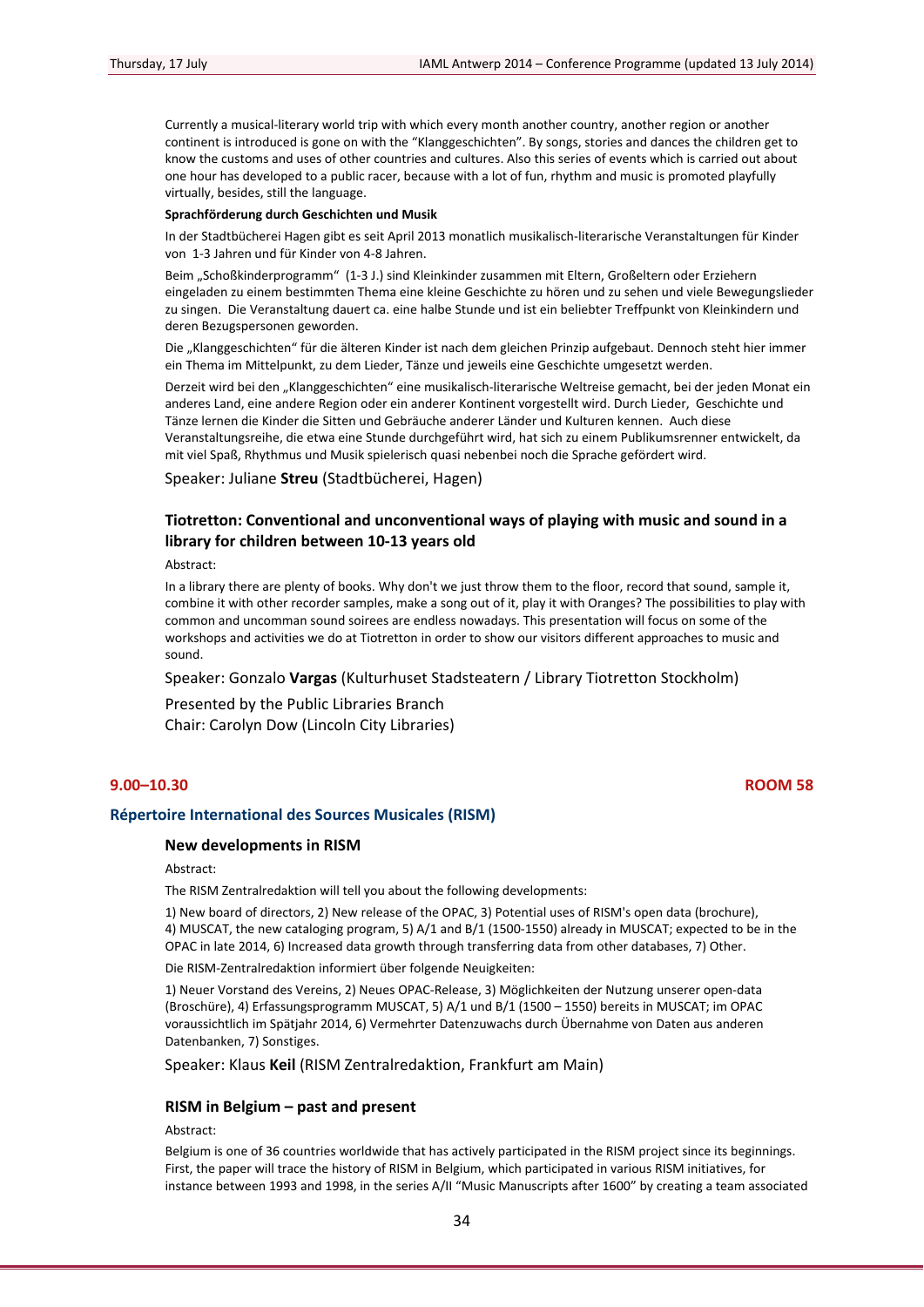with the Royal Library of Belgium, the Université Libre de Bruxelles and the Katholieke Universiteit Leuven. Then, the presentation will focus on the institutions which were particularly involved in the RISM project and those that are still active today. Finally, some prospects for the future will be considered.

Speaker: Marie **Cornaz** (Bibliothèque royale de Belgique, Brussels)

## **Fr. Hartmann von An der Lan‐Hochbrunn OFM (1863‐1914): A Tyrolean Franciscan as a cosmopolitan musician and music history phenomenon**

Abstract:

Father Hartmann von An der Lan‐Hochbrunn (*b.* 1863 in Salurn, South Tyrol, *d.* 1914 in Munich, St. Anna Monastery) received his first music lessons at the age of six. When he was sixteen he joined the Franciscan Order in Salzburg. Like many other members of the order, he dedicated his life not only to service to the Church but most notably to music as well and he was an excellent organist and composer. However, Fr. Hartmann represents an isolated phenomenon: his influence as a musician was first felt in Tyrolean monasteries but ended up reaching beyond Jerusalem and Rome to New York, St. Petersburg, and Munich. Beginning in around 1900, he created a furor in concert halls around the world, particularly with his large‐scale oratorios; made headlines in the international press; and had personal contacts with the ruling houses in several countries, Pope Pius X, many prominent artists, and music institutions. Numerous works by Fr. Hartmann appeared in print with internationally renowned publishers.

To date, there has been no in‐depth study about Fr. Hartmann's unusual life and extensive oeuvre. He was known as "the maestro" and from time to time traded in his Franciscan cowl for top hat and tails. His music-related papers are preserved in the archives of the Franciscan Province Austria in Hall, Tyrol (A‐HALf): his diary, autograph music manuscripts, printed editions of his compositions, portraits of him, publisher pamphlets, advertising materials, personal documents, correspondence, concert programs and posters, his personal music library, and articles from contemporary music journals and the popular press in several languages. These sources, unusual in their consistency, scope, and unity, enable us to be able to draw an impressive, firsthand picture of Fr. Hartmann and the music scene in which he was active. A few of his compositions have been given cursory documentation in the RISM database. On the occasion of the 100th anniversary of his death in December 2014, this paper will present an overview of the sources named above for the first time. Based on this, we will follow the trail of how a Franciscan monk was able to achieve in his time such publicity—undreamed-of today in the secular world through his music at the beginning of the twentieth century.

#### **Fr. Hartmann von An der Lan‐Hochbrunn OFM (1863‐1914): Ein Tiroler Franziskaner als musikalischer Kosmopolit und Phänomen der Musikgeschichte**

P. Hartmann von An der Lan-Hochbrunn (\* 1863 Salurn/Südtirol, † 1914 München, Kloster St. Anna) erhielt als Sechsjähriger ersten Musikunterricht und trat als Sechzehnjähriger zu Salzburg in den Franziskanerorden ein. Wie viele andere Ordensleute widmete er sein Leben neben dem Dienst an der Kirche vor allem der Musik und war ein exzellenter Organist wie Komponist. P. Hartmann stellt jedoch ein singuläres Phänomen dar: Sein Wirkungsradius als Musiker reichte von anfänglich Tiroler Klöstern schließlich über Jerusalem und Rom bis New York, St. Petersburg und München. Er machte ab etwa 1900 insbesondere mit seinen groß dimensionierten Oratorien Furore in den Konzertsälen der Welt, lieferte Schlagzeilen in der internationalen Presse, stand in persönlichem Kontakt mit Herrscherhäusern in mehreren Ländern, mit Papst Pius X., vielen angesehenen Künstlern und Musikinstitutionen. Zahlreiche Werke P. Hartmanns erschienen im Druck, bei international renommierten Verlagshäusern.

Bis heute liegt keine grundlegende Studie über das ungewöhnliche Leben und umfangreiche Werk des P. Hartmann vor. Er galt als der "Maestro" und tauschte die Franziskanerkutte auch einmal gegen Frack und Zylinder. Im Provinzarchiv der Franziskanerprovinz Austria zu Hall in Tirol wird sein musikalischer Nachlass verwahrt: sein Tagebuch, Notenautographe, Druckausgaben seiner Kompositionen, Porträts von ihm, Verlagsbroschüren, Werbematerial, Personaldokumente, Korrespondenz, Konzertprogramme, Konzertplakate, seine persönliche Notenbibliothek, Artikel aus der zeitgenössischen Fach- und Boulevardpresse in mehreren Sprachen. Diese Quellen, außergewöhnlich in ihrer Konsistenz, in ihrem Umfang und in ihrer Geschlossenheit, ermöglichen es, ein eindrucksvolles, sehr direktes Bild von P. Hartmann und der ihn umgebenden Musikszenerie zu zeichnen. Einige wenige seiner Kompositionen sind kursorisch in der RISM‐Datenbank erfasst. Anlässlich seines 100. Todestages im Dezember 2014 soll im Vortrag erstmals ein Überblick über die genannten Quellen gegeben werden. Anhand dieser wollen wir die Spuren verfolgen, wie ein Franziskanermönch zu Beginn des 20. Jahrhunderts mit seiner Musik zu seiner Zeit eine heute ungeahnte profane Publicity erreichen konnte.

## Speaker: Hildegard **Herrmann‐Schneider** (RISM Tirol‐Südtirol & OFM Austria, Institut für Tiroler Musikforschung, Innsbruck)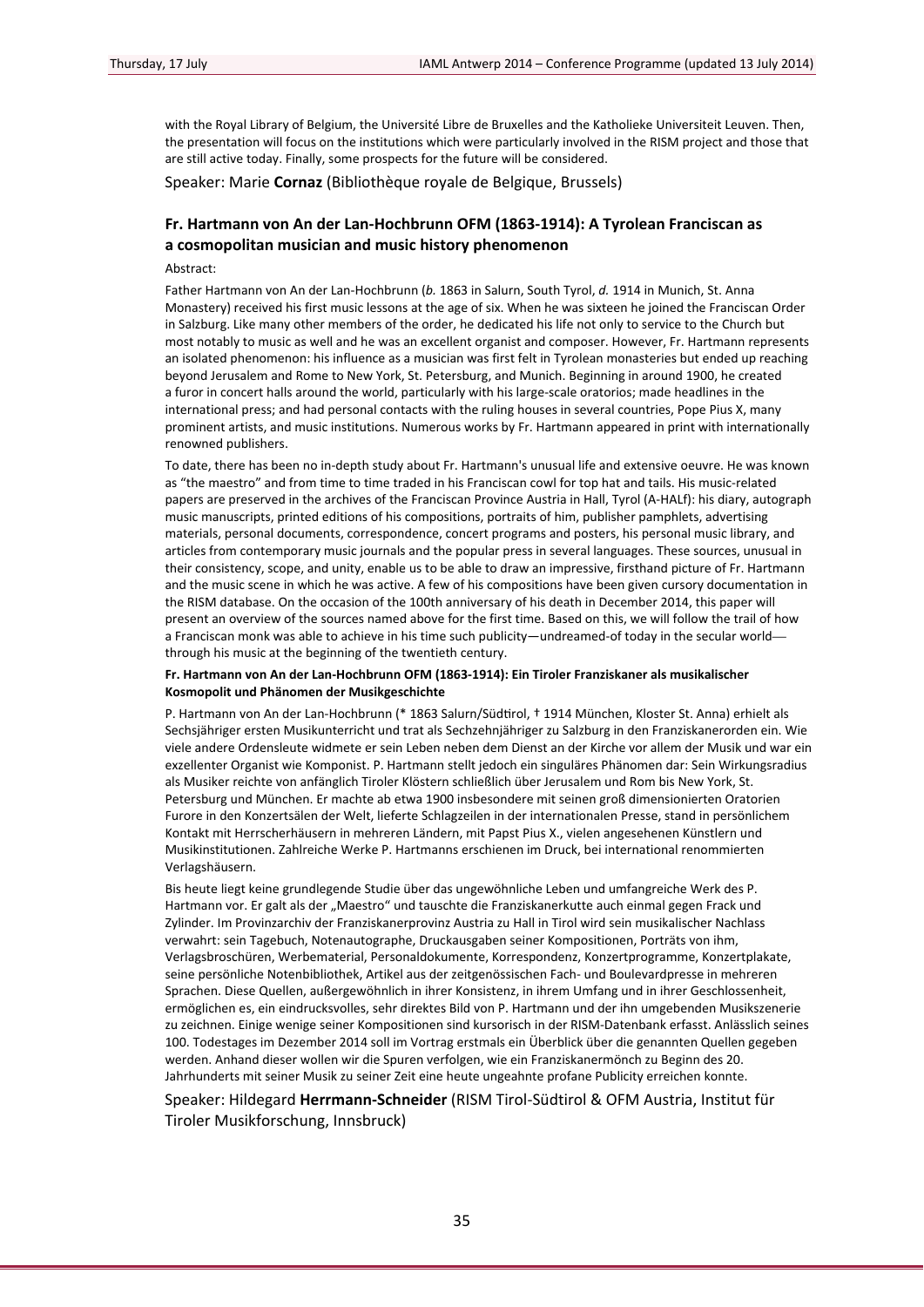## **Report on the First Brazilian Seminar of the Project Répertoire Internationale des Sources Musicales (RISM)**

Abstract:

This report focuses on the First Brazilian Seminar of the Project Répertoire Internationale des Sources Musicales (RISM), which was held in 18‐20 October 2012, at the Campus of the Universidade Federal Fluminense (UFF) in the city of Rio das Ostras, Rio de Janeiro. The paper presents the main contributions of the participants, the issues and cases discussed and a fair description of the conferences, round tables and others activities developed in the Seminar. It concludes with some guidelines for the consolidation of the RISM Brazilian Workgroup in connection with the groups of Portugal and Spain, in order to develop a greater articulation at the iberoamerican level, as well as in connection with the other "R" projects and the IAML branch in Brazil and Latin America.

Speaker: André **Guerra Cotta** (Universidade Federal Fluminense, Niterói, Rio de Janeiro)

#### **RISM and social media**

Abstract:

RISM has been moving in social media circles for about six years: in 2008 we began editing articles on Wikipedia, in 2010 we joined Facebook, and this past February we created a Twitter account. In this presentation I will outline what we have done to develop our online presence, attract new followers, and promote our services. One challenge has been how to balance our social media presence with our services and direct traffic to our website. I will also share best practices and strategies on how to manage the flow of information. Our Facebook account can be found at facebook.com/rism.info and our Twitter account is https://twitter.com/RISM\_music.

Speaker: Jennifer **Ward** (RISM Zentralredaktion Frankfurt)

Presented by the Répertoire International des Sources Musicales (RISM) Chair: Klaus Keil (RISM Zentralredaktion, Frankfurt am Main)

## **9.00–10.30 ROOM 161**

## **Fontes Artis Musicae**

## **Working meeting (closed)**

Chair: Maureen Buja (Fontes Artis Musicae)

## **9.00–10.30 ROOM 163**

### **Sub‐commission on UNIMARC**

#### **Working meeting (open)**

Chair: Isabelle Gauchet Doris (Centre de documentation de la musique contemporaine, Paris)

## **10.30–11.00**

### **Tea & coffee**

**11.00–12.30 WHITE HALL**

#### **Audio‐visual collections and digitization in Belgium**

#### **Elections**

## **The sound collections in the Music Department of the Royal Library of Belgium: An overview**

Abstract:

In recent years, the Music Department of the Royal Library of Belgium has acquired several large sound collections that, for the most part, consist of vinyl. Hence, some challenges were brought up regarding the processing of the material, storage, conservation and cataloguing. But, at the same time, it has also raised the question of how to carry out the development of the sound archives in the future, as these are still hardly known by the audience. First steps have already been taken.

The Royal Library of Belgium holds over 100.000 sound recordings. The oldest copies date back to the early days of the sound recording history (19th century). The systematic acquisition of sound collections started in 1968. The goal was to build a reference audio collection of national and major international labels. One criterion of selection was that of complying with the law the criterion of the law on the legal deposit, i.e. recordings of Belgian music,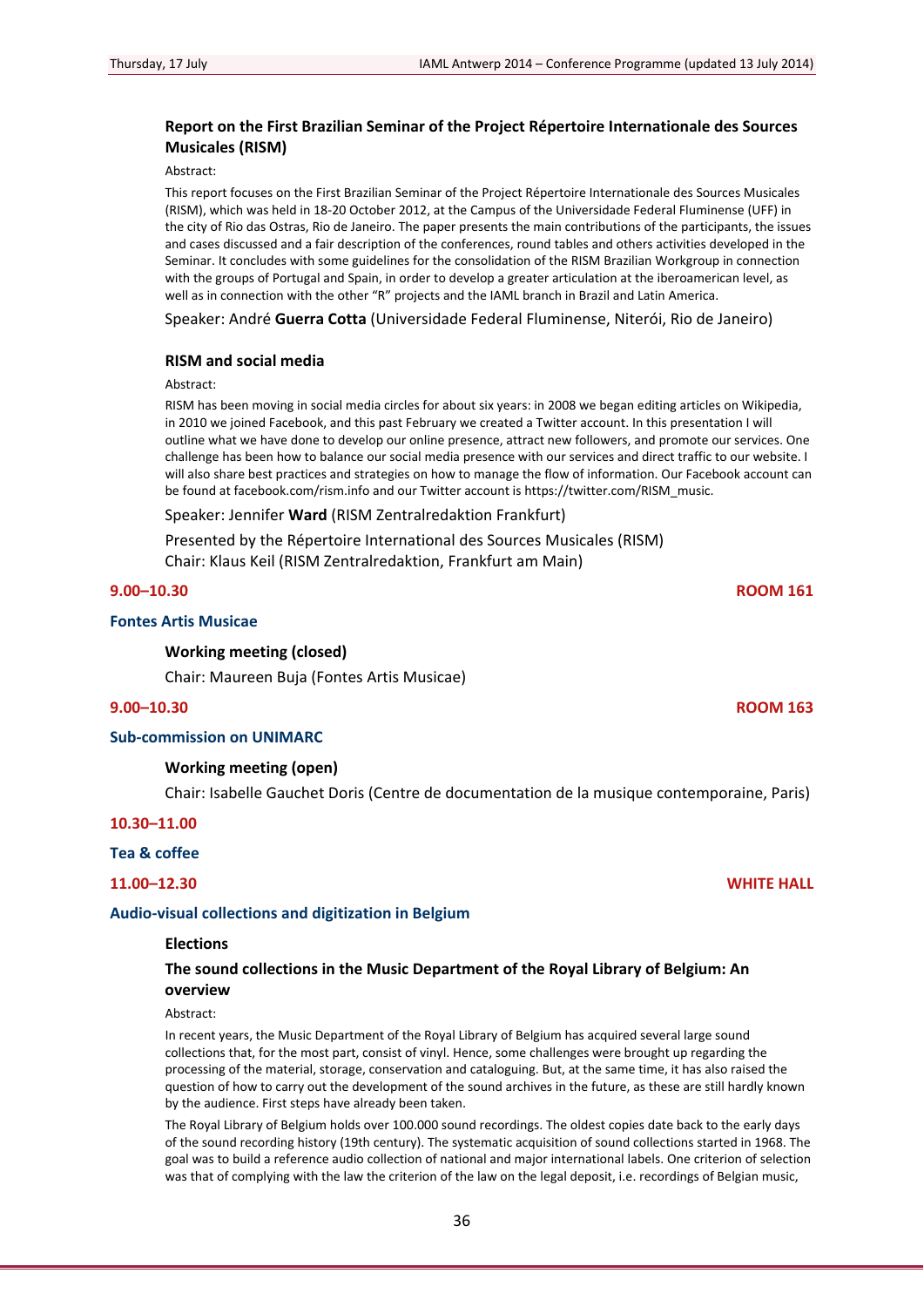especially 'classical music', recordings of national labels, Belgian performers and composers. It has resulted in an extraordinary collection of sound recordings, illustrating what repertoire has been played in the past 50 years and who were the famous or less famous performers. As such, it is complementary as a 'sounding' equivalent to the numerous scores and concert programs kept in the music collections.

Apart from this systematic acquisition, important sound documents have been acquired through collections related to important Belgian musical personalities. These sound documents mostly form a part of the archives, together with scores, letters, concert programs, etc. Not only commercial recordings are represented but also many tapes with recording of interviews, studio‐recordings and radiobroadcasts. On the other hand, other collections are nearly exclusively dedicated to sound recordings, being the life work of collectors. The collections of Yves Becko and Marc Danval are both representative examples of this. The first focuses on recordings of Belgian opera singers. The second contains a huge collection of jazz and variété of the 1920‐1960s. Together with the Éric Mathot collection, the sound archives of the Royal Library of Belgium have been significantly enriched by non‐classical music.

As a whole, these sound collections present a particularly valuable source for musicological research. It does not only document the history of phonography and music industry (disc types, recording techniques, labels) in Belgium and other countries, but also constitutes an important tangible witness of more than 100 years of performing practice.

Speaker: Kris **De Baerdemacker** (Royal Library of Belgium, Brussels)

## **Digitizing vinyl: The past is the future**

Abstract:

In this world of digital downloads, apps and streaming sites, the Library of Kortrijk wants to look back. Most of the public libraries (still) have a music collection, so there must be hundreds of them in Flanders. So, why does Kortrijk pretend we stand out amidst our colleagues? Why do we have the pretention to present our realizations here?

This will in the course of this paper become clear but first we take a step back in time.

1968. Kortrijk was the first city in Flanders to start with a music library. Our budget was moderate but until the birth of the cd in the beginning of the 80's, we managed to present a diversified offer of thousands of 12"to our users. In 2003, the regional division of the national radio decided to go digital. They had the excellent idea to bequest their vinyl collection to the local library.

In the course of the years, most of the Flemish libraries lacked storage and decided to sell or even worse, destroy their vinyl. We, on the other hand, realized that such wonderful Cultural Heritage could not get lost for the future. So that leaves Kortrijk with the most extensive public vinyl collection in Belgium next to some private collectors, and (semi) official organizations which may have more…

Do we stuff these 50.000 vinyl items away in some moldy magazine? Do we let them dust away and never look back? That would be a pity, wouldn't it? No, it would be a crying shame!

Our final aim is to open this collection for the Flemish public. Well, lend it, I hear you think. Bad idea: we experienced we have collector's items that, once lent, never come back.

So we digitize them. After several meetings with the Organisations that represent the right holders, we agreed to a gentleman's agreement that we could – under certain strict conditions – copy and burn the vinyl on CD‐R. First we burned on demand from users from all the Flemish libraries. When we some spare time, we digitize in a proactive way all Flemish music from all times, disregarding quality or genre

It's our final aim to acquire and reproduce ALL Belgian vinyl This paper is a plea for more collaboration between all the partners to preserve this wonderful Musical Cultural Heritage for the future.

Vinyl will never die !!!

Speakers: Peter A. **Caesens** (Kortrijk Public Library, Kortrijk), Karen **Destoop** (Kortrijk Library, Kortrijk)

## **The digitisation of audio‐visual collections in Flanders**

Abstract:

This paper presents an account of the results and experiences gained in the first 18 months of the Flemish Institute for Archiving (VIAA).

On December 21, 2012 the Ministry of the Government of the Flemish Community decided to found VIAA and to assign the task for the start‐up to IMinds, an independent research institute aiming to stimulate ICT innovation.

The motive for this political decision was the outcome of research projects that showed that there exists a strong need in Flanders for an integrated approach to archiving its cultural heritage and making it publicly accessible. A recent estimation indicates that the broadcast and cultural heritage organisation hold a massive amount of audio-visual material that still needs to be digitised. This material does not only include recordings of television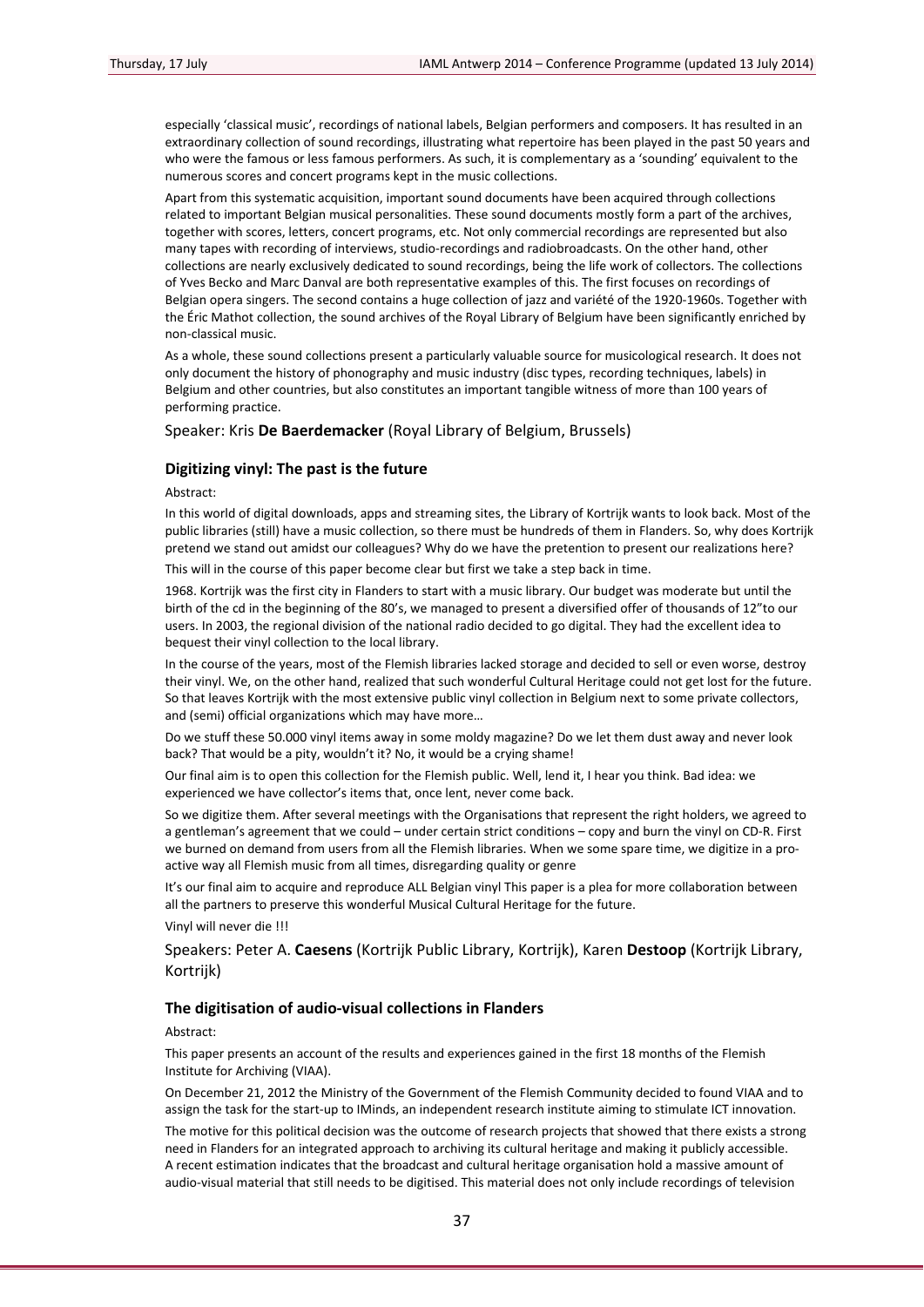and radio programmes, but for instance also of concerts and theatre or dance performances and of interviews with composers, musicians and other artists.

In its initial stage the main task of VIAA is to

• digitise the audio‐visual collections;

• archive the digital audio‐visual material in a sustainable way and to index it in order to make it useful for various target groups;

make the digital audio-visual material accessible for schools, researchers and public libraries.

In the summer of 2013 the public tenders were launched for the digital infrastructure and for the first digitisation projects. These digitisation projects start in the fall of 2013 and focus on the digitisation of the video carriers U‐ matic and Betacam SP and the audio carriers audio compact cassettes and ½" open reel tapes. From 2014 on, other types of carriers will follow.

To manage and organise the digitisation projects, VIAA teamed‐up with PACKED vzw, that plays a key role in Flanders as a centre of expertise in digital heritage, bringing together expertise in digitisation and digital archiving, and subsequently making this available to cultural heritage organisations. Amongst other things, it is responsible for CEST or Cultural Heritage Standards Toolbox. This is the online toolbox that the Flemish Government considers to be the guiding instrument in creating, managing and ensuring access to digital heritage collections by organisations subsidised under its Cultural Heritage Decree.

A survey carried out by PACKED vzw and the FARO support centre, showed that at least 600.000 hours on a broad and diverse range of film, video and audio carriers are waiting at broadcasting and cultural heritage organisations to be digitised. For a large amount of the content digitisation is urgent, otherwise it will be lost forever.

Since the end of Spring 2013 preparations are being made in anticipation of the VIAA digitisation projects. PACKED vzw is following these preparations closely and offering advice and support. Once the digitisation projects begin, PACKED vzw keeps offering support and ensures, in collaboration with VIAA, that the logistical process of the digitisation runs smoothly.

Speakers: Rony **Vissers** (PACKED vzw, Brussels), Nico **Verplancke** (VIAA, Ghent)

Presented by the Commission on Audio‐Visual Materials Chair: Hanneke Kuiper (Amsterdam Public Library)

## **11.00–12.30 YELLOW HALL**

## **Creating, promoting and interrogating electronic resources**

#### **Elections**

## **Music score processing: Greater efficiency through analysis**

Abstract:

The task: The William & Gayle Cook Music Library, Indiana University, has a backlog of uncataloged music scores numbering approximately 35,000. We needed to design a workflow that would keep the backlog from increasing and allow a greater number of scores to be cataloged, while maintaining current staffing levels.

The analysis: Music score acquisition, physical processing and cataloging were analyzed in a study of the Technical Services Department of the music library. We examined the workflows applied to various activities pertaining to handling the scores within the department. Findings from the study, along with recommendations for improvement were detailed.

The environment of the study: With over 700,000 books on music and music scores, Cook Music Library is one of the largest music libraries in the United States. Collection development, order receiving and cataloging are all done on location and in our own technical services department rather than in the University Libraries' central processing units. Two librarians, two support staff catalogers and several student employees have a part in ordering, processing and cataloging music scores.

Goals: Objectives of the analysis were:

- Keep the backlog of work from growing
- Discover efficiencies within the processes of receiving and cataloging
- Seek collaboration from different units within the department
- Combine workflows where possible
- Increase departmental output while maintaining quality of work
- Sustain the efforts of workflow improvement and elimination of the backlog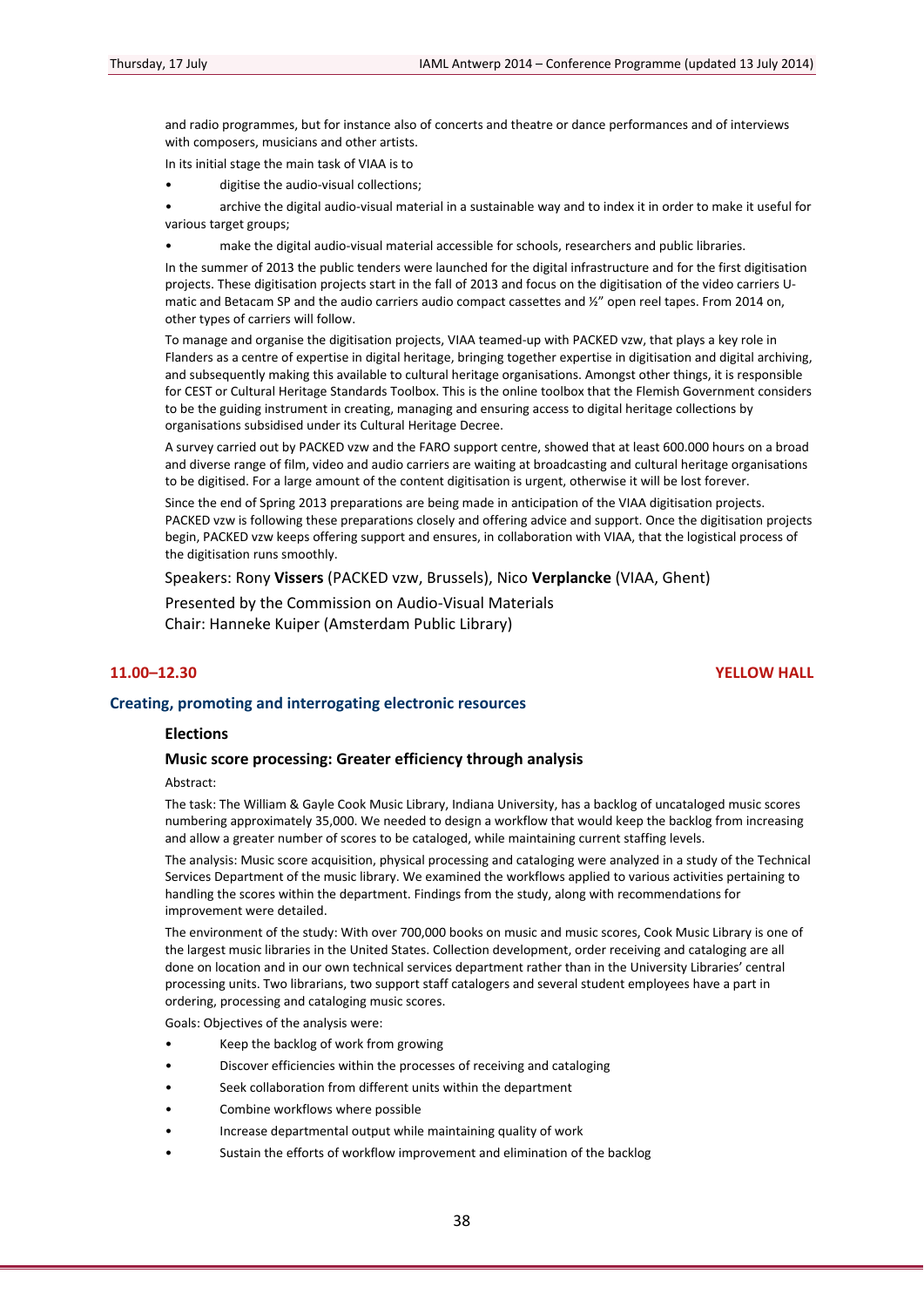Results: Steps used in departmental processing and cataloging were mapped on flowcharts, which allowed us to discover how to streamline our activities. Workflows were redesigned and combined. Cataloging decisions were made that helped us achieve our goals of reducing the backlog of work, while sustaining our efforts of workflow improvement.

Speakers: Charles **Peters** (Indiana University, Bloomington, Indiana), Philip **Ponella** (Indiana University, Bloomington, Indiana)

## **A roadshow of library music resources: Get your students to know what you have!**

Abstract:

Libraries purchase or subscribe to many e-resources, but the one-shot library workshops often do not provide the avenue to show everything students may need to know or use in their studies. Due to the requirement and nature of research assignments, journal and major reference databases are usually placed in a higher priority in information literacy classes than the performance and multimedia ones. Because of this, Hong Kong Baptist University host a Library Roadshow event inside the premises of the Music Department before large ensemble rehearsals and the required course and have successfully provided grab‐and‐go knowledge and flash promotion outside of the classrooms to even the pass‐by students. Quick demos of databases were conducted, pamphlets were distributed, and short on‐the‐go consultations were given to students to help with any questions they may have encountered. After the event, usage statistics of the databases marketed was seen to have skyrocketed. The roadshow has proven to be an effective way to boost usage and obtain a higher return on investment. Students were also happy to be able to learn new things in such an unexpected way.

Speaker: Katie **Lai** (Hong Kong Baptist University, Kowloon Tong)

## **Putting All Your Eggs in One Basket: Library catalogues for the twenty‐first century**

Abstract:

Most music students have access to a wide range of eResources – the library catalogue, journals, sound resources, eBooks and more. Resource discovery systems bring together all of these into one search interface. This makes it easier for students to access the full range of materials without advanced research training and should increase usage of these often expensive eResources.

Implementing such a system is a big decision, with cost, workload and training implications. These must be balanced against the expected benefits for all library users.

As with all such projects, the challenges are often greater for music librarians than for our more standard librarian colleagues and the specific needs of our collections are rarely included in first wave of developments. The benefits, however, are potentially immense.

Speaker: Claire **Marsh** (Leeds College of Music, Leeds)

Presented by the Libraries in Music Teaching Institutions Branch Chair: Johan Eeckeloo (Royal Conservatory Brussels, Erasmus University College, Brussels)

## **11.00–12.30 ROOM 58**

### **Répertoire International d'Iconographie Musicale (RIdIM)**

### **Beyond "Art": Titian, tiles and tattoos in the age of visual culture**

The session will comprise:

- **Introduction**
- Brief overview of the enhancements to the database following last year's IAML meeting (Vienna)
- Real-time input of two contrasting records Renaissance/Baroque painting/sculpture and Contemporary media
- Brief overview of the Association RIdIM partner programme and invitation for comments
- Separate for break‐away meetings and individual consultations

## **New features of the RIdIM database (2014)**

Speaker: Alan **Green** (Ohio State University)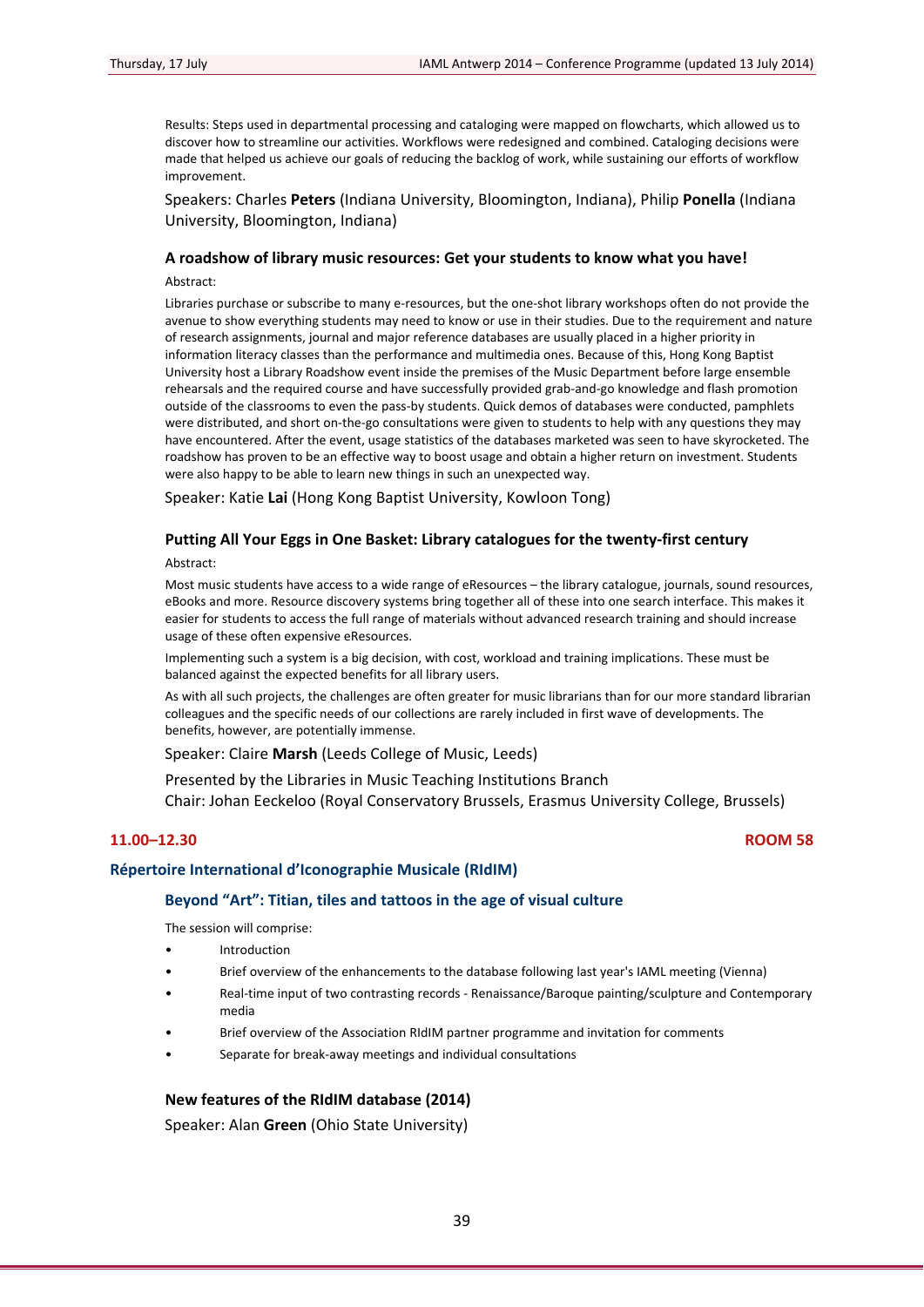## **Broadening the scope: Sample input**

Speaker: Debra **Pring** (Executive Director, Association RIdIM / Hochschule Luzern – Musik, Luzern)

Presented by the Répertoire International d'Iconographie Musicale (RIdIM) Chair: Antonio Baldassarre (President, Association RIdIM / Hochschule Luzern – Musik, Luzern)

## **11.00–12.30 ROOM 161**

### **Répertoire International des Sources Musicales (RISM)**

## **Advisory Council (closed working meeting)**

Chair: Richard Chesser (British Library, London)

## **11.00–12.30 ROOM 163**

## **Publications Committee – Print**

### **Working meeting (closed)**

Chair: Joseph Hafner (McGill University, Montréal)

**12.30–14.00**

**Lunch**

#### **Programme Committee**

#### **Working lunch for Programme Committee Members**

Chair: Stanisław Hrabia (Jagiellonian University, Kraków)

## **14.00–15.30 WHITE HALL**

## **Musical treasures in Belgian libraries**

## **Les objets conservés dans les collections musicales de la Bibliothèque royale de Belgique** Abstract:

Outre des partitions manuscrites et imprimées, des archives sonores et des livres sur la musique, les collections musicales de la Bibliothèque royale de Belgique renferment également plus de 500 objets, de nature et de provenance très variées. Cet exposé souhaite mettre en lumière ce type de document musical particulier, qui est fort méconnu parmi les richesses du patrimoine de l'institution.

L'exposé s'articulera en deux parties. Une présentation de la collection d'objets sera tout d'abord proposée, reflétant de manière documentaire et visuelle la diversité des pièces conservées : bustes de compositeurs, tableaux, lithographies, instruments de musique, médailles, décorations, bijoux, objets plus anecdotiques. L'accent sera mis sur quelques pièces majeures particulièrement remarquables. Une grande partie de ces objets se rattachent à des fonds nominatifs, émanant de grandes personnalités musicales, belges ou étrangères, au rayonnement souvent international, tels le violoniste et virtuose Eugène Ysaÿe ou le compositeur hongrois Béla Bartók, et résultent d'achats ou de dons. Ce survol permettra également de dresser un panorama général des collections musicales conservées à la Bibliothèque royale de Belgique.

Le second volet de l'exposé évoquera quelques aspects de la problématique de conservation de ces objets, les stratégies mises en œuvre pour assurer aux pièces une protection la plus adéquate possible contre les facteurs extérieurs qui leur sont nuisibles, en tenant compte des diverses matières dont sont constitués ces objets (fibre végétale, peinture sur panneau de bois ou sur toile,…). Il sera aussi question de la problématique de la restauration, avec, en guise d'exemple, le traitement envisagé pour le Quatuor Pro Arte, lithographie du peintre belge Edgard Tytgat (1879‐1957), datant de 1933. Pour conclure, l'exposé abordera des questions liées au catalogage et à la mise à disposition de ces objets musicaux.

#### **Objects preserved in the music collections of the Royal Library of Belgium**

In addition to manuscripts and printed scores, sound archives and books about music, the music collections of the Royal Library of Belgium contain also more than five hundred objects, of varying nature and provenance. This talk

**12.45–13.45 MEETING ROOM**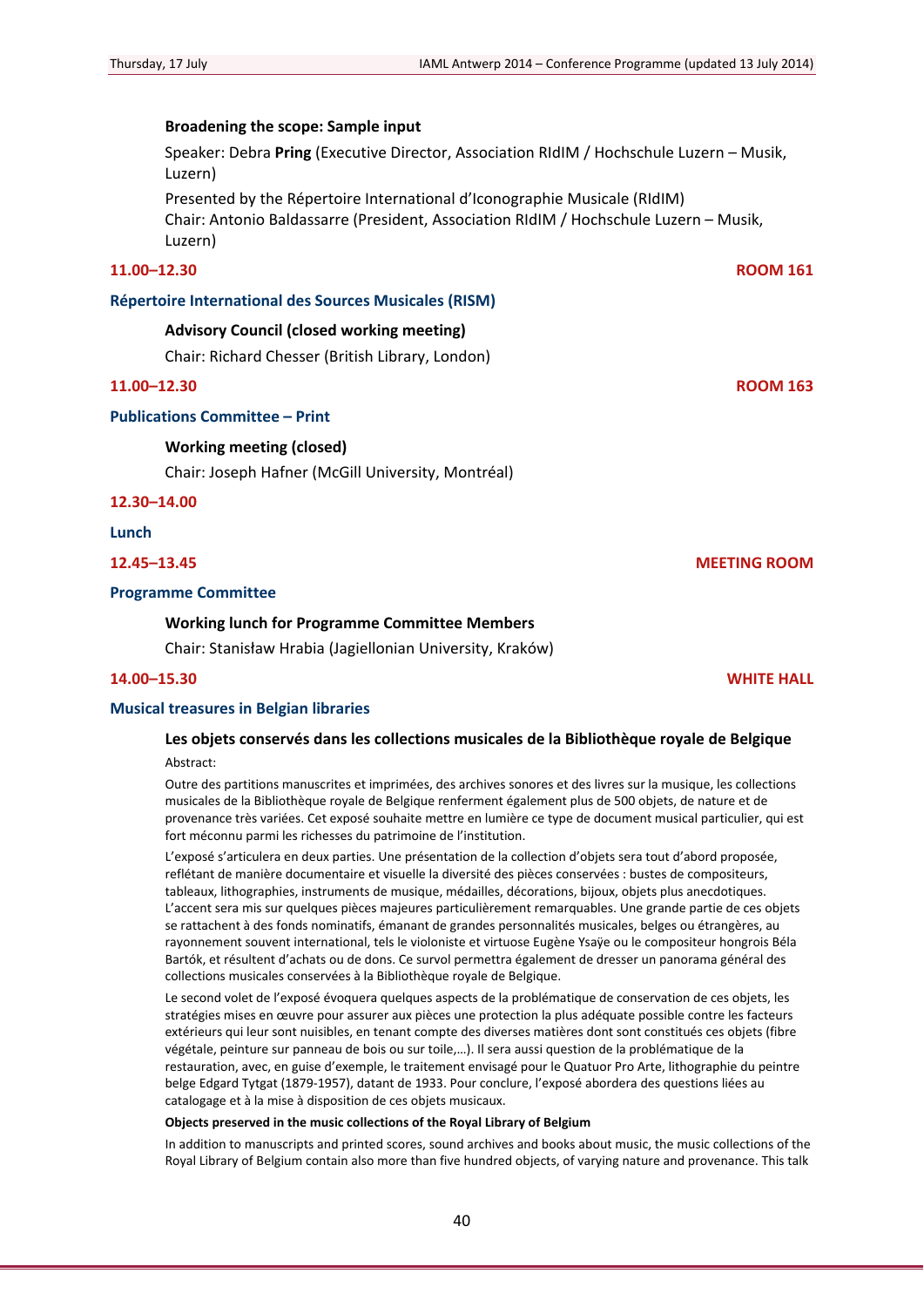wishes to clarify this particular type of music document, which is hardly known among the wealths of the institution's heritage.

The talk will consist of two parts. In the first part, the objects will be presented, reflecting in a documentary and visual way their diversity : composers' busts, tables, lithography, musical instruments, medals, decorations, jewelry, or more anecdotic objects. The emphasis will be placed on some particularly remarkable major pieces. Most of these objects, which result from purchases or gifts, are attached to personal collections emanating from great Belgian or foreign music personalities of international radiation, such as the violonist and virtuoso Eugène Ysaÿe, or the Hungarian composer Béla Bartók. This overview will also make it possible to draw up a general panorama of the music collections preserved at the Royal Library of Belgium.

The second part of the talk will evoke some aspects of conservation problems, the strategies which are followed to ensure the most adequate protection against harmful external factors, by taking into account the various materials of which the objects are made (vegetable fibres, painting on wood panels or fabric…). The question of restoration will also be addressed by discussing the planned treatment of *Quartet Pro Arte*, a lithography of the Belgian painter Edgard Tytgat. (1879‐1957) dating from 1933 . To conclude, the talk will tackle related questions with cataloguing and availability of these music objects.

Speaker: Marc **Appelmans** (Bibliothèque royale de Belgique, Bruxelles)

#### **Le fonds Henry Vieuxtemps de la Bibliothèque royale de Belgique**

#### Abstract:

En 2011, le Fonds du Patrimoine de la Fondation Roi Baudouin acquiert trente‐deux partitions manuscrites du violoniste virtuose, compositeur et pédagogue Henry Vieuxtemps (Verviers, 1820 – Mustapha Supérieur, 1881), ayant appartenu à des descendants français du musicien. Un an plus tard, en septembre 2012, cet ensemble s'enrichit, grâce à l'initiative du Fonds Abbé Manoël de la Serna, d'une autre partition autographe d'importance : celle de "La Fiancée de Messine" représentant la seule incursion de Vieuxtemps dans le domaine opératique. Intégré dans les collections du département de musique de la Bibliothèque royale de Belgique, ce nouveau fonds d'archives a fait de cette institution la dépositaire principale des sources relatives à Henry Vieuxtemps. Dès 1978, un premier fonds avait en effet été adjoint à ces collections, rassemblant actuellement – outre de nombreuses partitions manuscrites et imprimées – près de trois cents lettres autographes, ainsi qu'un carnet de dédicaces du violoniste.

Inconnus jusqu'alors des musicologues, les manuscrits récemment mis au jour par la Fondation Roi Baudouin offrent une occasion unique de réévaluer la vie et l'œuvre d'Henry Vieuxtemps, qui demeurent sujets à de multiples interrogations. Bien qu'il figure au nombre des personnalités musicales belges majeures du XIXe siècle, Vieuxtemps n'a en effet fait l'objet que de quelques publications éparses. Quant au catalogue des œuvres du musicien, il n'en existe à l'heure actuelle aucune version scientifiquement établie. Les partitions manuscrites représentent par conséquent une précieuse mine de renseignements, incluant non seulement une dizaine d'œuvres inédites mais couvrant également l'ensemble de la carrière du compositeur. À côté d'œuvres de jeunesse telles que les "Variations brillantes sur un thème de la « Muette de Portici » d'Auber" annotées opus 1, figurent ainsi l'autographe du "Cinquième concerto pour violon" en la mineur, opus 37, œuvre de maturité par excellence, ou encore l'opéra susmentionné "La Fiancée de Messine", composé par Vieuxtemps au crépuscule de son existence et resté inachevé. Les partitions manuscrites offrent de sorte un panorama des genres cultivés par le musicien, au même titre qu'elles renferment des indices susceptibles de documenter la technique compositionnelle de celui‐ci. Jointes aux autres archives du fonds Vieuxtemps de la Bibliothèque royale de Belgique, elles contribuent à porter un éclairage nouveau sur l'existence de celui qui s'est imposé comme l'un des maîtres de l'école de violon dite "liégeoise", "belge" ou "franco‐belge".

#### **The Henry Vieuxtemps collection of the Royal Library of Belgium**

In 2011, the Cultural Heritage Fund of the King Baudouin Foundation acquires thirty-two manuscript scores of the virtuoso violinist, composer and pedagogue Henry Vieuxtemps (Verviers, 1820 ‐ Mustapha Supérieur, 1881) from French descendants of the musician. One year later, in September 2012, another important autograph score enriches the collection thanks to the initiative of the Abbé Manoël de la Serna Fund: the score of the *Fiancée de Messine*, which represents Vieuxtemps' only incursion into the operatic field. Integrated into the collections of the Royal Library of Belgium music department, this new archival fund makes this institution the principal depository of sources concerning Henry Vieuxtemps. Already in 1978 a first fund joined these collections that currently contain more than three hundred autograph letters as well as a dedication book of the violinist, besides numerous manuscripts and printed scores.

Unknown to the musicologists until then, the manuscripts recently revealed by the King Baudouin Foundation offer a unique opportunity to revalue Henry Vieuxtemps' life and work that remain the object of multiple questions. Although Vieuxtemps ranks among the most significant Belgian musicians of the 19<sup>th</sup> century, only a few scattered publications currently have been devoted to him. Furthermore there exists no scientific catalogue of the violinist's works. The manuscript scores therefore represent a precious mine of information, covering Vieuxtemps' whole career and including in particular twelve unpublished compositions. Next to the early works of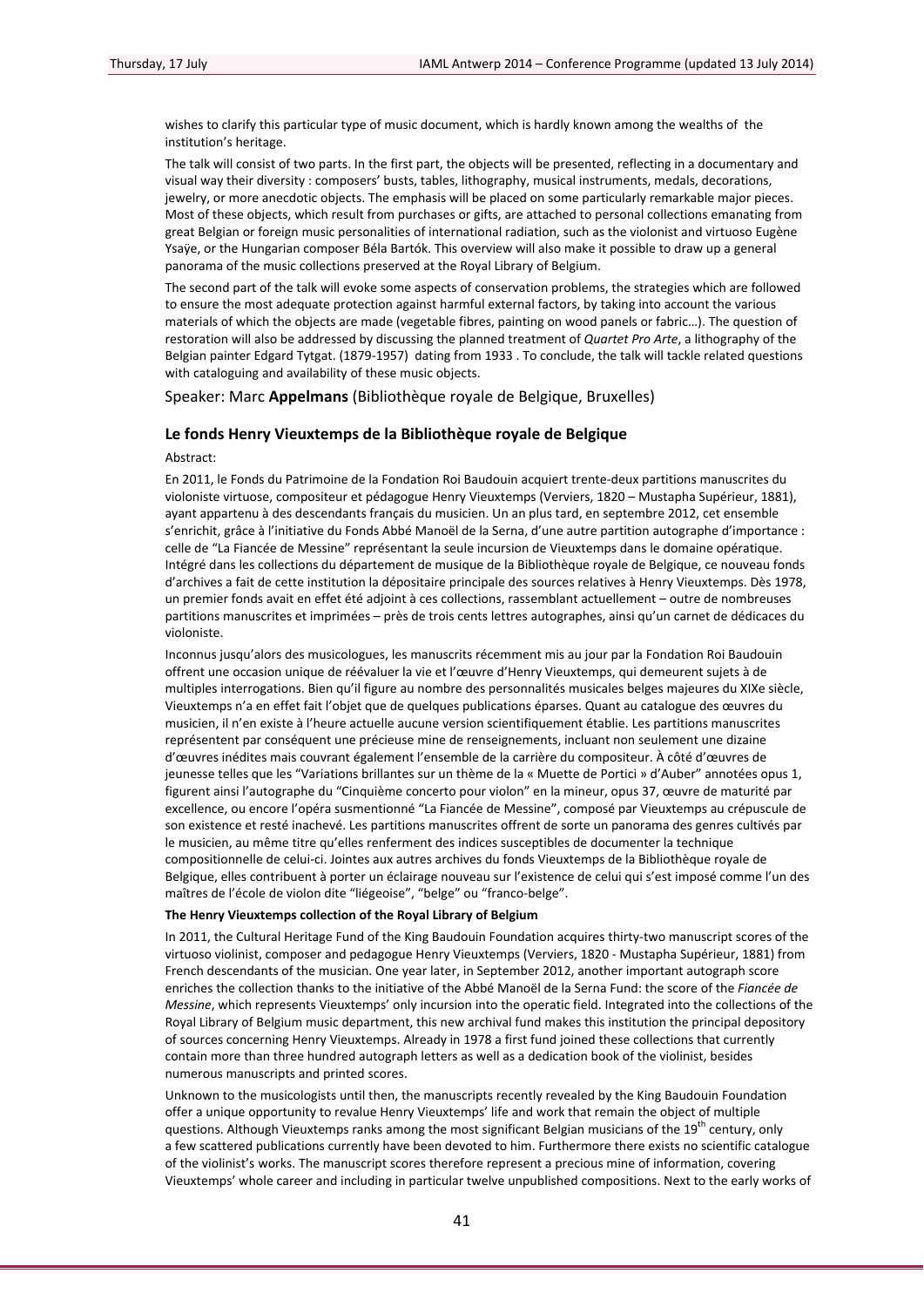the musician such as the *Variations brillantes sur un thème de la "Muette de Portici" d'Auber* annotated opus 1 figure for instance the autograph of one of his mature works par excellence, the *Cinquième concerto pour violon en la mineur* opus 37, as well as the above‐mentioned, unfinished opera *La Fiancée de Messine* that Vieuxtemps composed in the twilight of his life. This way the manuscript scores offer an overview of the genres cultivated by the musician, just as they contain possible indications of his composing style. Together with the other archives of the Royal Library of Belgium's Vieuxtemps Fund, they contribute to throw new light on the existence of one of the masters of the "Franco‐Belgian", "Belgian" or "Liège" Violin School.

Speaker: Barbara **Bong** (Université de Liège, Eupen)

# **The hidden treasures of the Mons Royal Conservatory Library: Uncovering musical archives**

## Abstract:

The focus of this paper is on the ongoing rehabilitation mandate of the Mons Royal Conservatory Library (MRCL) archival collections : an almost unknown Belgian collection that is also a recent member of IAML. First of all, we will present a brief history of the Mons Royal Conservatory Library. Better known as a conventional conservatory library, the MRCL also owns an important cultural heritage collection providing many important archive sources. The issue will be to expose the current position taken by the MRCL within Belgium's music libraries and its relation with the other archive centers located in Mons (State Archives, Mundaneum, Maison Losseau, University of Mons Archives). The history of the MRCL is closely related not only with that of the musicians and musicologists who contributed to Mons' musical life (such as François‐Joseph Fétis (1784‐1871), Ernest Closson (1870‐1950) and the music patronage of the Bouillot family), but also with the history of its building classified as a historic monument since 1948.

We will then expose the content of the MRCL's archival collections. We will discuss the important donations that enriched the collections and the acquisitions made throughout the years, since the very beginning to the present day. In the same vein, we will present an unrevealed census of the documents conserved at the MRCL. We will emphasize on the presence of musical manuscripts by the hand of Mons' famous composers such as Roland de Lassus (1532‐1594) and Jules Denefve (1814‐1877). In addition, the paper will pay special attention to many unique Belgian editions of the 18th century. To these musical documents, we have to add many concert programs, posters (including one of the Bayreuth's Bühnenfestspielhaus for the first representations of Parsifal), letters and autographs from the hands of famous musicians and composers (including Alban Berg, Alfred Cortot, Vincent d'Indy, Ernest Ansermet, Paul‐Marie Widor and Guillaume Lekeu).

In conclusion, we will present the problems related to the conservation and archiving that occurs at the MRCL as well as the reasons why these collections are still today unknown. We will also debate the enhancement mandate now in process, the new goals that the MRCL focus on, and the solutions that have been proposed. The MRCL is looking forward to a better conservation, restoration and transmission of its rich cultural heritage, three fundamental issues this paper aims first and foremost to demonstrate.

Speaker: Hubert **Bolduc‐Cloutier** (Université libre de Bruxelles / Université de Montréal, Bruxelles/Montréal); to be read by Barbara Bong (Université de Liège, Eupen)

Presented by the Archives and Music Documentation Centres Branch Chair: Marie‐Gabrielle Soret (Bibliothèque nationale de France, Paris)

#### **14.00–15.30 YELLOW HALL**

## **Bibliographical explorations**

## **Research around Bach: The library of the Bach‐Archive Leipzig and the new Online‐Bach‐ Bibliography**

Abstract:

The Leipzig Bach Archive is widely recognized as the world's pre-eminent centre of Bach scholarship. Comprising a research institute, a library, a museum, and an events department, it occupies the historic Bose House complex at St Thomas's Square, opposite the church where Johann Sebastian Bach served as cantor for twenty‐seven years. With its unmatched collections and manifold activities the Bach Archive contributes significantly to the time-honoured image of Leipzig as a »city of music« in general and a »Bach city« in particular.

The library of the Bach‐Archive is an international study center for musicologists, musicians, students and the interested public. It collects the world‐wide published scholarly Bach literature and other historical documents. Thus the specialized library has a broad body of scientific literature on music, arts and cultural history of the 17th and 18th century.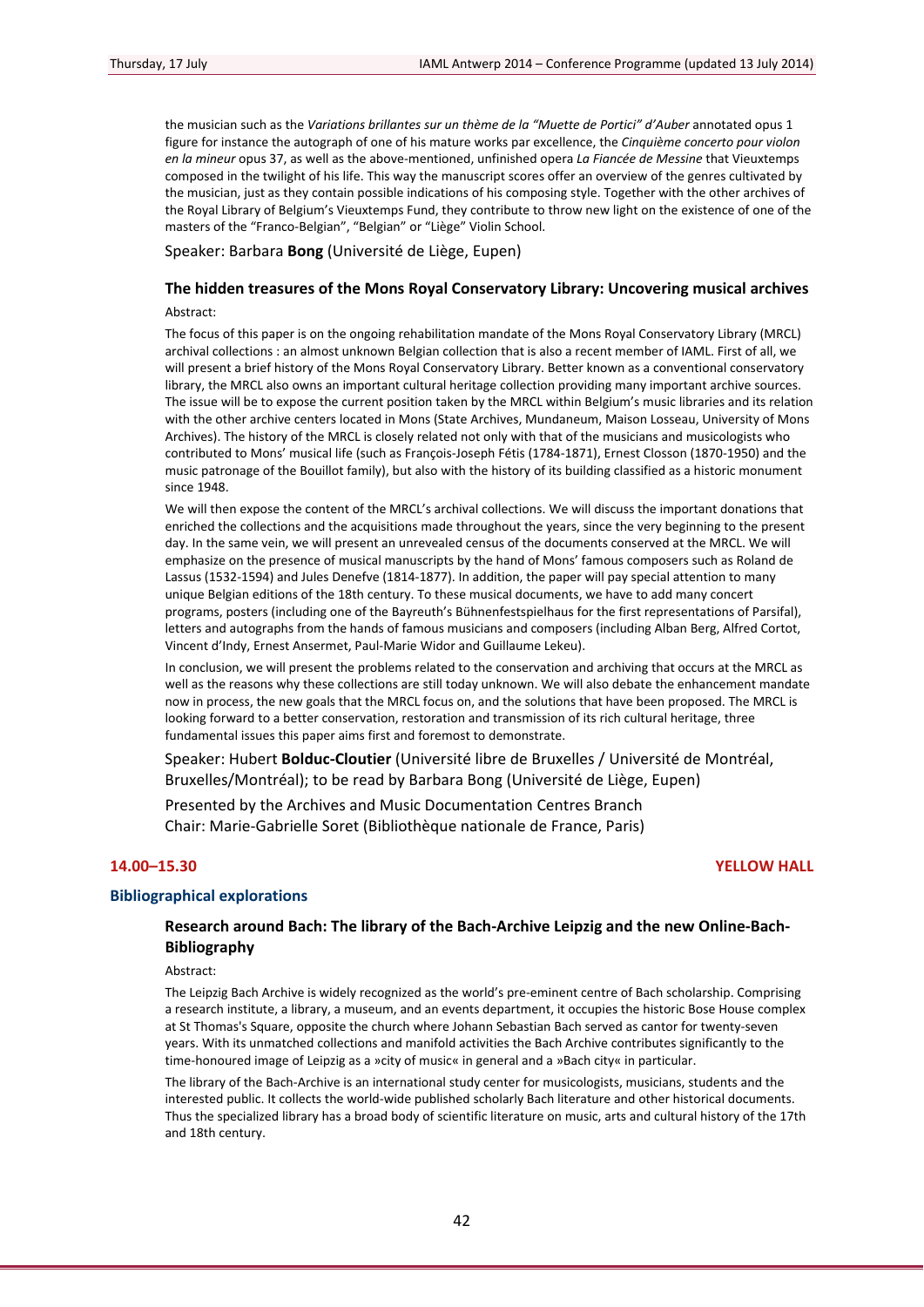In early 2014 the Leipzig Bach‐Archive – the leading research institute for Bach scholarship – presented for the first time a comprehensive research database listing the scholarly literature on the Bach family in its entirety. http://www.bach‐bibliographie.de

Since 2012 the Online Bach Bibliography is taken care of and continually enlarged by the Leipzig Bach Archive in close collaboration with Prof. Dr. Yo Tomita (Queen's University, Belfast). The research bibliography currently lists ca. 65,000 items, including both books and articles in periodicals. In addition to monographs the bibliography includes articles published in periodicals as well as reviews and musical editions, but also electronic publications.

## Recherche rund um Bach - Die Bibliothek des Bach-Archivs Leipzig - Die neue Online-Bach-Bibliographie

Das Bach‐Archiv Leipzig versteht sich als musikalisches Kompetenzzentrum am Hauptwirkungsort Johann Sebastian Bachs. Sein Zweck ist, Leben, Werk und Wirkungsgeschichte des Komponisten und der weit verzweigten Musikerfamilie Bach zu erforschen, sein Erbe zu bewahren und als Bildungsgut zu vermitteln. Im Bewusstsein der Bedeutung Bachs erfüllt es im historischen Bosehaus am Thomaskirchhof einen umfassenden und vielfältigen Auftrag für eine breite internationale Öffentlichkeit. Zugleich leistet es damit einen Beitrag zur Profilierung der Musikstadt Leipzig, deren kulturelle Identität der Name Bach maßgeblich prägt.

Die Bibliothek ist ein internationales Studienzentrum für Musikwissenschaftler, Musiker, Studierende und alle Bachliebhaber. Als zentrale Sammelstelle für das weltweit erschienene Bach‐Schrifttum sowie dokumentarischer Materialien bietet sie einen bewusst breit angelegten Bestand an wissenschaftlicher Literatur zur Musik‐, Geistes‐ und Kulturgeschichte des 17. und 18. Jahrhunderts.

Anfang des Jahres 2014 wurde die Online‐Bach‐Bibliographie erstmals öffentlich freigeschaltet. Die Bach‐ Bibliographie verzeichnet das Internationale Bachschrifttum und basiert auf den Daten des Bestandskatalogs der Bibliothek des Bach‐Archivs und den Daten der Online‐Bach‐Bibliographie von Yo Tomita.

Seit 2012 wird die Bach‐Bibliographie vom Bach‐Archiv Leipzig in enger Zusammenarbeit mit dem Musikwissenschaftler Prof. Yo Tomita (Queens University, Belfast) betreut und laufend erweitert. Die Fachbibliographie verzeichnet selbständige und unselbständige Schriften und enthält derzeit ca. 65.000 Datensätze. Aufgenommen werden Monografien, Zeitschriftenaufsätze, Rezensionen, Elektronische Publikationen und Musikalien.

Speaker: Kristina **Funk‐Kunath** (Bach‐Archiv Leipzig, Leipzig)

#### **Musical monuments, memorials, and masterpieces: what? and why?**

Abstract:

Barenreiter's announcement in early 2012 that its long running serial publication Das Erbe deutscher Musik [The heritage of German music] would cease in 2014 provides a timely opportunity to look at the impact of this series in particular and the idea of published musical "monuments" in general. Countries from Belgium to Russia have supported such editions, which in some cases – such as Sweden's Monumenta musicae svecicae and the UK's Musica britannica – continue to be published. But in today's world, is the whole idea of publishing "monuments" based around the work of composers from defined geo-political areas still valid? What would a "Monuments of European Music" series contain, and how would its boundaries be drawn?

Speaker: John **Wagstaff** (University of Illinois at Urbana‐Champaign, Urbana, Champaign, IL)

## **Les Weissenbruch, éditeurs et marchands de musique à Bruxelles au début du XIXe siècle** Abstract:

Présentation de l'ensemble documents qui concernent les activités de la famille Weissenbruch dans le domaine de la musique jusqu'en 1813. Après l'analyse des archives de la firme, le répertoire fait l'objet d'une étude qui met en évidence les genres abordés et les compositeurs, parmi lesquels Boucher, Messemaeckers et Platel sont le plus connus. Comme ces derniers sont souvent actifs dans la vie musicale 'belge', les liens entre les oeuvres éditées par Weissenbruch et les activités des sociétés de concerts et théâtres lyriques locaux sont également évoqués.

#### **The Weissenbruchs: Publishers and sellers of music in Brussels at the beginning of the nineteenth century**

A presentation of the documents relating to the activities of the Weissenbruch family in the field of music until 1813. After analyzing the records of the Weissenbruch firm, the repertoire they published is the subject of a study that highlights genres and composers, of whom Boucher, Messemaeckers and Platel are the best known. Since the latter were more generally active in 'Belgian' musical life, the links between the works published by Weissenbruch with the activities of local concert societies and opera houses will also be discussed.

Speaker: Henri **Vanhulst** (Université libre de Bruxelles, Bruxelles)

Presented by the Bibliography Commission Chair: Rupert Ridgewell (British Library, London)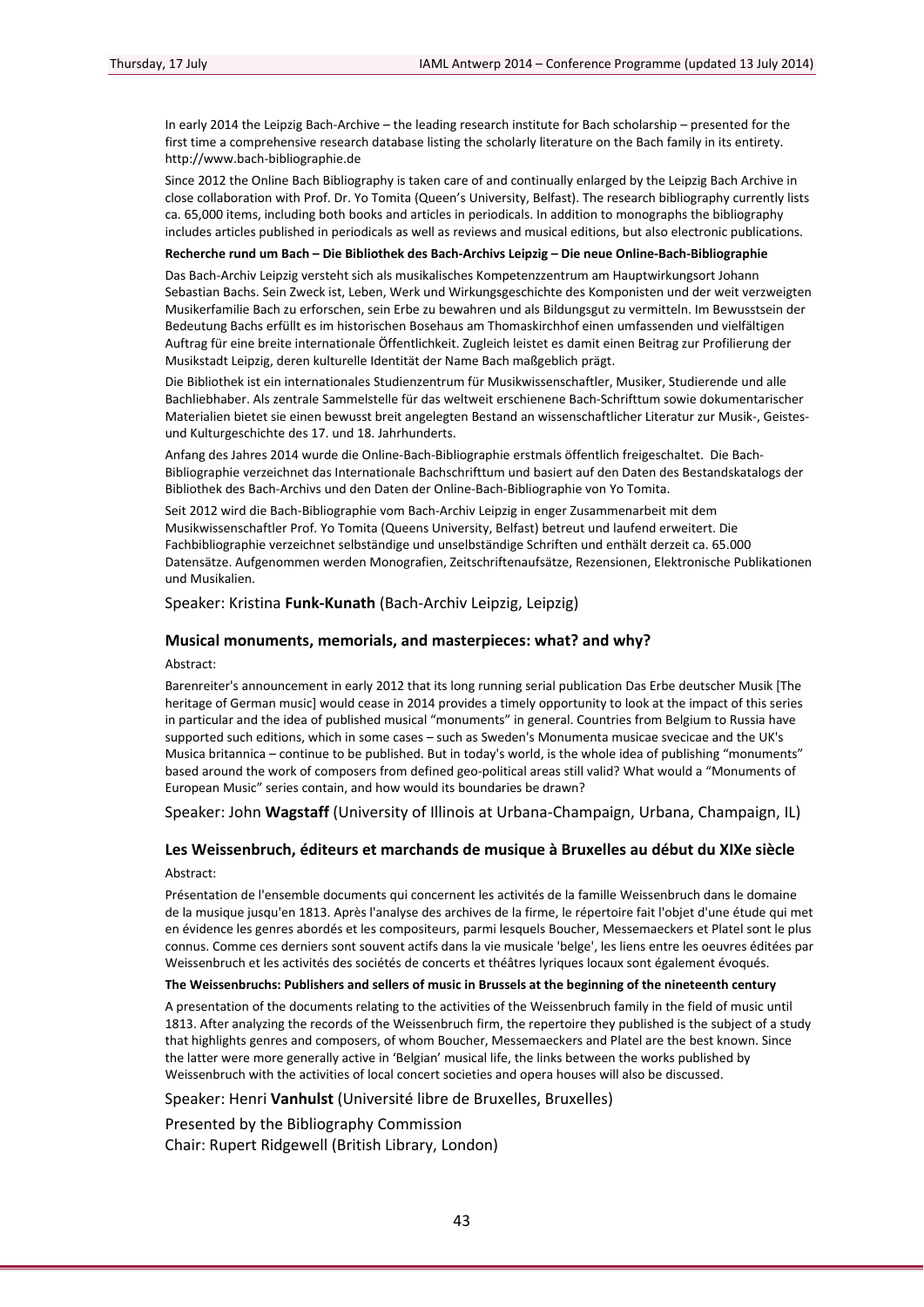## **14.00–15.30 ROOM 58**

## **Public Libraries Branch**

## **Working meeting (open)**

Chair: Carolyn Dow (Lincoln City Libraries)

## **14.00–15.30 ROOM 161**

## **Répertoire International d'Iconographie Musicale (RIdIM)**

## **Working meeting (closed)**

Chair: Antonio Baldassarre (President, Association RIdIM / Hochschule Luzern – Musik, Luzern)

## **14.00–15.30 ROOM 163**

## **Sub‐commission on ISBD and Music / Sub‐commission on UNIMARC**

## **Working meeting (open) – joint session**

Chairs: Massimo Gentili‐Tedeschi (Biblioteca Nazionale Braidense, Milano) / Isabelle Gauchet Doris (Centre de documentation de la musique contemporaine, Paris)

## **15.30–16.00**

## **Tea & coffee**

## **16.00–17.30 WHITE HALL**

## **IAML Council: 2nd session**

Chair: Barbara Dobbs Mackenzie (President, IAML)

## **18.00 BLUE HALL**

## **Concert**

## *A Composer's Portrait: Luc Van Hove (1957)*

Royal Conservatory Antwerp, Blue Hall (International Art Campus deSingel)

Levente Kende (piano), Piet Van Bockstal (hobo), Royal Flemish Philharmonic, conducted by Martin Brabbins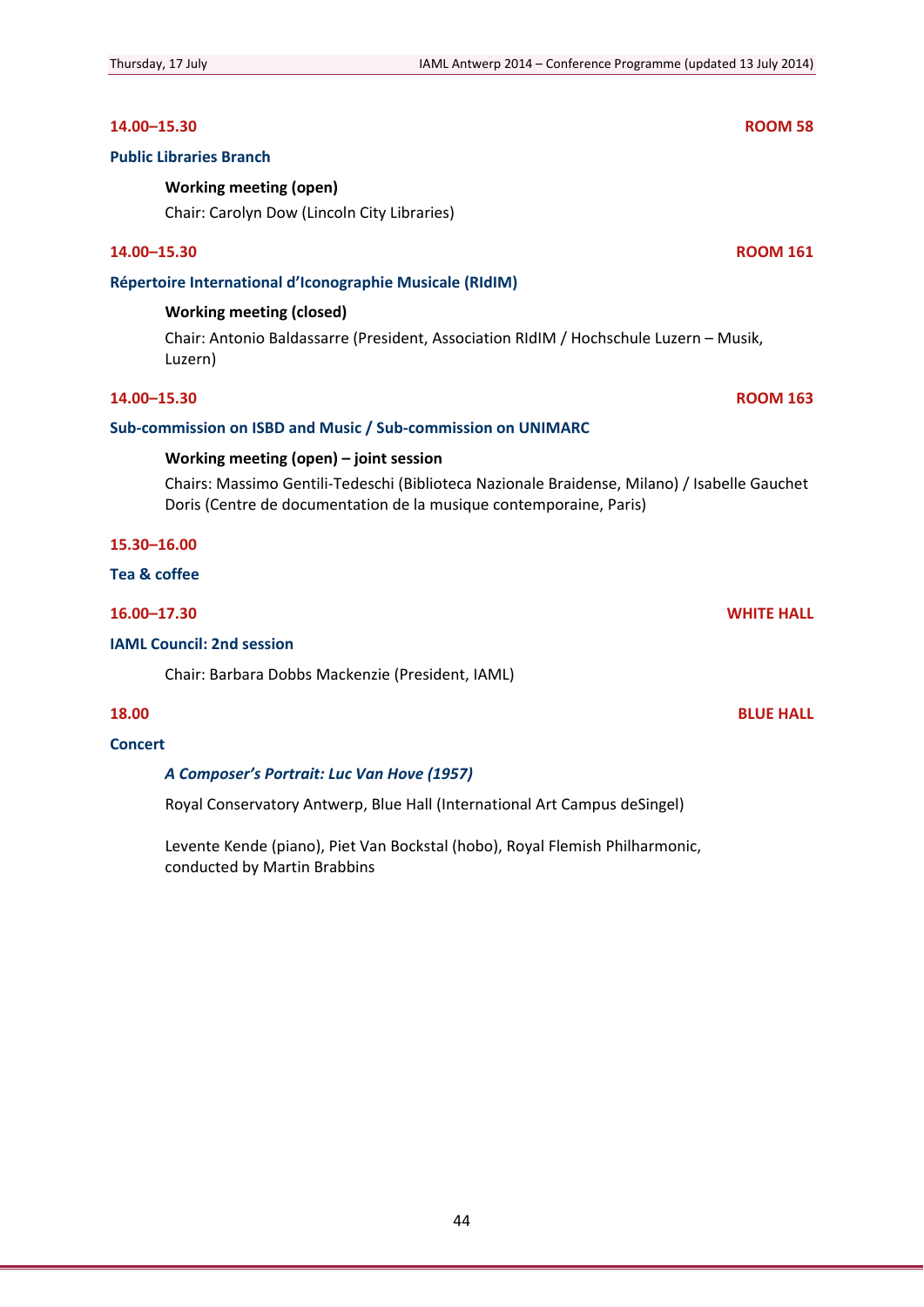## **Friday, 18 July**

## **9.00–10.30 YELLOW HALL**

#### **Crossing musical borders of cultures and societies**

## **From Brussels to Ouagadougou and Brazzaville. A collaboration project among Musical Instruments Museums**

Abstract:

The African musical instruments preserved in (western) museums play an important role in the valorization of musical world heritage. African fiddles, xylophones, lutes, sanzas, etc. are fascinating, though relatively unexplored links in the history of musical instruments.

Also, awareness of the importance of patrimony as a vehicle for the anchoring of cultural identity is steadily growing in Sub‐Saharan Africa. Since the second half of the previous century, collections of musical instruments have been built up and opened to the public (with varying degrees of success).

However, resources for a healthy African heritage management are lacking. Musical heritage in many African countries falls prey to neglect. Local governments do consider musical heritage as an attractive advertisement of African identity but do not feel the need to inject heritage projects financially.

Within this context a collaboration project has been set up between the Brussels museum of musical instruments, the *Musée de la musique* in Ouagadougou and the *Musée Panafricain des instruments de musique* in Brazzaville. The aim of this pilot project is to disclose through digitization these two African collections, unknown to western publics. This presentation will report on the mission to Ouagadougou in November 2013, with special attention to the potential and challenges of cross‐continental collaborations.

Speaker: Saskia **Willaert** (Music Instruments Museum, Brussels)

## **Displaying popular music: A comparative study on small‐scale museums in the US and Japan**

#### Abstract:

Museums designated for the popular music related themes are often found both in the US and in Japan. Those museums in the US include large‐scale well‐established institutions like the Rock and Roll Hall of Fame and Museum, the Country Music Hall of Fame and Museum, and Graceland, the former residence of Elvis Presley in Memphis, TN. Those museums in the US are roughly categorized into three, approximately in accordance with their size of exhibition space or of the buildings. In Japan, however, most of those museums are small in size, and are almost equivalent to those categorized as the smallest group in the US. Large-scale popular music related museums are almost nonexistent in Japan.

Comparison of small‐scale museums in both countries often shows overt differences in their authenticity of locations, quality of their collections, and also, strategy or philosophy in their display. For example, while most small-scale museums in the US are either former recording studios or former residences of famous musicians, only few Japanese counterparts are former residences, and no museum in Japan is a former recording studio. Many small‐scale museums in Japan have limited authenticity on their locations. They might be found in the commemorated musicians hometowns, but not in meaningful locations in the artist's life. Some of them are housed in some historic buildings in their own rights, and some others are in purpose-built utterly new buildings. Those cases are rarely found among small‐scale museums in the US.

Generally, Japanese museums seldom operate guided tours, while those tours are essential parts of their counterparts in the US. Lack of elaborately organized guided tours may partly be explained by cultural differences between both countries, but apparently reduce the value of the display. In addition, while efforts in outreach educational programs and in research projects are important tasks in museums in the US, they are overwhelmingly insufficient in most Japanese museums. However, it is not proper to blame museums for the situation, for bureaucratic affairs often discourage curators and volunteers in their outreach efforts within Japanese social context.

Small-scale Japanese museums on popular music have much room to be improved in order to raise their values as an academic institution and/or a tourist attraction. Comparison with similar scale counterparts in the US, and potentially in other countries, may well be productively suggestive to improve quality and popularity of Japanese museums.

Speaker: Harumichi **Yamada** (Tokyo Keizai University, Kokubunji, Tokyo)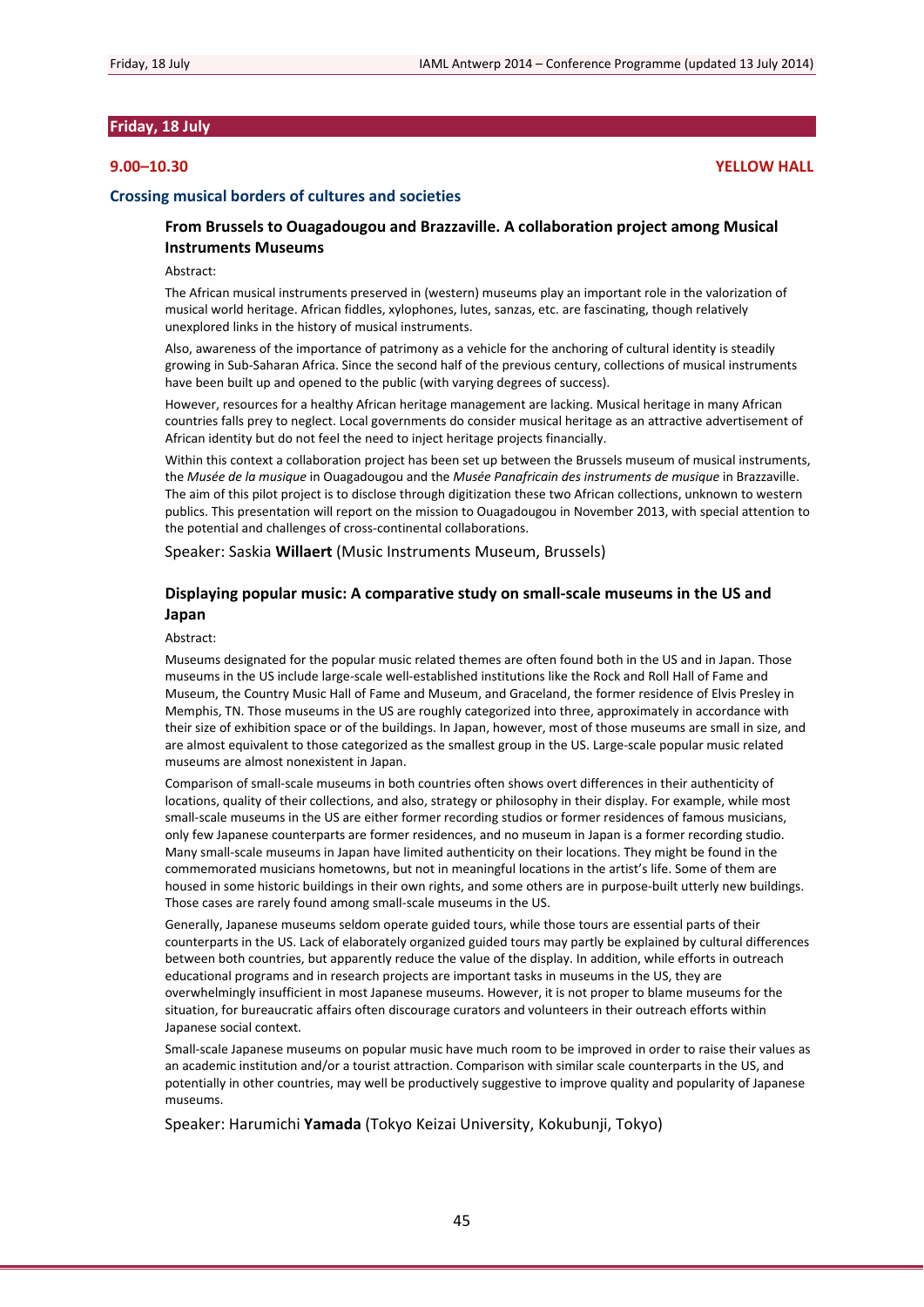## **Alois Osterwalder Collection of the SHIH Wei‐Liang Archive: A journey from Bonn to Taipei**

Abstract:

SHIH Wei Lian (史惟亮, 1925-1977), composer, music educator and ethnomusicologist. As one of the most influential figures in the music history of Taiwan after World War II, his contributions had been widely studied and his major papers, musics and writings had been digitized and collected in SHIH Wei-liang Digital Archive Project in 2010 (completed by Digital Archive Center for Music, National Taiwan Normal University).

Alois Osterwalder (1933‐) a S.V.D. Father of Swiss born. In the late 1950s, he was in Vienna and became acquainted with SHIH Wei Lian, who was a student of conservatory there. In 1965, they founded a Chinese-European Study Group (Now Ostasien‐Institut e.V.) in Bonn to promote the cultural exchange between East and West. Under the financial support of CESG, the first academic music library (named Chinese Youth Music Library) in Taiwan was born, and a "Folksong Fieldwork Movement" was launched in 1967, which is the first large scale movement of its kind that leaded by Taiwanese scholars. And in 1968, a Chinese Music Research Center was founded in Bonn by SHIH.

Father Osterwalder, as the major sponsor of these series of works, kept all the working materials including correspondences, newspaper and project reports, concert program notes and sound recordings (in open reel tapes) silently for more than forty years in Germany. No one in Taiwan is aware of the existence of those materials.

In October 2012, DACM was approached by Dr. Shu‐Jyuan Deiwiks of Ostasien‐Institut e.V. On behalf of Father Osterwalder, she is trying to get help in dealing those materials. In January 2013, these precious documents were brought back from Bonn to Taipei and a research team of DACM and OIV is formed to launch a project to study and digitize these materials.

This paper will focus on the historical background and the contents of the materials and explain the intention and plan of the project.

Speakers: Chun Zen **Huang** (National Taiwan Normal University, Taipei), Tuz‐Chia **Tseng** (National Taiwan Normal University, Taipei)

Presented by the Programme Committee Chair: Stanisław Hrabia (Jagiellonian University, Kraków)

## **9.00–10.30 WHITE HALL**

## **Wikipedia and the Web**

### **Wikipedia and libraries**

Abstract:

Wikipedia is the fifth or sixth most viewed website on the Internet. With over 30 million articles in 287 languages, it is the largest and most-used reference work on the web. Not only is it a frequently-used destination, but the nature of its open and reusable content allows it to populate many other sites. The most obvious is probably Google's Knowledge Graph – the snippet of a website one sometimes sees when performing a Google search. But many website uses Wikipedia (or DBpedia – Wikipedia's content in database format), showing that Wikipedia's reach extends far beyond its own website.

Given its high profile, are librarians—and music librarians especially—taking full advantage of Wikipedia? My talk will explore and illustrate how music library staff can get involved Wikipedia. By authoring articles about our jobs, our collections, our institutions, and our organization, we can increase awareness of our profession. Wikipedia is not a marketing tool, but a means to share knowledge and content with the world, so that others may take advantage of this resource. Libraries are in a strong position to be able to take advantage of this resource. By contributing to it, we benefit both Wikipedia and ourselves and our institutions.

Speaker: Bob **Kosovsky** (New York Public Library, New York, NY)

#### **Writing about your institution on Wikipedia**

#### Abstract:

Everyone knows that Wikipedia is a free, online encyclopedia that anyone can edit, but writing effectively about your own institution is not as simple as clicking the "edit" tab. Wikipedia's rules and guidelines must be followed and care must be taken to avoid conflict with Wikipedia's policies on self-promotion and advertising. With proper preparation, however, you can soon contribute to one of the internet's most popular websites and reach an audience that might not have found your institution through traditional means.

In this presentation, I will give advice on how to be a successful contributor to Wikipedia if you are writing articles about institutions that you are affiliated with. I will go over points such as creating an account, starting or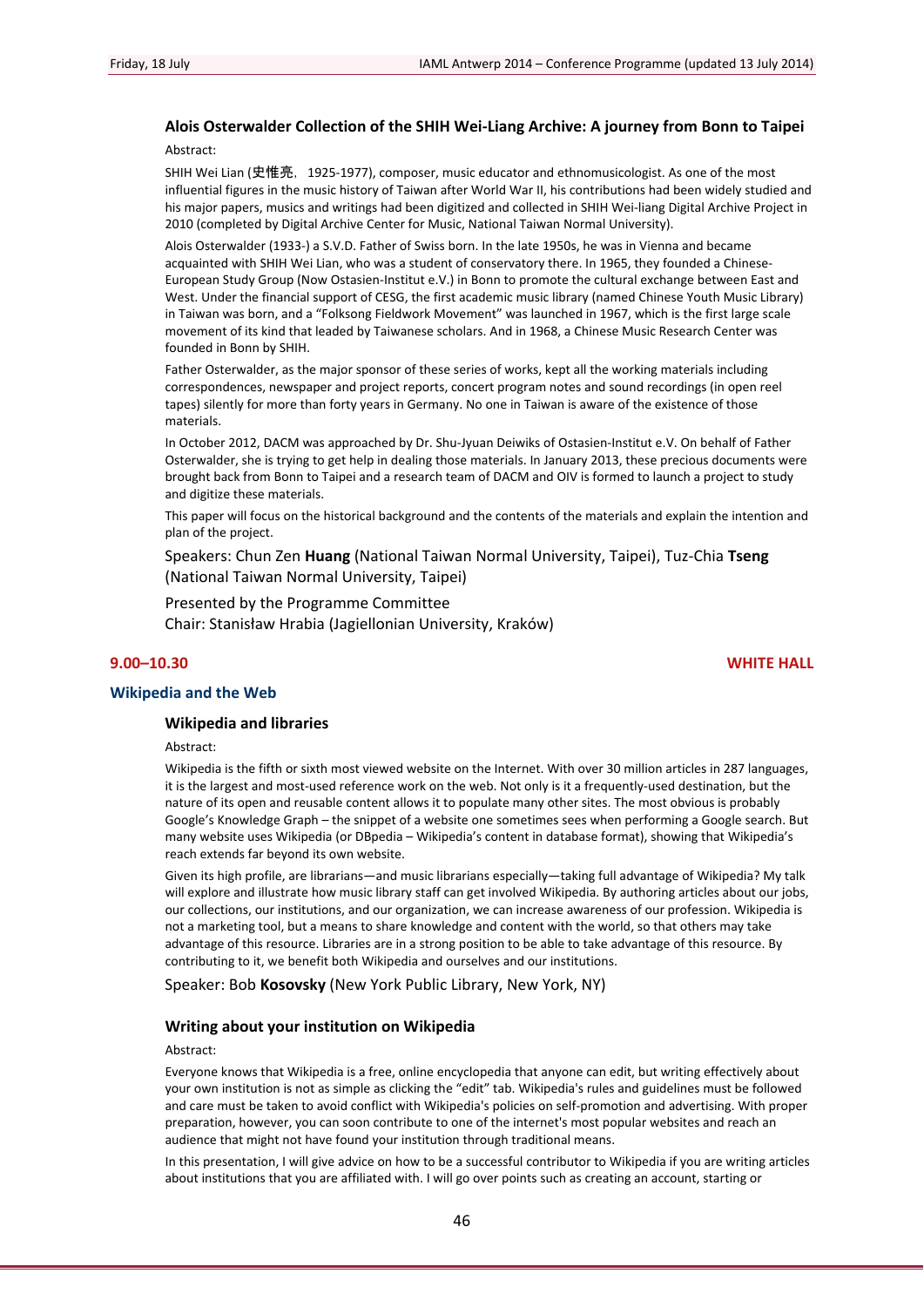expanding articles, adding content, and citing sources. Using my own experience of editing the Wikipedia pages for RISM and IAML, I will share tips on navigating the Wikipedia culture, including encounters with other editors, Wikipedia policy and scholarly practice, and managing information about your organization.

Speaker: Jennifer **Ward** (RISM, Frankfurt)

#### **Web archiving for music history**

#### Abstract:

The advent of the World Wide Web has changed the very nature of historical documentation. In the field of music, many activities (correspondence, promotion, publishing and distribution of scores and recordings, and even performance itself) have migrated to the online environment. Today's websites, inevitably, will become tomorrow's historical documents. Through web archiving, music librarians and archivists have a potentially significant role to play in preserving web-based documentation as a legacy of primary sources for posterity.

Web archiving captures snapshots of a website at periodic intervals and saves those copies to a digital repository, so as to preserve successive versions of the site that would otherwise be lost as the site is updated over time. Although web archiving has already been widely embraced by archivists in the social sciences and political history, it has seen little activity thus far in the field of music. This circumstance offers rich opportunities for music libraries and archives to make a contribution.

The vastness and evanescence of the Internet as a dynamic, interlinked system are what make websites such a demanding type of resource to archive. Besides presenting novel archival challenges with respect to scoping, organization, provenance, description, and access, web archiving typically involves a host of technical hurdles, too, including broken links, defunct servers, and altered domain names, as well as formidable difficulties in managing embedded audio and video content.

At New York University we have begun curating a digital archive of contemporary American composers' personal websites as a historical resource for the study and understanding of the music of our time. This is one application of web archiving technology to music, and we hope in the future that it will be just one project among many music‐related projects worldwide.

Contents of the proposed paper:

(a) What is web archiving, how does it work, and how do established library and archival tenets and practices apply to building collections of websites?

(b) Overview of the current state of web archiving technology, its capabilities and its limitations, with attention to the challenges in capturing embedded audio and moving image content;

(c) A survey of known music‐related web archiving projects in the U.S.A. and around the world;

(d) A demonstration of New York University's project to archive the websites of contemporary American composers.

Speakers: Kent **Underwood** (New York University Library, New York), Robin **Preiss** (New York University Library, New York)

Presented by the Commission on Service and Training Chair: Geoff Thomason (Royal Northern College of Music, Manchester)

## **9.00–10.30 ROOM 58**

## **Musical iconography**

## **P.I. Tchaikovsky in the iconographic documents of the Russian State Library (To the 175th birth anniversary of the composer)**

Abstract:

2015 is announced in Russia a Year of Peter Ilyich Tchaikovsky (1840‐1893), the most famous Russian composer, revered all over the world. The Russian State Library develops a special project, dedicated to this event.

The paper for the first time will study the iconographical materials, associated with the image of the composer. The presentation will demonstrate an authentic lithographic portrait of the composer, made by M.M. Dalkevitch in 1892; the portrait engraved for publication of Felten store in 1901 by the master of etching, the painter, engraver M.V. Rundaltsov; as well as engraved portraits of the composer of the well recognized masters of engraving A.A. Alemasov, V.I. Kasiyan, Y.N. Lavrukhin and others, created in 1940‐1980s.

You will get acquainted with the rare samples of the applied graphic art, associated with the name of P.I. Tchaikovsky and the themes of his compositions – lifetime programs of the concerts, opera and ballet performances, as well as the numerous group of illustrations presented at the title pages of the musical editions, on cover envelopes of gramophone records, and posters.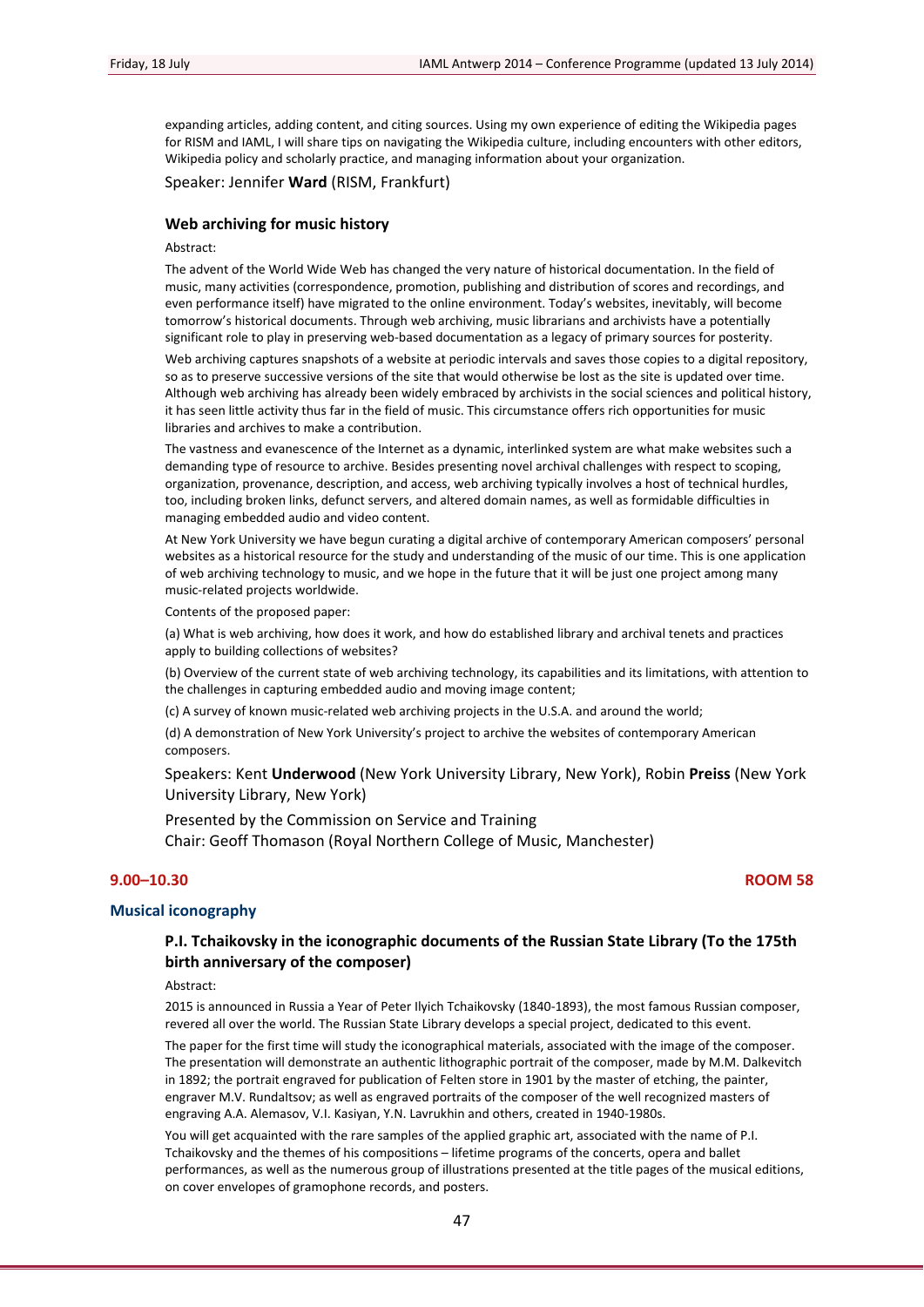The name of P.I. Tchaikovsky, his music, milestones of his biography, represented in the pictorial publications, allow to speak about the fascination and love, bringing together the contemporaries and descendants around the personality of the composer, forcing to create the new graphics interpretation of his continuing music epoch.

#### **Petr I. Tchaïkovski dans les documents iconographiques de la Bibliothèque d'Etat de Russie (Le 175‐ème anniversaire de la naissance du compositeur)**

L'année 2015 est déclarée en Russie Année de Petr Ilitch Tchaïkovski (1840‐1893), le plus célèbre et vénéré non seulement en Russie, mais partout dans le monde. La Bibliothèque d'Etat de Russie est en élaboration d'un projet spécial dédié à cette date.

Pour la première fois le matériel iconographique sera considéré dans le rapport du point de vue de la personnalité du compositeur. La présentation démontrera authentique portrait lithographié du compositeur, réalisé par M.M. Dalkevich en 1892 ; portrait, gravé en 1901 par le remarquable maître de la gravure M.V. Rundaltsov, ainsi que les portraits du compositeur gravés par les maîtres reconnus de la gravure soviétique tels que A.A. Alemasov, V.I. Kasian, J.N. Lavrukhin et d'autres réalisés dans les années 40‐80 du XX s.

Vous allez prendre connaissance de rares exemples du graphique appliqué, associés au nom de Tchaïkovski et aux thèmes de ses œuvres – les programmes intravitals des concerts, opéras et ballets, ainsi qu'un grand groupe d'illustrations présentées sur les pages de titre de la musique imprimée, sur les enveloppes de disques, affiches.

Le nom de P.I. Tchaïkovski, sa musique, étapes de la biographie de sa vie et celles de sa création, reproduites dans les publications graphiques, permettent de dire du ravissement et de l'amour, qui rassemblent les contemporains et les descendants autour de la personnalité du compositeur pour créer de nouveaux interprétations graphiques de son époque musicale en cours.

Speaker: Alla **Semenyuk** (Russian State Library, Moscow)

## **Les partitions musicales illustrées du Belge Peter De Greef : de nouvelles sources au service de la recherche**

Abstract:

La partition musicale illustrée en Belgique est un champ d'investigation encore peu développé en musicologie et dans le monde de l'édition musicale, même si quelques spécialistes ont déjà mis en avant ses qualités artistiques et graphiques. Ses productions ont longtemps été rassemblées et préservées par un certain nombre de collectionneurs privés, n'étant dès lors que peu accessibles aux chercheurs. Or, très récemment, la Bibliothèque royale de Belgique a acquis deux fonds particulièrement riches dans ce domaine et contenant plusieurs milliers d'exemplaires : ceux de Marc Danval et d'Éric Mathot. En outre, leurs autres documents (disques, photographies, lettres, livres) permettent une recherche et une analyse approfondie du sujet. Ces collections nous permettent aujourd'hui d'étudier l'esthétique de Peter De Greef (1901‐1985), un peintre belge peu connu, proche de Magritte, et surtout, un illustrateur prolixe de partitions de la première moitié du XX° siècle. Ses partitions sont de véritables mines d'informations tant sur le répertoire « non classique » (le jazz, la chanson, …) que sur les compositeurs (Sylvain Freund, Paule Muray, David Bee, Ludo Langlois, ...), les paroliers (Noël Barcy, Fernand Servais, ...), les éditeurs de musique (L'Art Belge, Charles Bens, l'International Music Company, ...), ou encore les interprètes des chansons (Tohama, Marcel Roels, …). Les partitions de Peter De Greef ne sont donc pas uniquement une source pour les historiens de l'art. Elles offrent aux chercheurs l'occasion d'approfondir leurs connaissances du contexte musical et, en particulier, les interactions qui existaient à cette époque entre les différentes disciplines artistiques en Belgique.

Speaker: Félicie **Lecrivain** (Université libre de Bruxelles, Brussels)

### **Where to draw the line? Some thoughts about photography and RIdIM**

#### Abstract:

When in summer 2012 the German RIdIM branch at Munich was contacted to catalogue a collection of photographs about a composer's life and work, the decision seemed quite easy: Photography as a genre of arts contributes to music iconography just as much as paintings, sculpture and drawings do.

Usually the cataloguer that works within the framework of the Repertoire International d'Iconographie Musicale (RIdIM) faces photographs in art collections, and by this their status as items of art is usually beyond question. But photography serves different purposes, and beside its contribution to the arts and the applied arts its technical progress turns it into an ideal documentary tool even for low‐skilled people, allowing everyone to produce an acceptable picture just at the push of a button.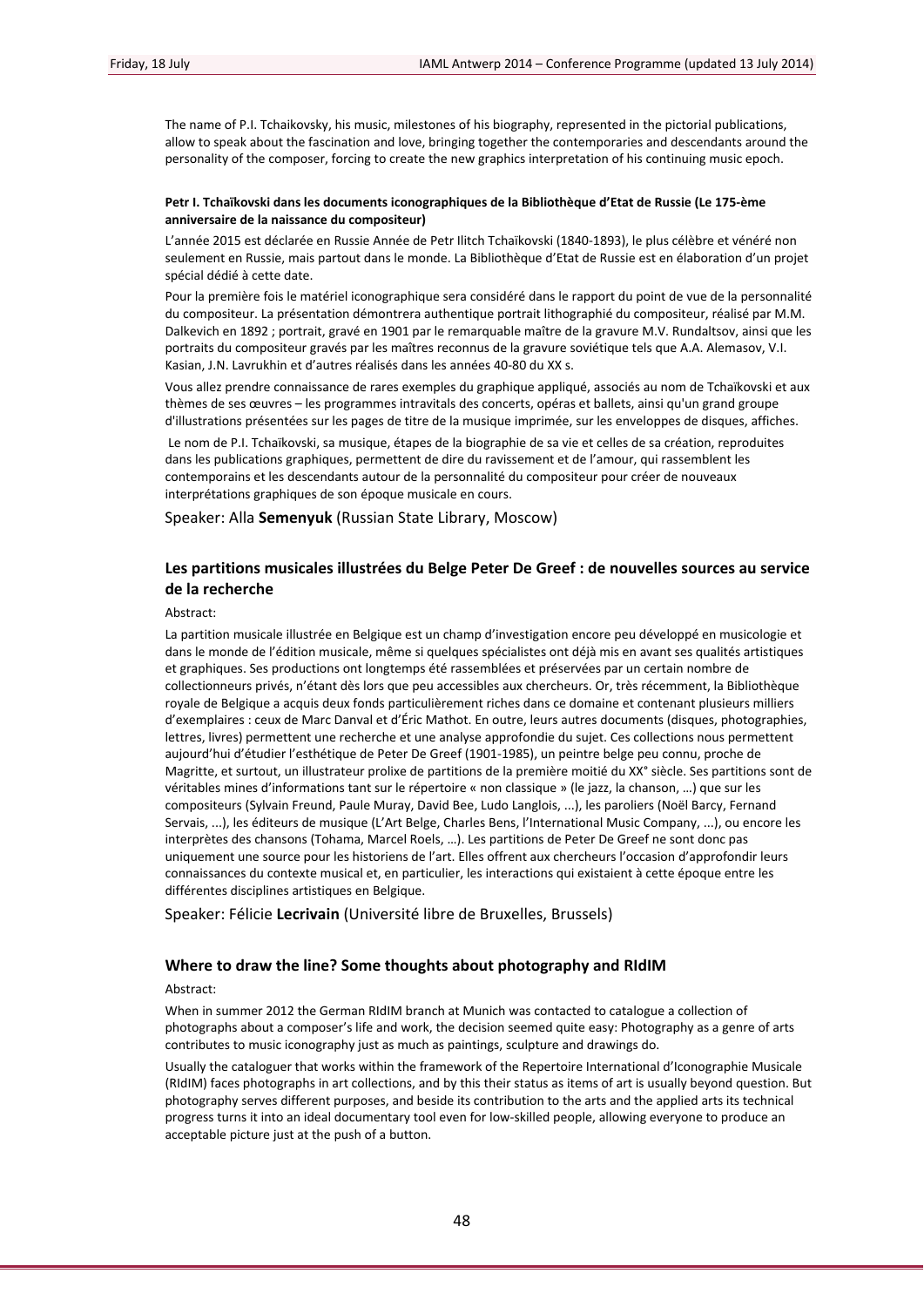The purposes of RIdIM – cataloguing works of art that show a musical depiction – and the range of photography from fine arts production to family snapshots lead to the question if photographs have to be catalogued in any case as long as they show a content related to music or if and where a line has to be drawn.

Speaker: Dagmar **Schnell** (RIdIM – Bayerische Staatsbibliothek München, München)

Presented by the Répertoire International d'Iconographie Musicale (RIdIM) Chair: Antonio Baldassarre (President, Association RIdIM / Hochschule Luzern – Musik, Luzern)

## **9.00–10.30 ROOM 161**

## **Répertoire International des Sources Musicales (RISM)**

## **Commission Mixte (closed working meeting)**

Chair: Wolf‐Dieter Seiffert (President of RISM, RISM Commission Mixte, München)

## **9.00–10.30 ROOM 163**

## **Outreach Committee**

## **Working meeting (open)**

Chair: Martie Severt (Netherlands Branch of IAML, Amsterdam)

**10.30–11.00**

**Tea & coffee**

## **Catalogues, correspondence and C.P.E. Bach: Research projects in libraries**

## **Westphal, Wagener and the tercentennial C.P.E. Bach year**

#### Abstract:

In 2012 the Koninklijk Conservatorium Brussel (Royal Conservatory Brussels), a department of the Erasmus University College Brussels, launched a research project in preparation for the 300th anniversary of the birth of Carl Philipp Emanuel Bach (1714‐1788). The central aim of this project is to promote the unique collection of the Brussels conservatories. An important aspect of the project is the digitization of a significant portion of works by Carl Philipp Emanuel Bach. This project has focused on unique works not currently available from other libraries on the internet as well as works which are of most interest to the students of the conservatory. As well as digitalizing, the project will also focus on the Westphal and Wagener collections, presenting an online exhibition about them and their importance to scholars. This paper will cover the project, detail its progress over the past two years, present the current result and plans for the final months in 2014.

Speaker: Richard **Sutcliffe** (Royal Conservatory Brussels, Erasmus University College, Brussels)

# **Designing an online thematic catalogue of the musical works of Christoph Graupner**

Abstract:

The autograph manuscripts of the musical works Christoph Graupner (1683‐1760) composed at and for the court of Darmstadt (D) are almost entirely preserved at the University Library of that town. Because of the renewed attention of his qualitative and quantative remarkable oeuvre (f.i. 1418 sacred cantatas) there was an urgent demand at making a musical catalogue of his works accessible. Florian Heyerick, musicologist and conductor, designed in a innovative way a possible model for such an online catalogue (GWV‐online), also usable for other composers, and helpful for both performers and researchers. After a short introduction on the preliminary history of the conventional GWV, the opportuinities and threats of a digital work catalogue and possible solutions will be presented.

Speaker: Florian **Heyerick** (University College Ghent – School of Arts, Ghent)

**11.00–12.30 WHITE HALL**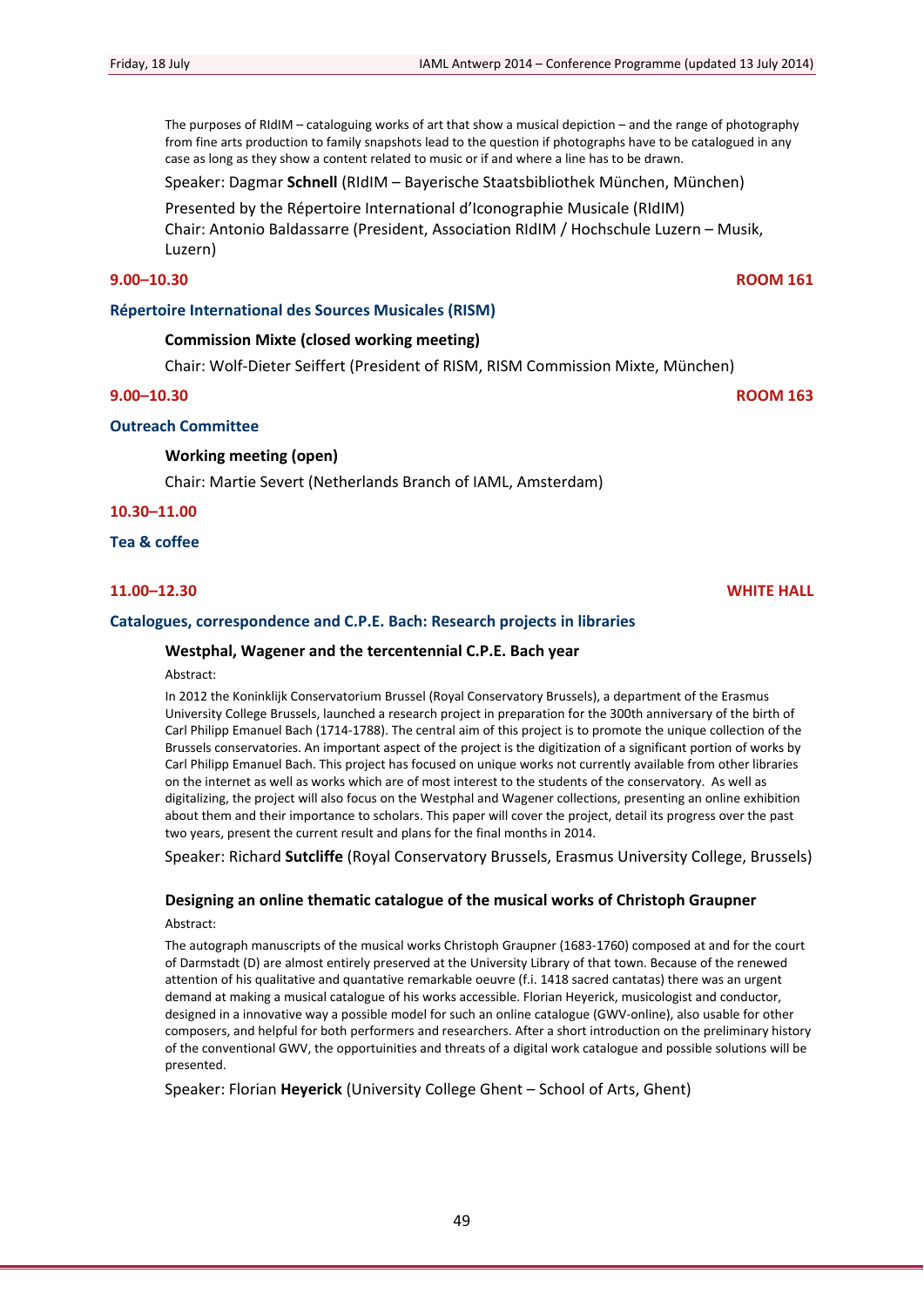## **Mozart at Calais: A new document and new light on his composition of music for keyboard four‐hands**

Abstract:

The chronology of Mozart's return to the continent during the Grand Tour of 1763-1766 – from his departure from London in July 1765 to his arrival at Gent in September – has never been adequately documented, in no small part because the Mozart children became ill in Lille and were laid up for four weeks. Leopold's letters of the time give details of their illness but are inexact with respect to their movements both before and after. As a result, scholars have had to guess where they travelled and when, most assuming that they departed Calais, their point of arrival on the continent, on 2 August. Yet none of the possible chronologies they propose can be made to match the sketchy evidence of Leopold's letter of 19 September 1765.

The discovery of a document – a diary entry by Prince Emmanuel Cröy of Calais – more or less settles the chronological problem. The Mozarts did not leave Calais at the time scholars have supposed but remained there for at least two or three more days. What is more, Cröy reports on a previously unknown performance by the Mozart children, playing four‐hand keyboard music, that casts new light on Mozart's early composition of keyboard duets, and the sonata K19d in particular. Earlier attempts to authenticate this work – or to argue against its authenticity – were unaware of this evidence, and other related documents. The discovery of the Cröy diary entry does not solve the authenticity problem. But it demonstrates, again, that archival and documentary research into Mozart's life and works remains a fundamental scholarly undertaking.

Speaker: Cliff **Eisen** (King's College London)

Presented by the Research Libraries Branch

Chair: Jim Cassaro (University of Pittsburgh, Pittsburgh, PA)

**11.00–12.30 YELLOW HALL**

## **Archiving music in the 21st Century – providing access to cultural heritage**

## **ReComposing the archives: American archival practice and music collections in the 21st Century**

Abstract:

Music and performing arts archives and private collections in the United States have existed for more than a century although a rigorous and professional management practice is still finding its footing amongst American archivists. This talk explores the development of music archives management best practices in the United States during the 20<sup>th</sup> century. As shown by a comprehensive literature review, music archives management practice isn't standardized and it often veers into the music librarianship territory. It will address the practical implications and theoretical foundations of the different approaches American music archives have taken for preserving and providing access to this cultural heritage. In addition, it will map out the challenges we face in the  $21<sup>st</sup>$  century such as the assimilation of technology into the creative process, the increasing expectations of our users for unfettered access, and the need for establishing a dialogue between archivists and creators.

Speaker: Adriana P. **Cuervo** (Institute of Jazz Studies, Rutgers University, Newark, NJ)

## **Shelf to stage: Reimagining archival music in the 21st Century**

#### Abstract:

FAU Libraries has an extensive music archives with vintage print material that is not be suitable for concert use and is too fragile for musicians to handle at rehearsals. An example of this is the 1943 pencil manuscript scores by Glenn Miller and Abraham Ellstein. Traditionally scholars and academics rely on print music archives as their primary source material for research in musicology; however the primary purpose of published or manuscript music is for performance. Given the demand from musicians and conductors for performance scores and parts of rare or unpublished music, FAU Libraries created a portal that allows access to transformed and edited scores that are viable for performances. "Shelf to Stage" is the phrase used by the department of Music Performance & Education to describe its unique work with the Print Music Collection at Florida Atlantic University Libraries, which holds over 100,000 musical scores and documents in its Special Collections. Scores are transformed using Finale software, performed with professional musicians, recorded and then put on the Shelf to Stage website. Music staff selects valuable and historical music from the collection and create new arrangements, orchestrations, and compositions based on this original sheet music. We edit and publish these new scores with parts so they can be performed by professional or student musicians. We also serve as orchestra librarians for our performance events and have a parallel collection of revised scores. This model has generated international interest in the library's American Jazz and Jewish (Yiddish‐Klezmer) music collection. The session will explore the technical, musical, and creative stages in developing this initiative that transforms an archival collection into an accessible online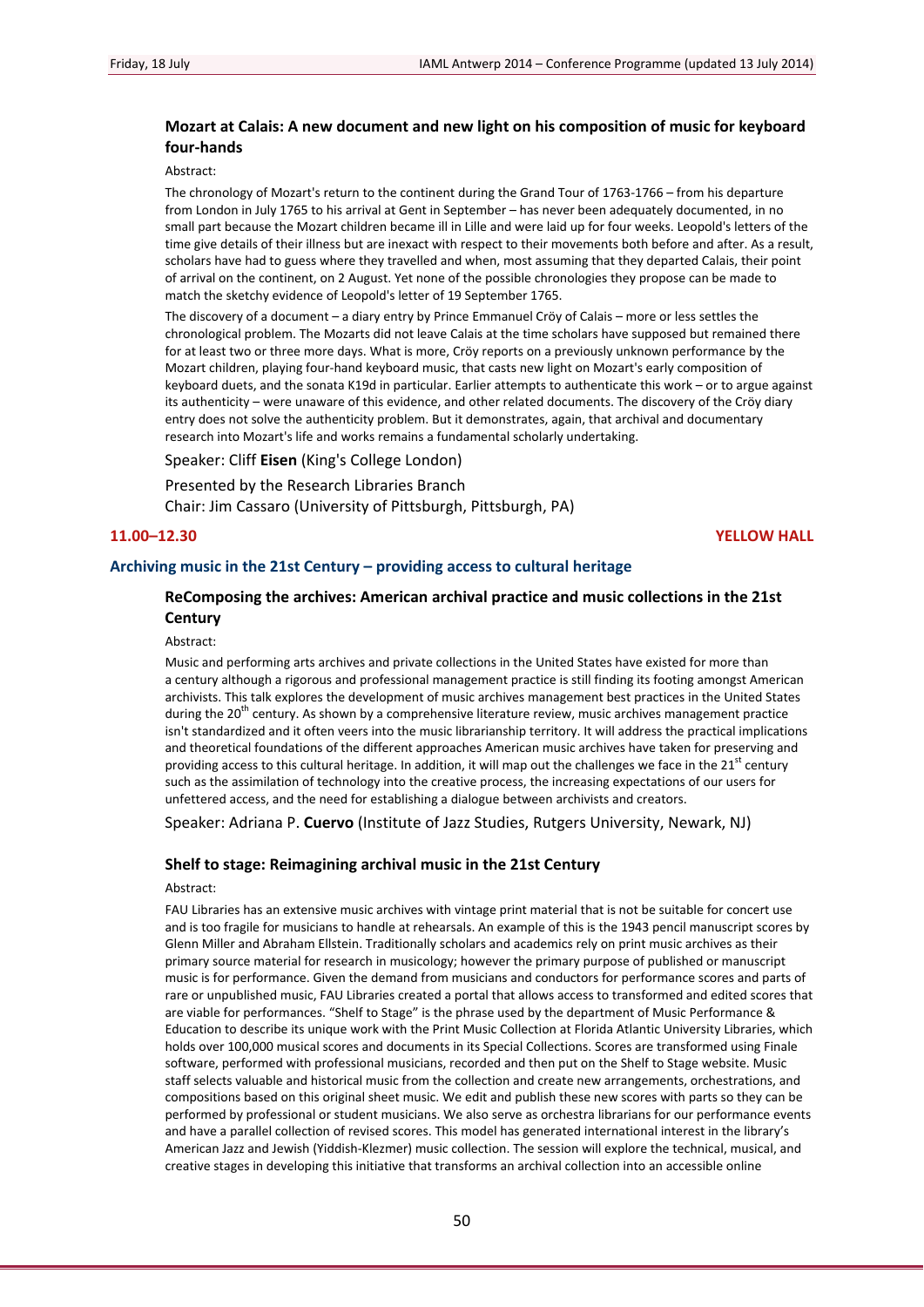collection available for viewing and listening. The activity and website offers the end user a complete musical experience for score study as well as another entry point for the entire music collection in Special Collections.

## Speaker: Aaron **Kula** (Florida Atlantic University, Boca Raton, FL)

## **Jazz heritage in Flanders and Brussels: Some opportunities and challenges**

#### Abstract:

Both in Belgium as well as abroad, jazz has since its inception had an own identity which can be defined through its tradition, practitioners, audiences, promoters, festivals, historiography, etc. As such this genre has played an important role in the music industry in Belgium, influencing not only musicians and fans, but also the media and music education, among others. For instance, one of the earliest books as well as journals on jazz were written by Belgians, and our small country produced one of the first jazz festivals worldwide. Naturally such (musical) practices have left their traces, so jazz in Belgium has much to offer in terms of music heritage.

Resonant, the Flemish centre of expertise for musical heritage, asked researcher Matthias Heyman to synthetize all information on jazz heritage in Flanders and Brussels. He not only located and described all relevant archives and collections, but also consulted several music professionals and heritage organisations, including libraries and museums. His field research resulted in a report which sets the guidelines for future actions both with and within the Belgian jazz milieu and heritage sector. These actions are broad based, reaching out to not only musicians or archives, but also to scholars, jazz aficionados and various other actors, such as concert venues.

In this presentation we will highlight some of the opportunities and challenges that lie in unifying these diverse actors, and discuss the various ways in which Resonant can act as a jazz heritage broker.

Speakers: Heidi **Moyson** (Resonant, Centre for Flemish Musical Heritage, Leuven), Matthias **Heyman** (University of Antwerp, Antwerp)

Presented by the Programme Committee

Chair: Saskia Willaert (Music Instruments Museum, Brussels)

## **11.00–12.30 ROOM 58**

## **Répertoire International de Littérature Musicale (RILM)**

### **Business meeting for National Committee Members only**

Chair: Zdravko Blažeković (RILM International Center, Graduate Center of the City University of New York)

## **11.00–12.30 ROOM 161**

## **Cataloguing Commission**

### **Elections**

## **Working meeting (Including updates on RDA from around the world)**

Abstract:

Along with business of the Commission, we will ask various members to share updates on RDA including: issues for music cataloguing, updates to the RDA Toolkit and general RDA topics.

Chair: Joseph Hafner (McGill University, Montréal)

## **11.00–12.30 ROOM 163**

### **Advocacy Committee**

## **Working meeting (open)**

Chair: Pamela Thompson (Bideford, UK)

## **12.30–14.00**

## **Lunch**

51